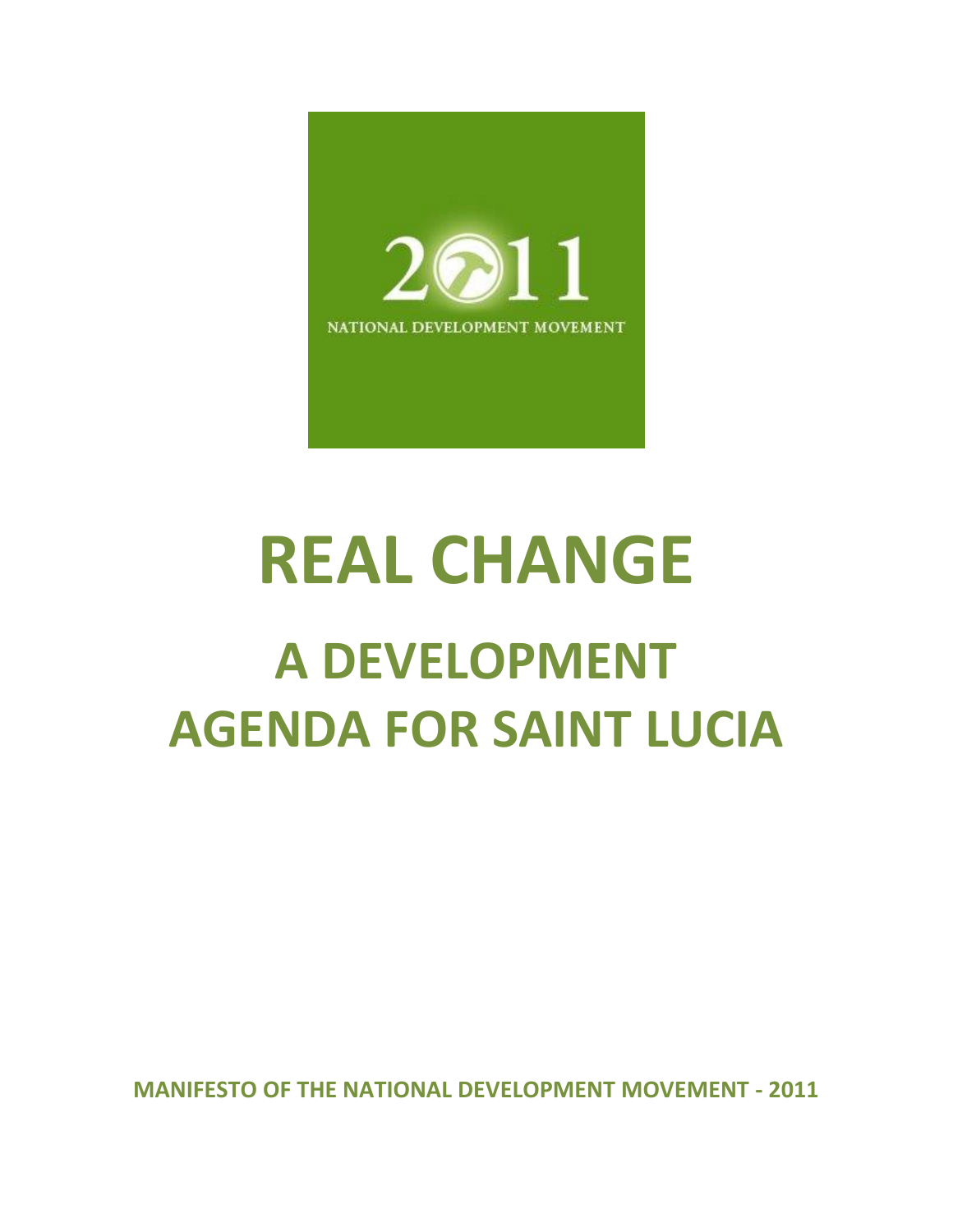# **MESSAGE FROM THE POLITICAL LEADER**

Fellow St. Lucians, Friends:

No amount of political rhetoric can hide from the eyes of Saint Lucians the situation of economic and social decline that is being presided over by a United Workers Party Administration that has abandoned the development vision and betrayed the principles of political conduct exemplified by its legendary leader, Sir John Compton.

Now, every citizen and resident of this country personally experiences in one way or the other the economic distress, the loss of the feeling of personal security and national pride and the lack of confidence in the future engendered by the mediocre performance of the current United Workers Party administration.

Neither the UWP, nor the St. Lucia Labour Party under the leadership of Kenny Anthony, have proposed credible solutions to the immediate problems that confront the country or have set out a long-term vision or strategy to address the challenges that lie ahead.

Never have the traditional political parties in Saint Lucia offered so little hope in terms of leadership or have seemed so bankrupt of ideas and appeal. They have been tried, they have been tested and they have failed.

To renew our nation we must purge ourselves of the political divisions of old, recognizing that the development interests of the nation take precedence over narrow individual or partisan priorities.

The traditional refusal to harness our scarce and limited human and material resources behind the common national good is a luxury that most of us realize this country can no longer afford.

Each person must be allowed to make the contribution of which he or she is capable regardless of political or religious persuasion. As a nation, we must embrace this philosophy or face the consequence of increasing marginalization and decline in a world where, more and more, the priorities are being determined by the imperatives of globalization.

In this Manifesto, **"Real Change, A Development Agenda for Saint Lucia"**, we present for your consideration the policies and strategies to be pursued by a National Development Movement administration.

Saint Lucia is an extraordinarily beautiful country and we believe that it is our responsibility to preserve its unique environment and culture and to leave it better than we found it for the benefit of future generations.

Our Development Agenda is an agenda for real change – the change that has been promised but never delivered; the change that is necessary and whose time has come.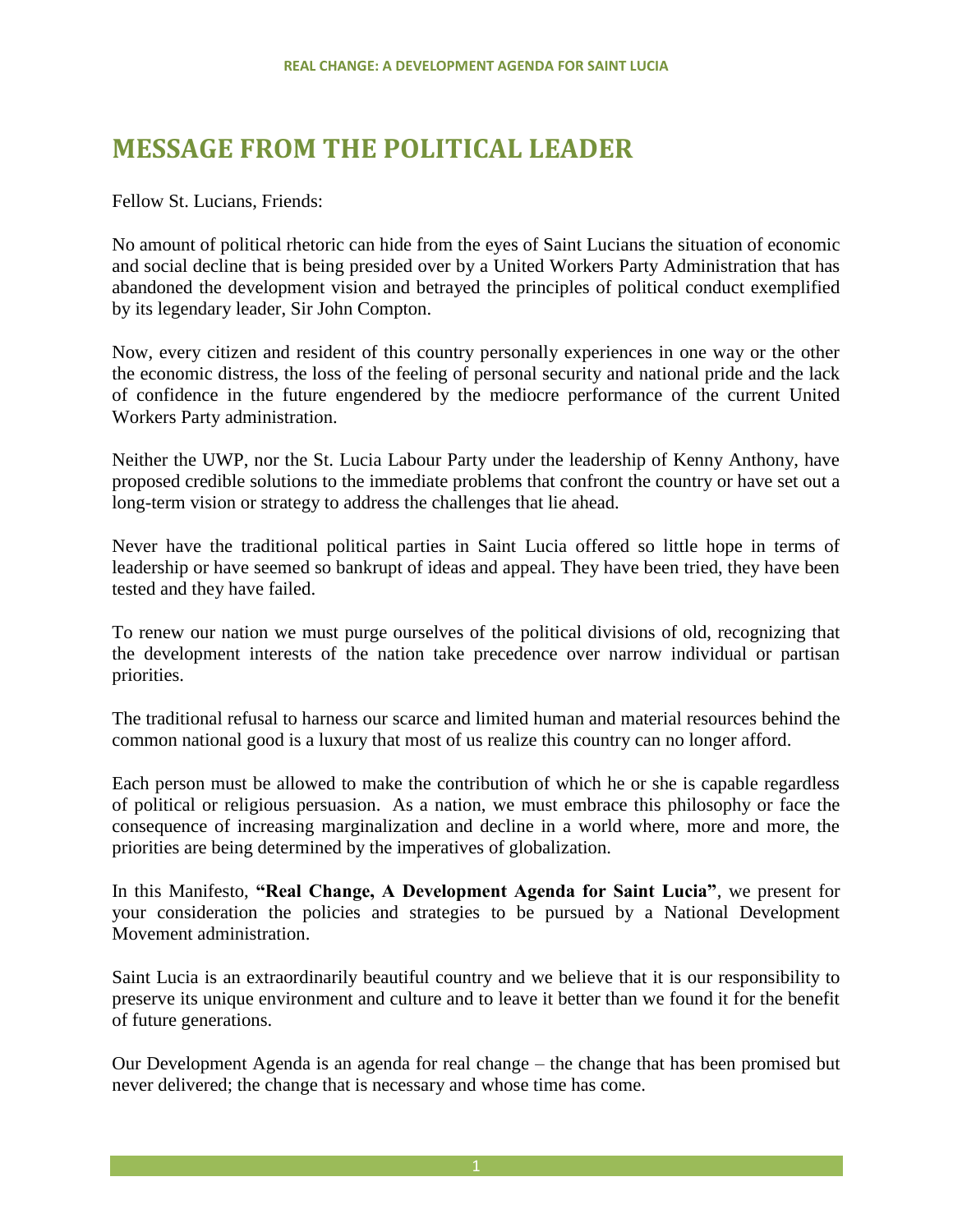Our Agenda is a people-centered agenda that seeks to eradicate poverty, to bring relief to the most vulnerable in our society, to create jobs and opportunity for all and to ensure that the benefits from our nation's growth and development are shared equitably.

We ask for your support and your vote that will afford us the opportunity to implement this **Development Agenda**.

Now is the time for real change. Together we can change the course of Saint Lucia's future; together we can make history and build a new Saint Lucia.

Yours faithfully,

Ausbert d'Auvergne

*Political Leader*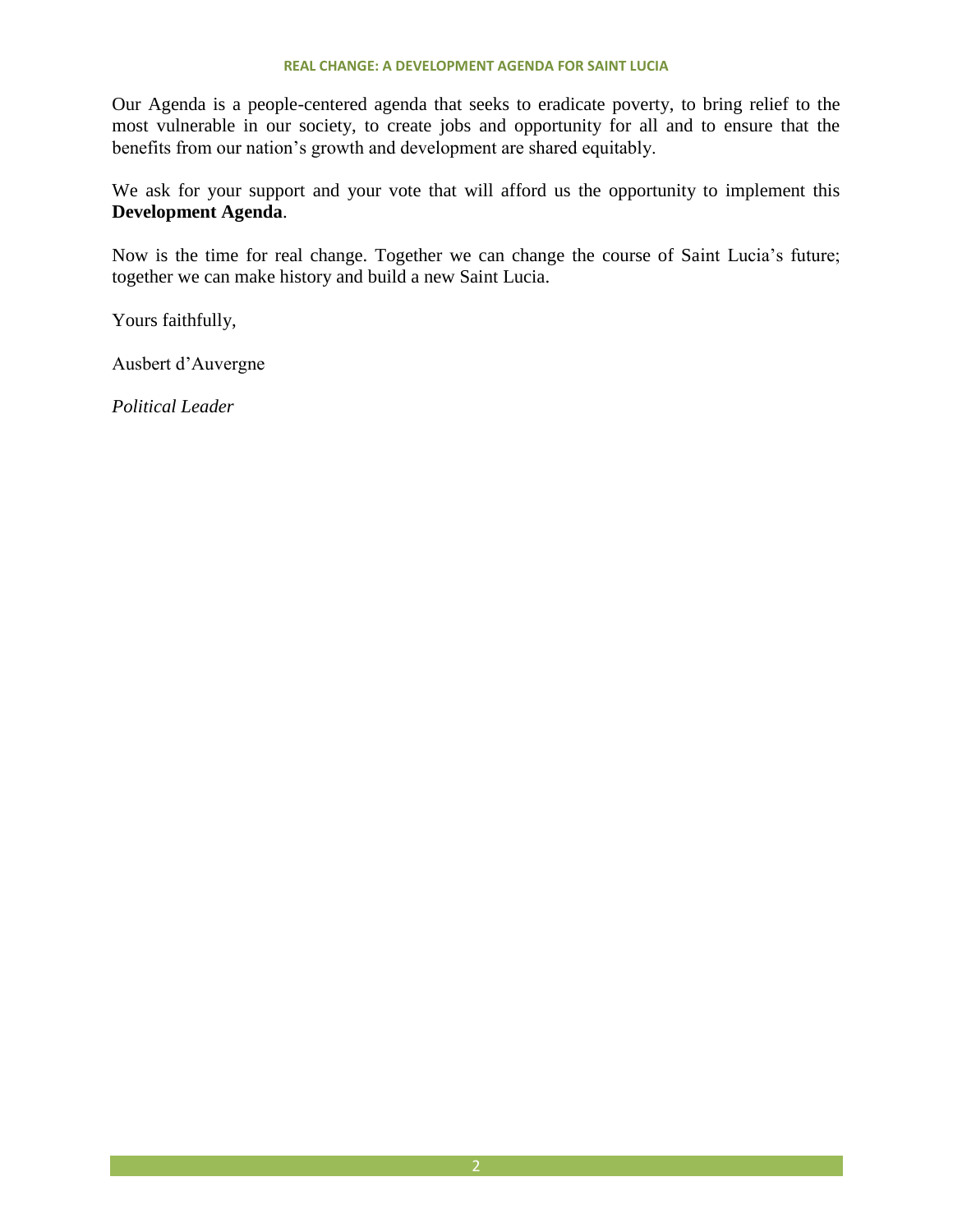# **REAL CHANGE**

# **A Development Agenda for Saint Lucia**

# **Some Highlights of the NDM's 2011 MANIFESTO**

- Create a minimum of 5,000 permanent new direct and indirect jobs during a five-year term of office.
- Reserve 10% of the public service wage bill for apprenticeships, cadetships and shortterm, transition-type employment for young persons.
- Introduce a National Service programme that will focus on community service and the teaching of employable skills and will absorb at least 1,500 young persons.
- Introduce a programme to create jobs for Single Mothers.
- Establish a Young Entrepreneurs Services (YES) initiative that will encourage and provide financing for micro and small businesses for persons between 18 and 39 years of age.
- Allocate 25% of Government contracts for the supply of goods and services to small and micro businesses.
- Entitle all investors, whether local or foreign to the same investment incentives.
- Establish a special tax regime for small and medium size businesses, limiting the corporation tax payable by such entities to a maximum of 20% and reduce the corporate tax rate for large businesses to 25%.
- Elevate Sir Arthur Lewis Community College to become the  $4<sup>th</sup>$  campus of the University of the West Indies to enable it to provide affordable university level education in a wider range of subject areas.
- Attract offshore schools and institutions to create more educational opportunities and jobs for Saint Lucians.
- Introduce a system to provide affordable healthcare and medicines for every citizen.
- Adopt a zero-tolerance approach to crime and lawlessness at every level within the society.
- Initiate a resolute and sustained assault on crime using modern as well as traditional crime-fighting tools and provide access to justice for all, especially the poor and disadvantaged.
- Transform agriculture and the farming sector by focusing on both traditional and new crops, new farming systems and agro-processing.
- Introduce a new Agricultural Development Act to provide incentives similar to those provided to the tourism and hospitality industry.
- Build nature/eco-tourism and other specialist guest rooms in selected rural communities to bring jobs and the benefits from tourism to all parts of Saint Lucia.
- Establish minimum wage requirements for household, domestic and part-time workers.
- Establish minimum wage requirements for shop and store workers.
- Make school textbooks affordable for all.
- Make laptop computers affordable for each primary and secondary school student.
- Introduce free summer camps for primary and secondary school students who demonstrate good academic performance.
- Provide established and registered community under-19 sports clubs with free uniforms for one sporting discipline each year.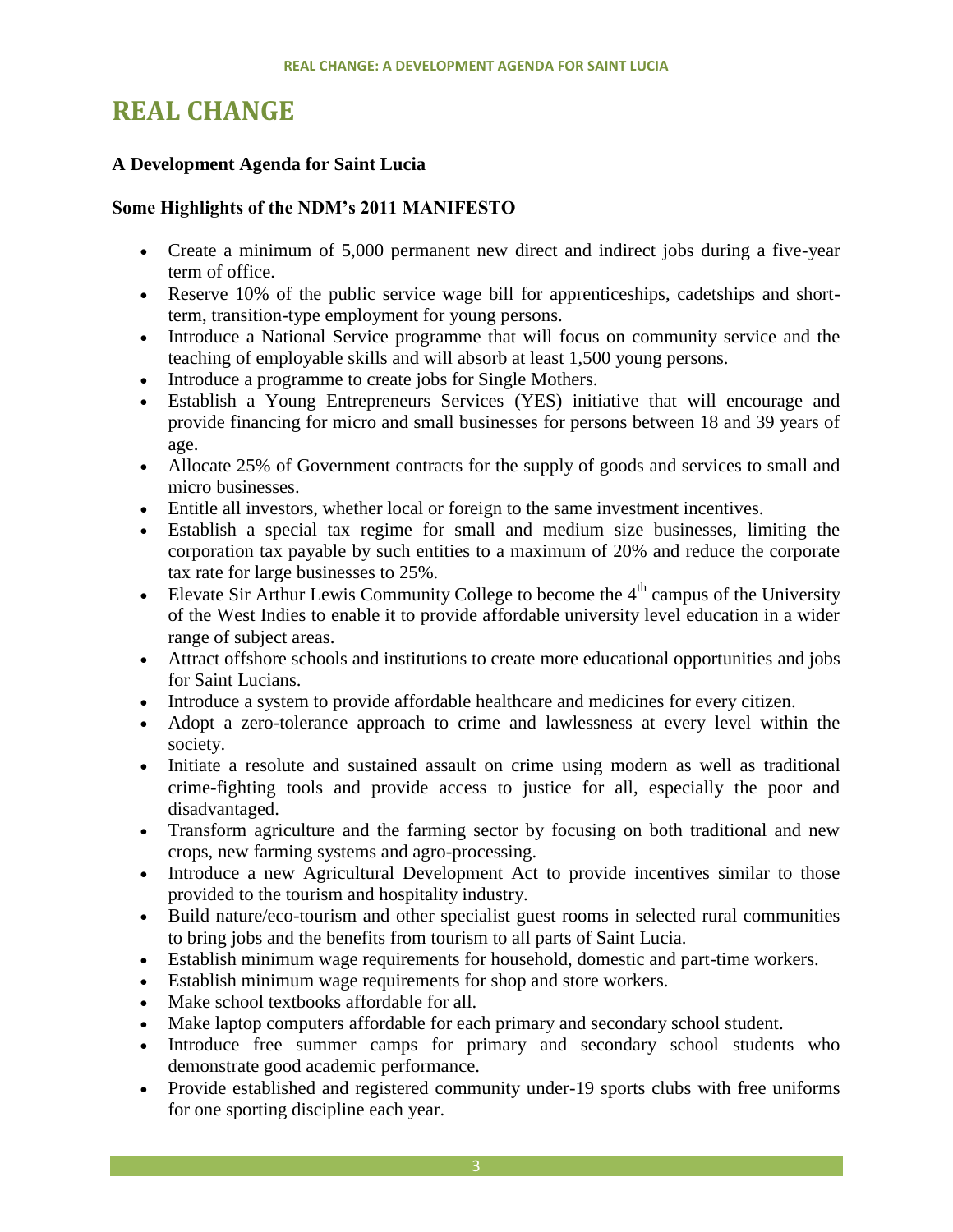- Introduce a National Sports Excellence Programme involving the recruitment of international sports coaches on long-term contracts to improve the national standards of performance in selected sporting disciplines.
- Introduce a system of free bus passes for eligible students, the disabled and senior citizens.
- Build at least 500 affordable housing units per year.
- Guarantee access to our beaches.
- Eradicate political interference and patronage from the operation of the public service.
- Ensure that all government contracts are awarded on the basis of merit and that no citizen is denied opportunity because of political persuasion.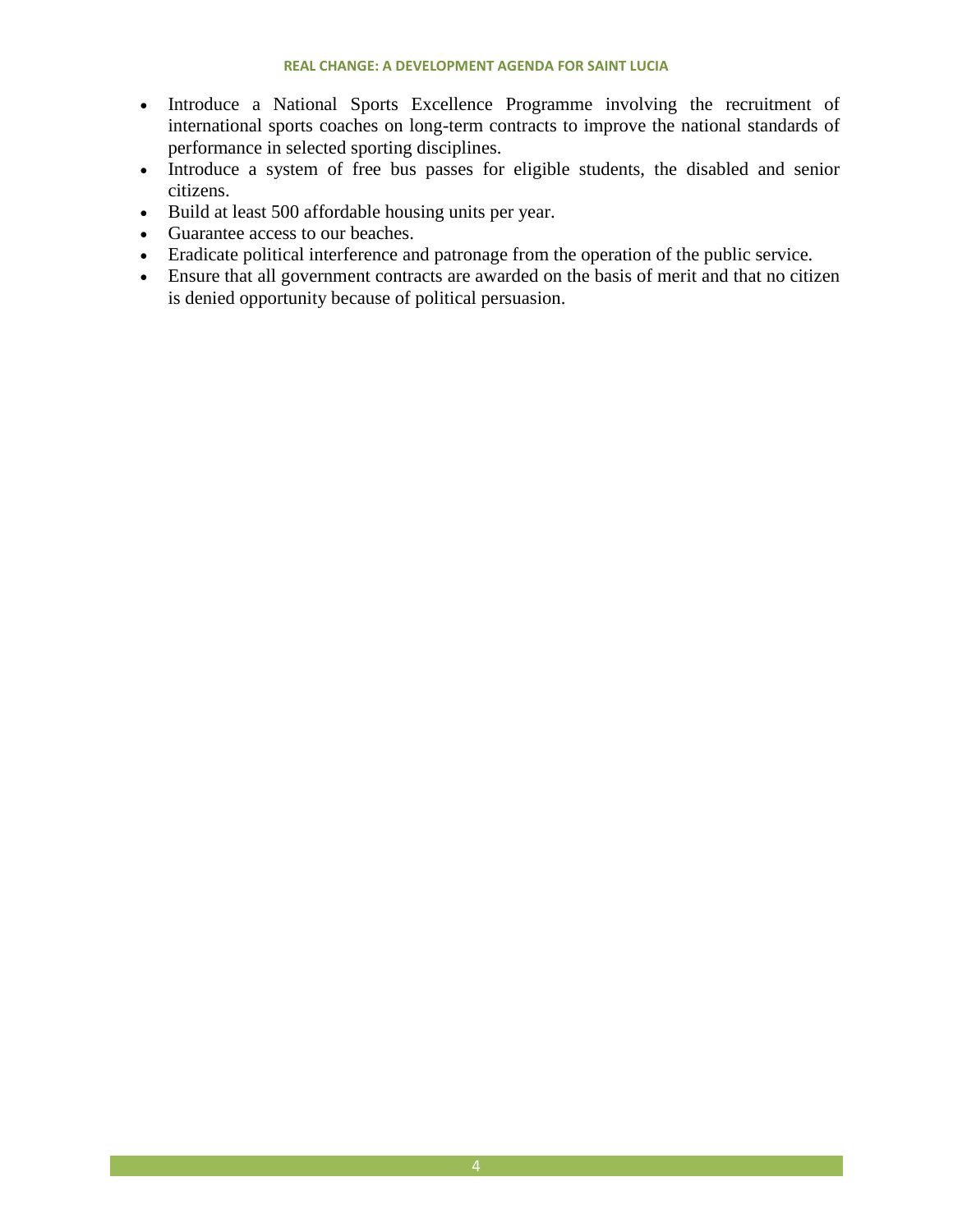# **THE PHILOSOPHY OF THE NATIONAL DEVELOPMENT MOVEMENT (NDM)**

After decades of defining and viewing the world in terms of the extremes of capitalism on one hand and socialism on the other, there appears to be a growing consensus that neither of those systems, especially in their pure forms, have provided for or can adequately meet the needs of people, especially those in the developing world.

We believe that there is another way. A way that recognizes that progress, and life itself, demands that our happiness and success as a people does not depend entirely on the efficiency of markets or the power of the state to fashion and control every aspect of our lives. Instead, we believe that it requires that we build upon and leverage our rich tradition as a Christian people recognizing our responsibility as our brother's keeper and our obligation to ensure that no-one is left behind as our nation develops.

The creation in Saint Lucia of the **National Development Movement (NDM)** and the adoption of its motto, *"Opportunity for All",* represents our response to the current state of affairs in our country. Our motto provides a clear and unambiguous insight into what the NDM stands for and the focus of our vision for a new political milieu.

In choosing to name our organization the **National Development Movement**, we are asserting that the historical tensions engendered by political and economic philosophies that emphasize the value of the market on one hand or the state on the other, or the antipathy between labour and capital, have not provided the solutions required in today's world in which there is a growing cry for fairness, equity, justice, tolerance and a return to our traditional spiritual and cultural values.

We recognize and accept that all human beings have the capacity for and the need to continually advance themselves, improve upon their environment and to maintain the best aspects of it. We also assert that in making **development** the foundation of our political philosophy, we are giving support to the notion that development of the individual, and hence the nation, must address material as well as spiritual needs. It is **people**, functioning within the family unit, who must be the *focus* of and *raison d'etre* for our political actions. Our name also signifies the recognition of the act or process of growth and progress in the human, social, cultural and economic spheres.

The apparent deterioration in the economic and social circumstances of our country and its people, the evident decline in moral and spiritual values, the prevalence of crime against persons and property, and the increasing sense of hopelessness about the future in all sectors of the society, is a cause of grave concern for all citizens, residents and friends of Saint Lucia.

There is an immediate need to reverse the trend towards economic decline, social fragmentation, lawlessness and moral degeneration and to purge the society of the forces of divisiveness that have become manifest.

It is imperative therefore, that all sectors of the community join hands to implement realistic solutions to the economic and social problems of the nation, to create an environment in which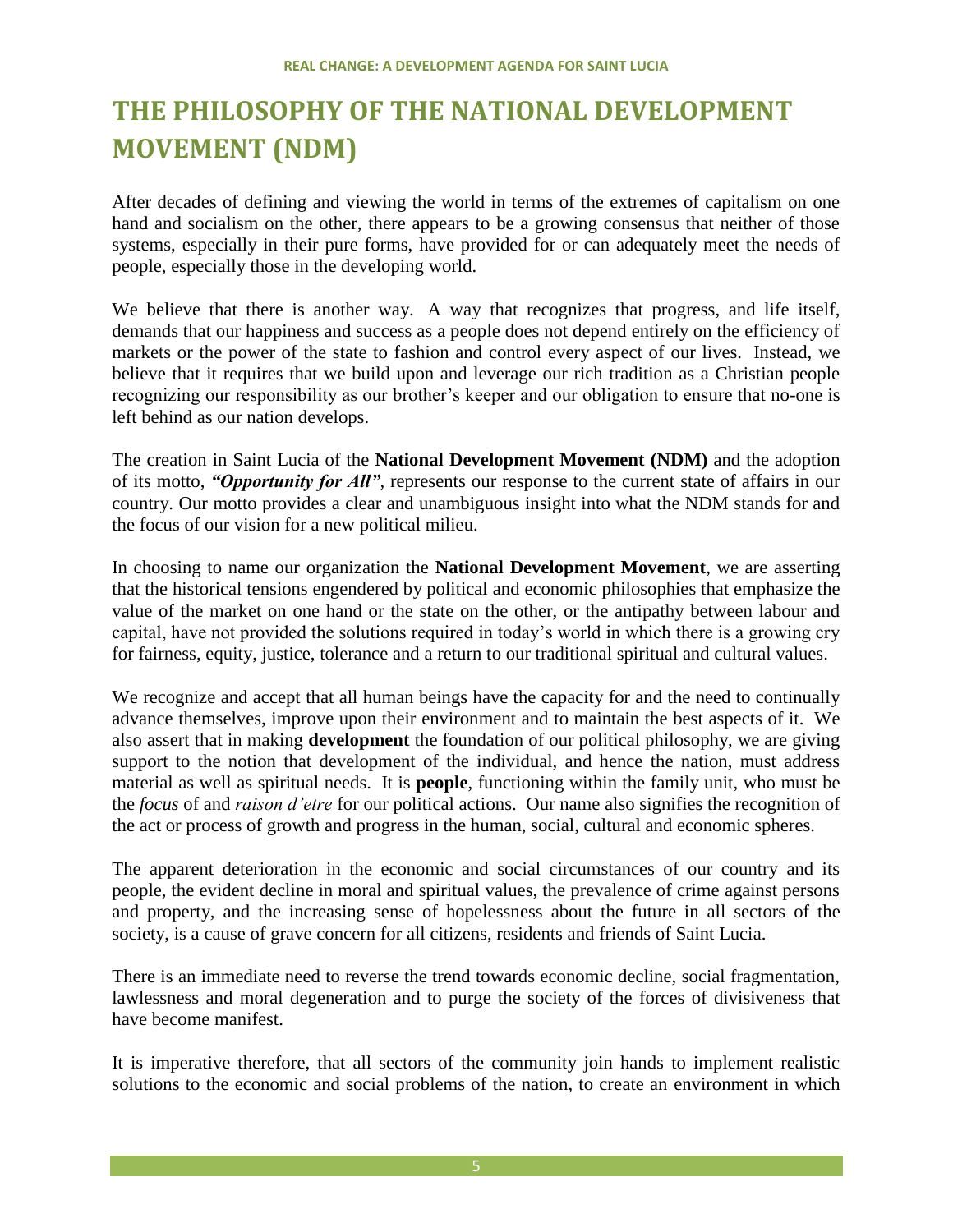love of country and for each other is the motivation for each citizen to assume responsibility for the building of a just society, and to foster spiritual growth and renewal.

The fundamental rights and freedoms provided for in the Constitution of Saint Lucia, form the foundation of the philosophy of the NDM and accordingly, our members are required to:

- Affirm their faith in the supremacy of the Almighty God; believe that all persons have been endowed equally by God with inalienable rights and dignity;
- Recognize that the enjoyment of these rights depends upon certain fundamental freedoms namely, freedom of the person, of thought, of expression, of communication, of conscience and of association;
- Maintain that these freedoms can only be safeguarded by the rule of law;
- Realize that human dignity requires respect for spiritual values; for private family life and property; and the enjoyment of an adequate standard of economic and social well-being dependent upon the resources of the State;
- Respect the principles of social justice and therefore believe that the operation of the economic system should result in the material resources of the community being so distributed as to subserve the common good, that there should be adequate means of livelihood for all, that labour should not be exploited or forced by economic necessity to operate in inhumane conditions but that there should be opportunity for advancement on the basis of recognition of merit, ability and integrity;
- Express their commitment to democracy, in particular the principle of a government freely elected on the basis of universal adult suffrage;
- Consider that individually, each person has duties towards every other and to the community and is under obligation to observe and promote the rights, freedoms and values recognized in our Constitution.
- Pledge that our beautiful island St. Lucia, ultimate source of our economic wellbeing and object of joy and pride for all St. Lucians, shall not be raped and exploited but tended with respect and be passed on to future generations of St. Lucians intact and improved.

The NDM believes that education, knowledge, hard work, discipline, integrity, enlightened leadership and love of country are the keys to empowering each citizen to contribute effectively to building a community in which prosperity and opportunity are created for all, and not just for a few.

The NDM believes that the nation will only be as strong as the weakest of its citizens, and therefore embraces the imperative that the strengthening of the weak is the basis upon which all can prosper, together, through shared endeavor, in a society in which harmony and a spirit of mutual respect and tolerance prevail, and in which the rights enjoyed are balanced by the responsibilities that are accepted.

The NDM is committed to providing leadership by example for a national effort to build a society in which excellence is the standard, justice is the entitlement of each, and prosperity, power and achievement are the prerogative of all.

The NDM is convinced that with faith in God, with perseverance and with a steadfast commitment to the ideals of truth, integrity and respect for human dignity, the nation and its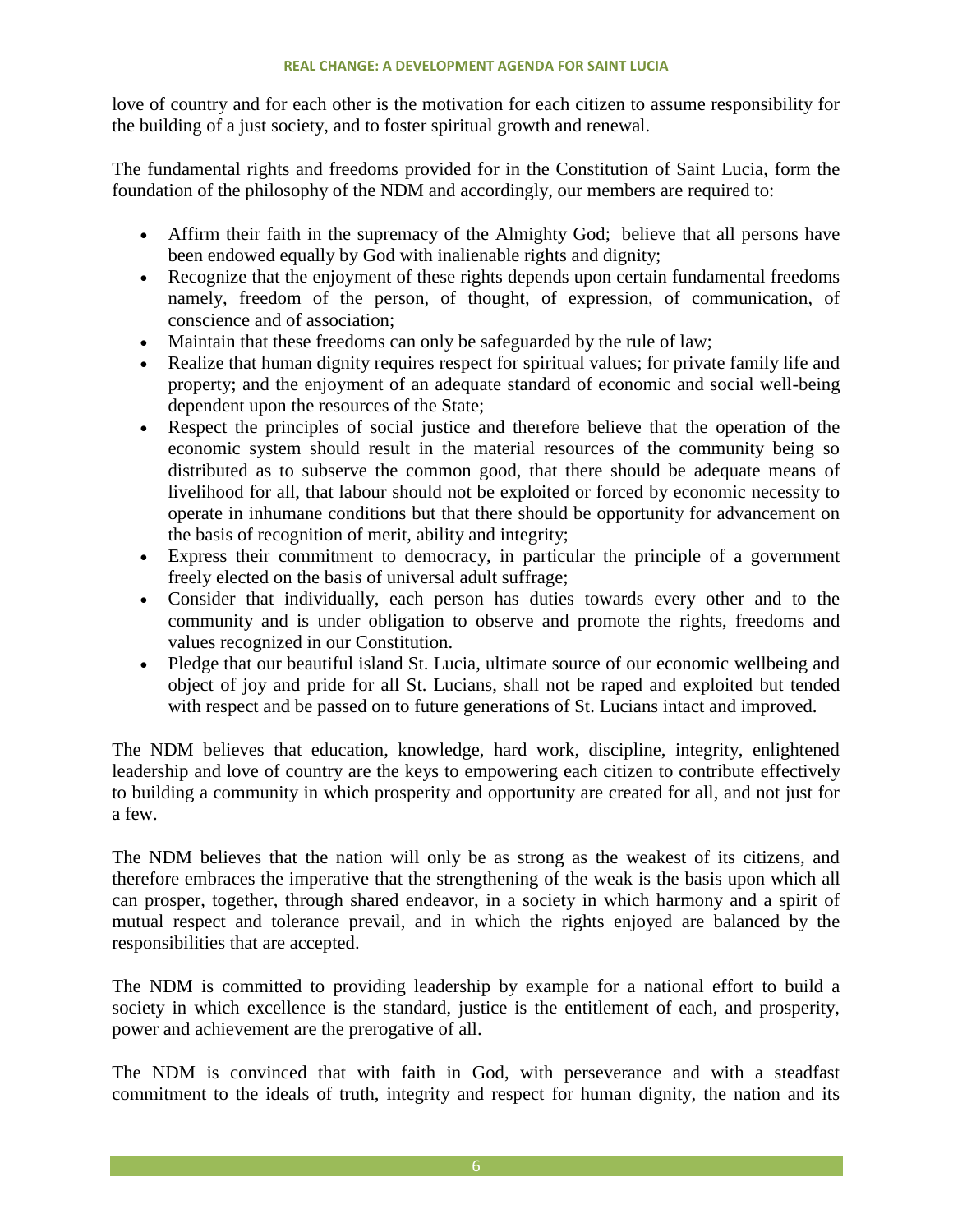people can, with confidence, confront the challenges of development within a global economy and build a strong and secure society that will be a proud legacy for future generations.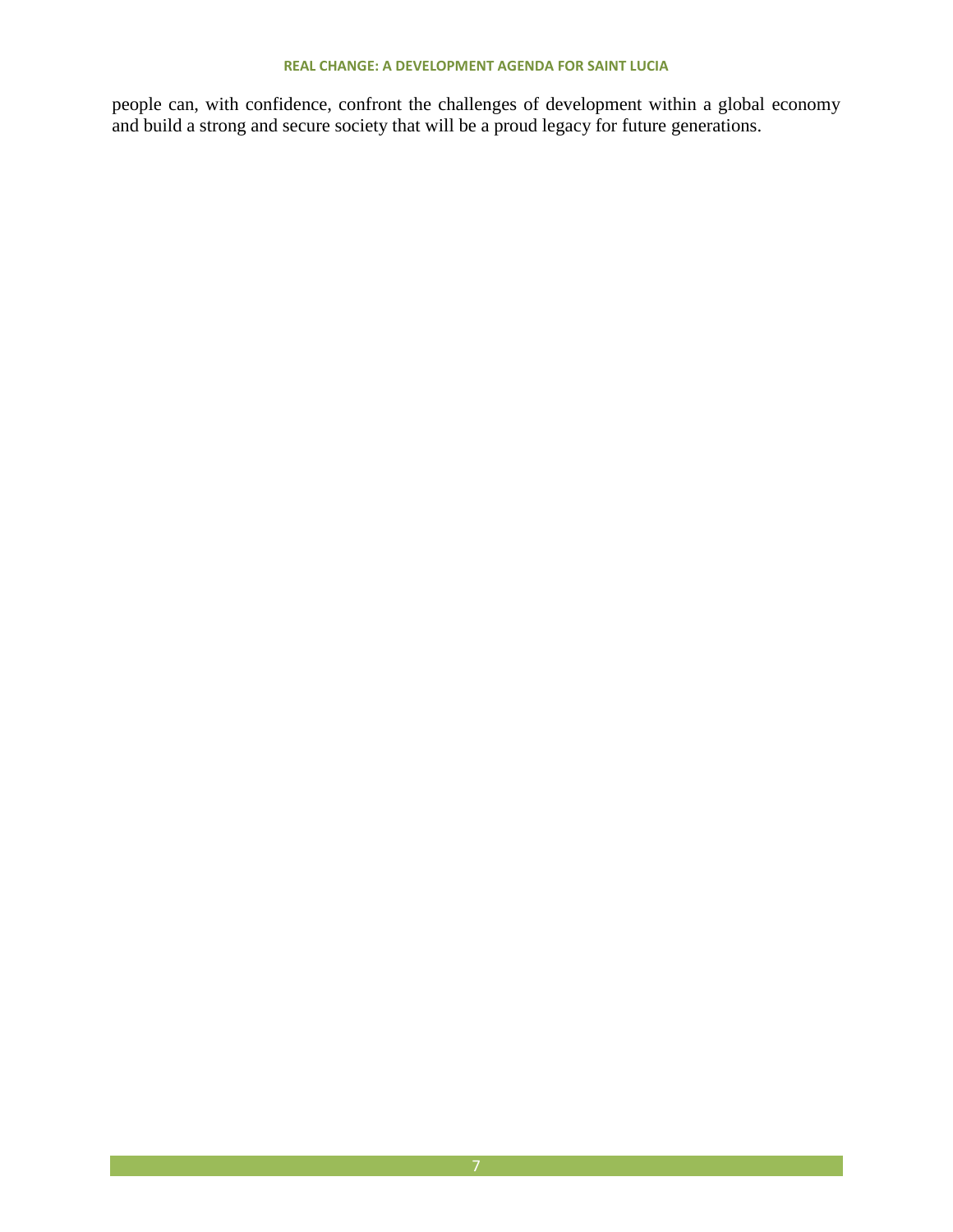# **NDM'S PRIORITIES**

To give effect to its commitment to bring about the realization of the considerable development potential of the nation of Saint Lucia and its people, the NDM shall pursue the following priorities:

- To define a clear and coherent vision for the development of the nation and its people within an economic environment of free enterprise bolstered by necessary government action, that has as its objective the significant improvement of the living standards of all.
- To establish a consistent framework of policies, strategies, programmes and appropriate projects that promote significant economic growth in a context of fiscal prudence, sound economic management and decisive leadership so as to bring about the realization of national development objectives.
- To undertake a major restructuring and reorganization of the machinery of government to ensure that central government departments, local government agencies and statutory corporations become effective vehicles for the transmission of government policies and the implementation of government strategies, programmes and projects.
- To eradicate adult illiteracy and promote excellence in education at all levels as the foundation for the empowerment of citizens, and to expand educational opportunities especially for young people.
- To create jobs and economic opportunities for all, but especially for young people by maximizing business opportunities and the job-creation potential in existing, new and emerging sectors of the economy.
- To improve the living conditions of the weak and the disadvantaged as a precondition for the advancement of the nation as a whole and to give special emphasis to strengthening the family unit that is the foundation of society.
- To create a secure society in which law and order prevails, in which every child is well cared for, in which every citizen has access to affordable healthcare and in which the needs of working people, the retired, the disabled and the elderly are fully addressed.
- To ensure a process of balanced development in which appropriate emphasis is placed on the economic, social, moral, religious, cultural and recreational aspects of national life.
- To provide decisive, visionary, experienced and capable leadership for a national development effort that combines the endeavours of workers, trade unions, voluntary and community-based organizations, the business community and government in an environment in which the contribution of each citizen is expected, and welcomed.
- To review the Constitution of Saint Lucia on the basis of the report of the Constitution Commission to ensure that its provisions reflect the needs, aspirations, possibilities and potential of the nation and its people.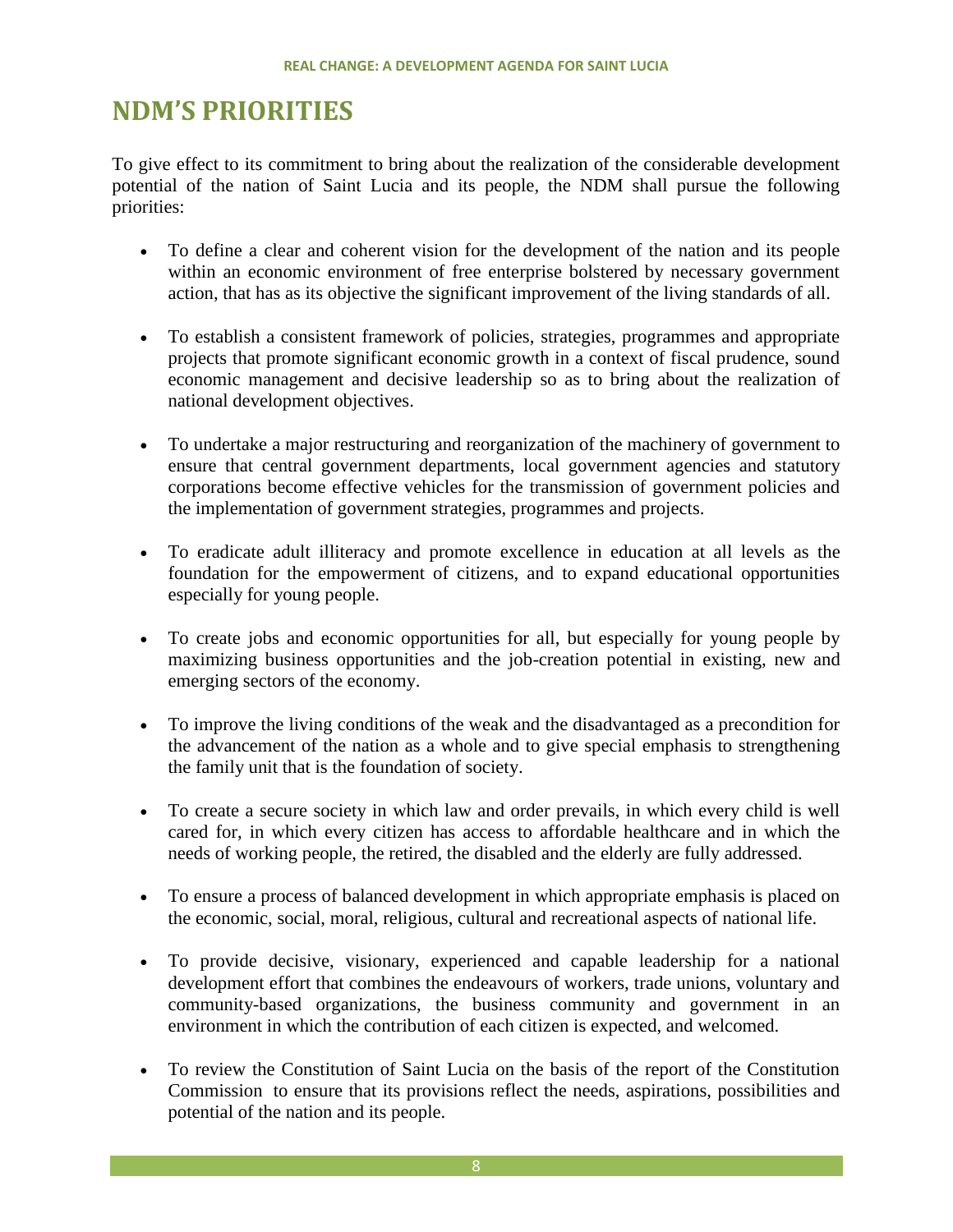#### **KEEPING THE MANIFESTO'S PROMISES**

The contents of the Manifesto represent the promises that an NDM administration intends to keep. Specific arrangements will be put in place to ensure that the Administration does not stray from its declared objectives and targets.

Upon assumption of office each Ministry, Department or Agency will be assigned specific responsibility for elements of the Manifesto programme together with timelines and parameters for implementation.

Progress with regard to the implementation of the Manifesto programme will be constantly monitored by a team of Policy Managers who will report regularly and directly to the Prime Minister.

#### **WE BEGIN WITH….**

#### **THE ECONOMY**

The goal of the economic policy and strategy of a NDM Administration will be:

- to ensure the long-term economic survival and development of Saint Lucia;
- to create a stable economic climate in which investment can flourish;
- to bring about increasing standards of living for all;
- to maximize the employment possibilities for Saint Lucians; and
- to ensure that all Saint Lucians enjoy the benefits of economic growth and national development.

Without a strong economy none of the far-reaching changes and development policies that are proposed in the Development Agenda can be achieved. As we are all aware, the underpinning of a strong economy is a healthy growth momentum.

#### **ECONOMIC GROWTH**

The economic policies of a NDM Administration will be designed to generate accelerated economic growth.

The growth targets established in the context of challenging national and global financial circumstances are as follows:

 $6\% - 10\%$ 

Restructuring &

Reorientation

YEAR 2 Investment

YEAR 3 Major Investment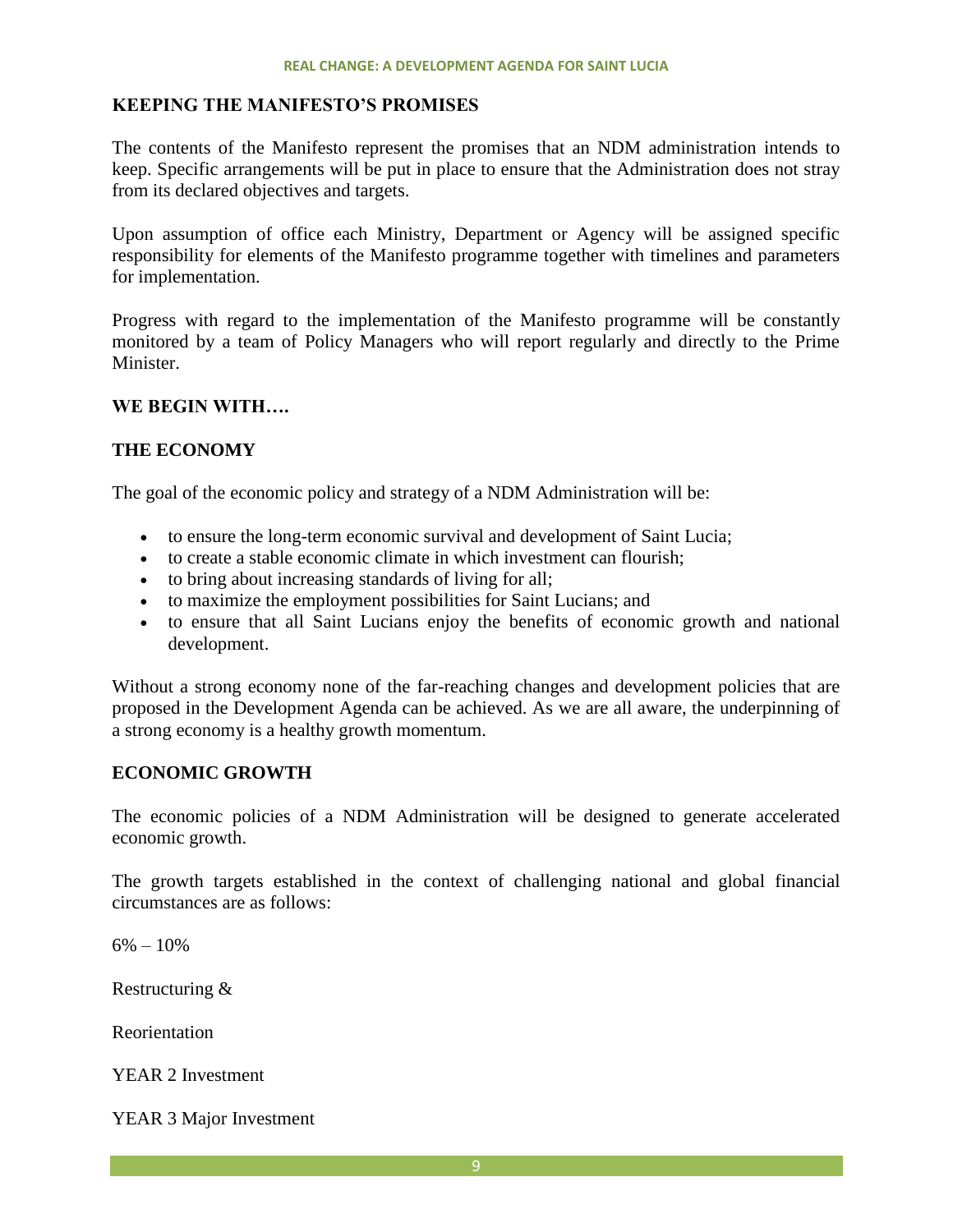YEAR 4 Major Investment

YEAR 5 Optimization &

Stabilization

These rates of growth are necessary to reduce unemployment, to improve standards of living throughout the society and to generate the income required to finance the social and development programmes that will distribute the nation's wealth equitably among all its citizens.

Economic growth must be something that brings benefits to the population in the form of improved living standards and unless this is the case claims by politicians of generating growth will for all intents and purposes, be meaningless.

# **THE CURRENT ECONOMIC CLIMATE**

The economic management practices pursued over the last decade have created an economic environment that has the following characteristics:

- Unemployment is in excess of 20%.
- Whatever modest economic growth that has been achieved is accompanied by steadily rising prices while wage levels do not keep up with inflation.
- The public debt has ballooned and is currently in excess of \$2.0 Billion.
- Taxes, levies and charges are ever on the increase.
- The procedures for the award of contracts have been completely compromised.
- Lack of transparency and accountability has reached alarming proportions.

In light of this situation, a complete change of approach with regard to the direction of the economy is required.

It will therefore be necessary for a NDM Administration to initiate a process of economic and social reform as a matter of urgency.

# **ECONOMIC & SOCIAL REFORM**

It is necessary for Saint Lucia to undergo a process of managed structural change of its economy and society. This change will involve a redistribution of power and influence within the socioeconomic system.

This process of change will incorporate a programme of medium-term macroeconomic measures to make the economy more resilient and self-reliant and to ensure growth, development, and improvement in the quality of life of the people of Saint Lucia.

The portfolio of strategies and measures to be incorporated in an economic reform programme will:

 Stabilize central government finances within two years by eliminating wasteful expenditure and by maximizing the efficiency of revenue collection.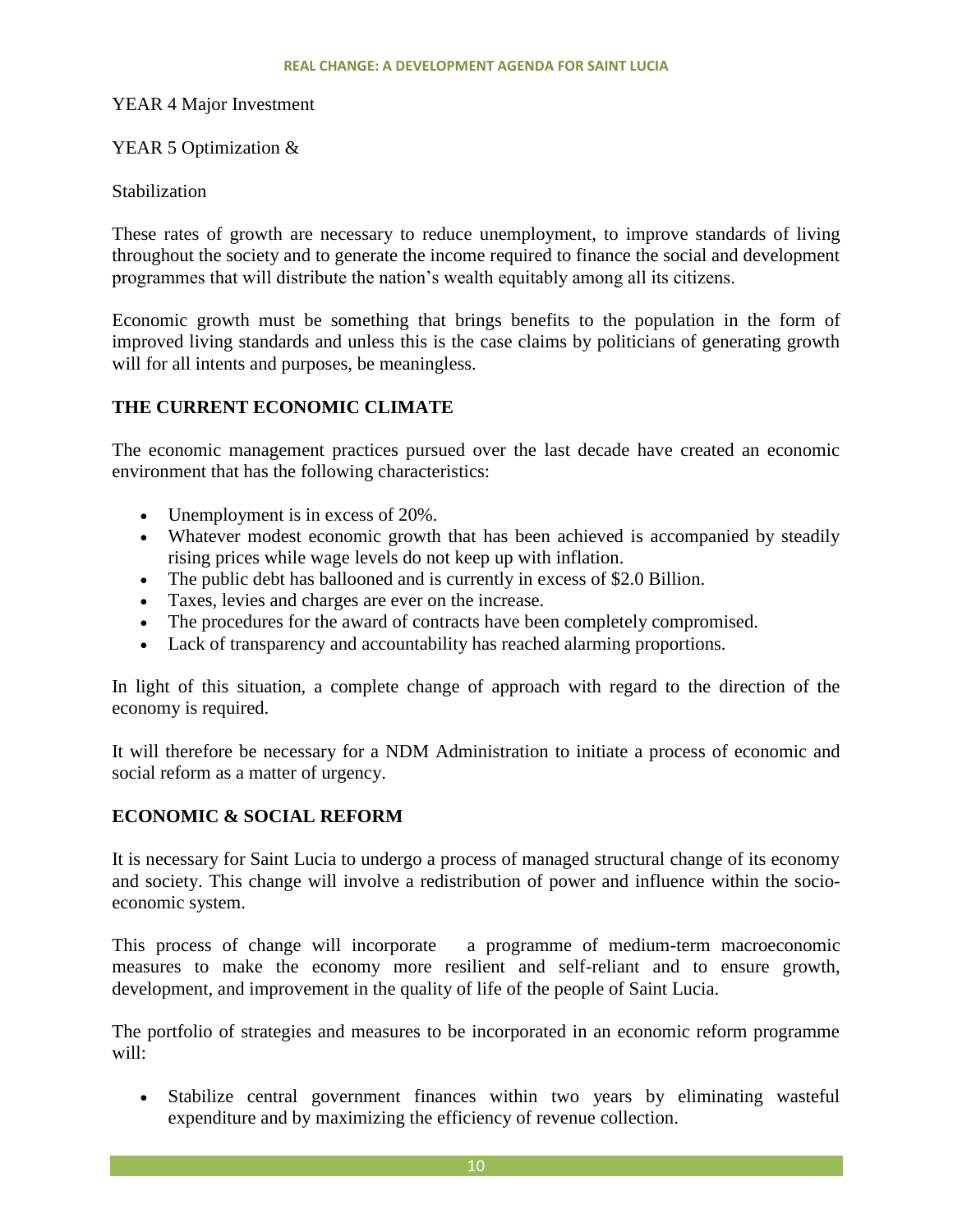#### **REAL CHANGE: A DEVELOPMENT AGENDA FOR SAINT LUCIA**

- Activate the Public Accounts Committee of Parliament by making it a full-time functional office with a professional staff including forensic accountants with a clear mandate to investigate and validate the expenditure of public funds by government ministries and departments and statutory corporations both currently and retrospectively.
- Create a climate that is more conducive to investment by reducing the existing maximum rate of personal and corporate income taxes.
- Evaluate all Government enterprises and either sell, close or reform them.
- Strengthen the Saint Lucia Development Bank to enable it to adequately meet the needs of farmers, fishermen, small entrepreneurs and business people.
- Implement a strategy to encourage and support new businesses and foster innovation and creativity.
- Improve financial information flows to the public.
- Amend the Finance Act to remove any provision for the issue of Letters of Comfort or Implicit Guarantees by Government except with the explicit approval of the Cabinet of Ministers.
- Include Government subsidies to the private sector and state corporations in the Budget.
- Introduce legislation to control credit and hire purchase agreements.

An **Economic Development Council** will be institutionalized with periodic meetings to consider major elements of the structural adjustment and development strategy.

The Council will be chaired by the Prime Minister and will include the economic ministries, private sector organizations and trade unions and will meet on a quarterly basis.

Under the umbrella of this Council:

- A Foreign Exchange Committee comprising representatives from all sectors will be set up to monitor and improve the performance of the foreign exchange earning sectors.
- An Administrative Effectiveness Committee will be set up to provide the private sector with the opportunity for identifying administrative hurdles and bureaucratic impediments to entrepreneurship.

As a result of these reforms, it is expected that Government will reduce the scope of its economic activities and the burden of unnecessary regulations and make it easier to do business in Saint Lucia. These reforms will also lead to a reduction in the overall burden of taxation.

With the private sector expected to be a leading generator of growth over the medium-term, Government will do its utmost to facilitate private enterprise through incentives, joint ventures or partnerships.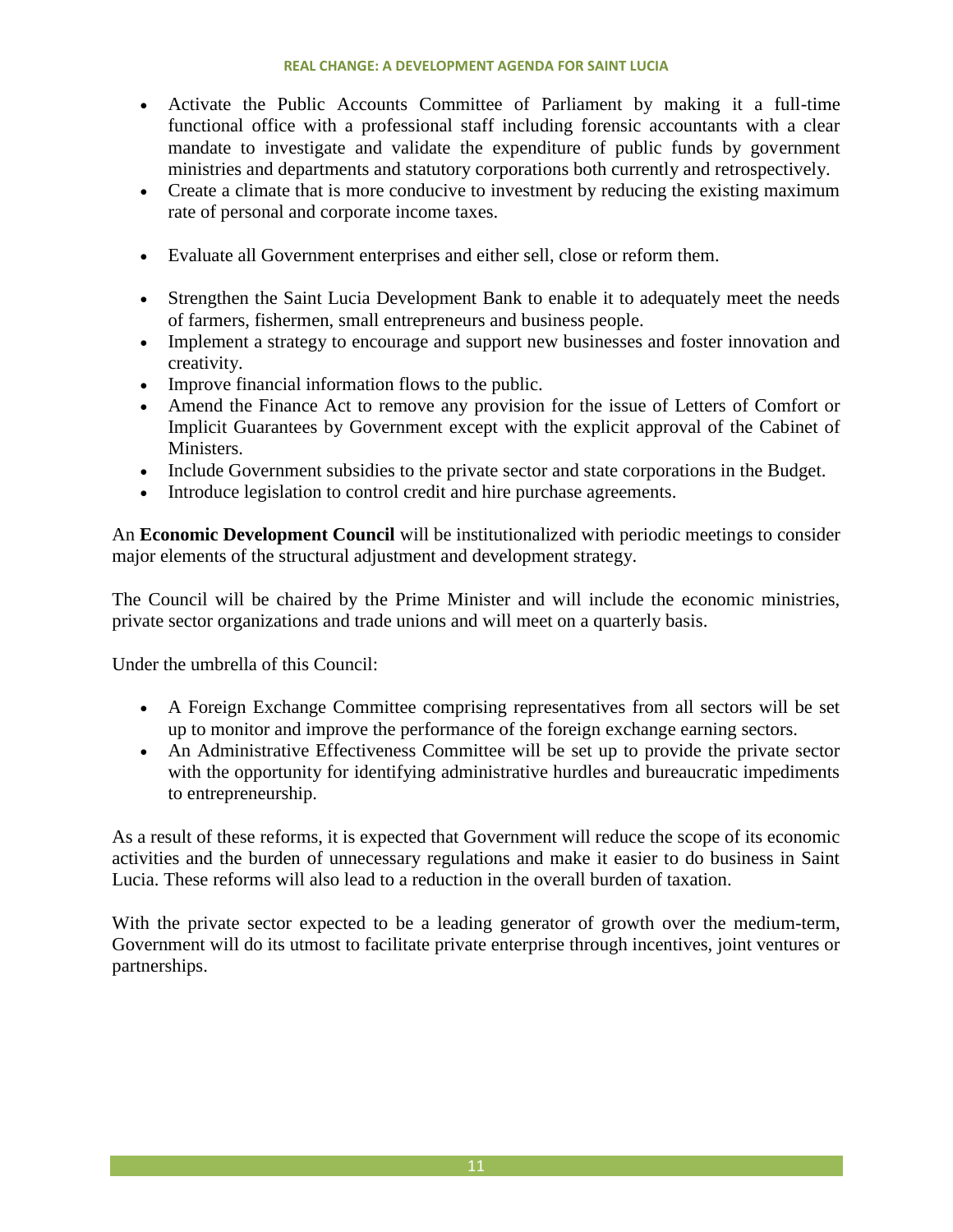# **THE PUBLIC SERVICE**

The structural adjustment strategy must encompass the Public Service, the effectiveness of which is a critical determinant of the ability of any Administration to successfully implement its development programme.

Urgent steps shall be taken, not only to attract and keep staff of the highest quality, but to motivate them to perform to the best of their ability, irrespective of political persuasion.

Training will be provided to make the Public Service responsive to the national needs, to increase efficiency, and to improve the self-esteem of the workers.

A NDM Administration will:

- Immediately streamline procedures and reduce processing times for the grant of government approvals that are critical for the encouragement of investment, the stimulation of economic growth and the facilitation of citizens. The procedures to be reformed include those associated with the issue of Aliens Landholding Licenses, Development Control Authority approvals, birth certificates and passports.
- Establish a **Public Services Review Commission** with broad terms of reference to review the status, role and functions of the Public Service, its relationship to elected representatives, its accountability to Parliament and its relationship to the general public – including the private sector.
- Implement a system that **ensures** job security on the basis of **merit** and that the appointment, promotion, disciplining, and dismissal of public servants are not within the purview of politicians or Ministers.
- Increase the effectiveness of the Public Service through the provision of greater training opportunities and incentives for excellence.
- Establish structured training programmes for public officers in collaboration with Sir Arthur Lewis Community College.
- Subsidize fees paid by public servants for work-related seminars, training and study programmes.
- Relate the tenure and reward levels of senior management in the Public Sector and the Statutory Corporations to their performance and to the operating effectiveness of their organizations.
- Improve the working conditions and facilities of public officers through a five-year structured implementation programme.
- Streamline the Public Service by achieving reductions in staffing levels through controlled early retirement programmes, natural attrition and redeployment of personnel within the local government system.
- Simultaneously implement an administrative reform and restructuring programme that also encompasses the local government system. The emphasis will be on strengthening the delivery capability of core ministries and departments and avoiding the proliferation of special purpose units or offices.
- Increase computerization and mechanization in the Public Service in order to improve its efficiency and service delivery.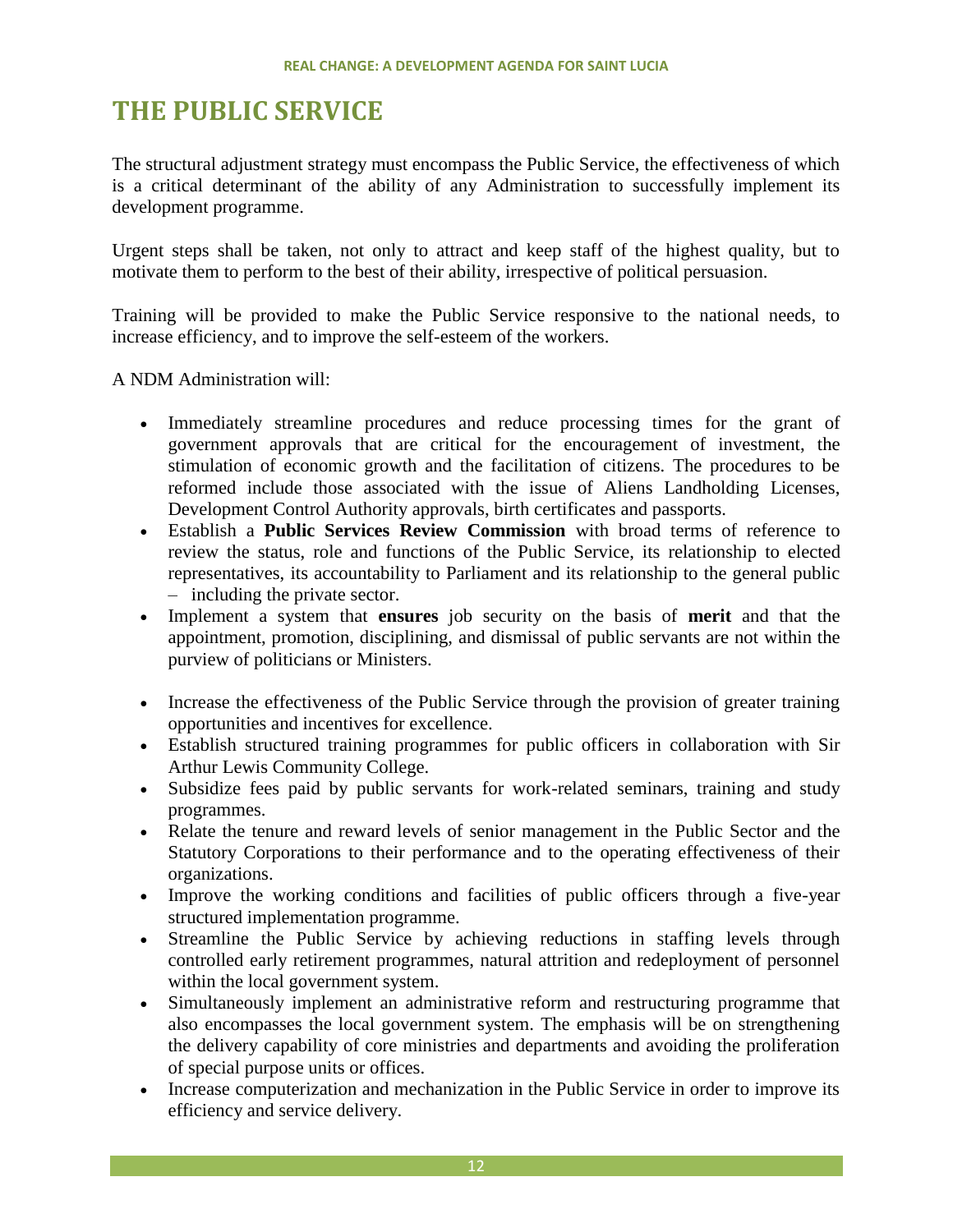- Arrange short-term attachments and consultancies in specialized areas so that Public Officers can spend time in the private sector without losing benefits as a means of promoting cross-fertilization of ideas.
- Review the status of non-established workers with a view to offering greater job security, improved benefits, upward mobility and better working conditions.
- Provide counseling and advisory services and special incentives and concessions for public officers who retire from the Public Service and who wish to make the transition from the public to the private sector by setting up new businesses.
- Reserve 10% of the civil service wage bill for apprenticeships, cadetships and short-term, transition-type employment for youth.
- Aggressively pursue the goal of creating a smaller Government bureaucracy and a larger private sector.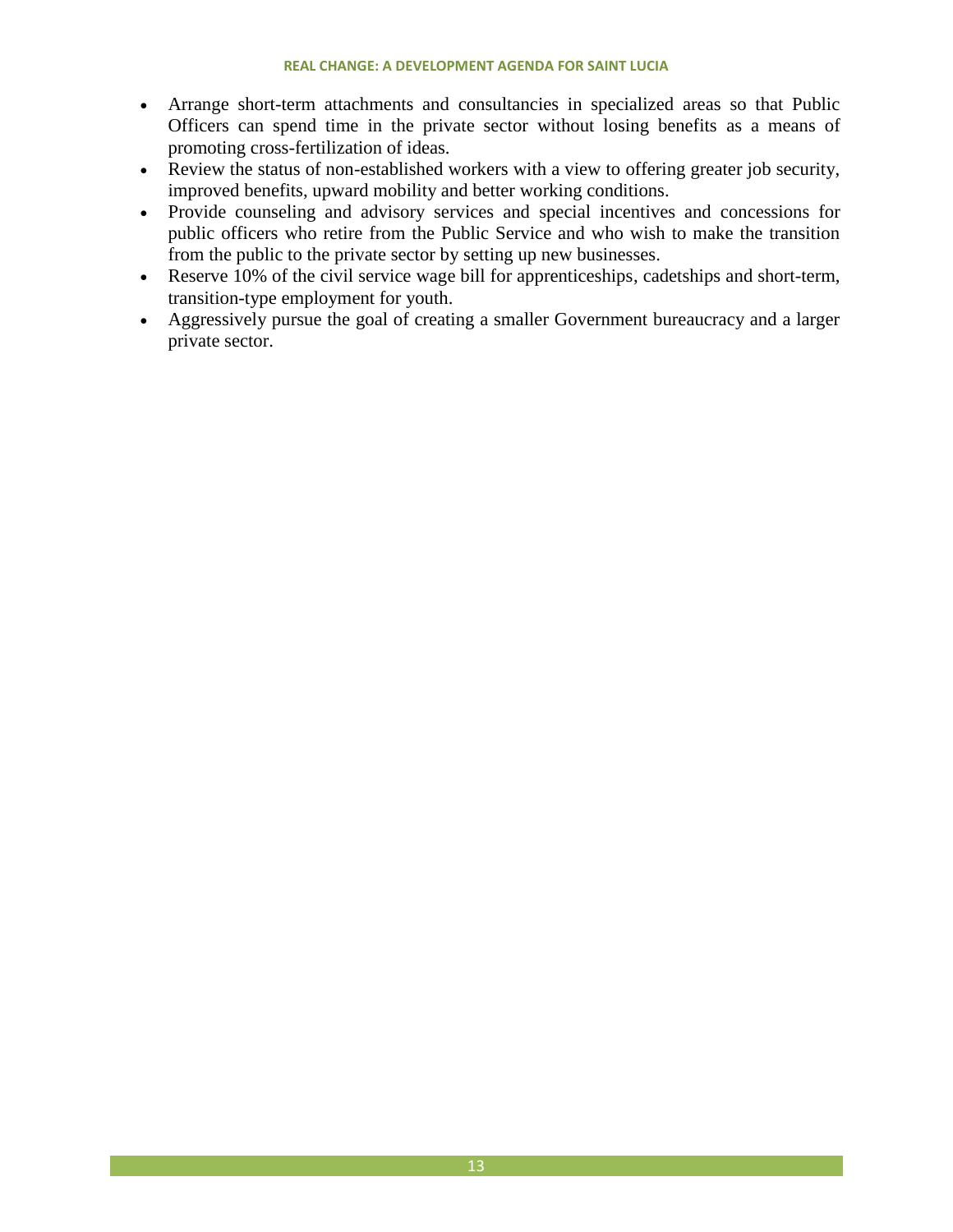# **GENERAL ECONOMIC POLICY**

The economic policy to be implemented by a NDM Administration to achieve the economic growth targets that have been established will have many facets.

The objective will be to promote, stimulate and catalyze economic growth through multiple interventions to create national wealth that can then be re-distributed equitably to all members of the society.

The NDM's philosophy will embrace the development of linkages at all levels of the economy to include manufacturing, services, agriculture, tourism, culture and entertainment. It will also involve exploring global markets that are available in all spheres of economic activity in which we can profitably participate.

NDM's **"Economic Plan for Generating Growth and Creating Jobs"** will provide details of the projects to be implemented and the specific strategies to be pursued however, the policy measures and the direction to be pursued will:

- Attract major of inflows of capital into the construction sector by direct government involvement in large tourism, commercial and infrastructural projects, located throughout the country in joint ventures with the national, regional and international private sector and the international financial community. This will bring economic growth, employment creation and income generation to all parts of the country and therefore stabilize our rural communities.
- Create at least six thousand new jobs over five years while bringing about rapid and sustained agricultural and rural growth and development, raising agricultural productivity, reducing poverty and bringing prosperity to rural communities.
- Create at least five thousand new jobs over five years by direct intervention of Government as a catalyst in and initiator of large and small scale development projects in conjunction with the national, regional and international private sector and the international financial community.
- Pursue a deliberate strategy of Government participation in joint-venture investments with the private sector and the subsequent transfer of government shares in these investments to the public after these ventures are well established.
- Entitle all investors, whether local or foreign to the same investment incentives.
- Collaborate with the private sector in organizing and developing the music, arts and entertainment industry.
- Strengthen and re-structure the productive sectors of the economy particularly tourism, agriculture and manufacturing, and create a vibrant private sector that can become the main engine of economic growth in the medium-term.
- Develop Saint Lucia as a major services centre in the Caribbean.
- Increase the export capacity of all the productive sectors of the economy.
- Bring every citizen into the mainstream of economic life of the country by broadening the base of ownership and creating new opportunities for all.
- Ensure that the economy grows rapidly, that all St. Lucians share in the benefits of this growth and that price increases are moderate and commensurate with the rate of growth.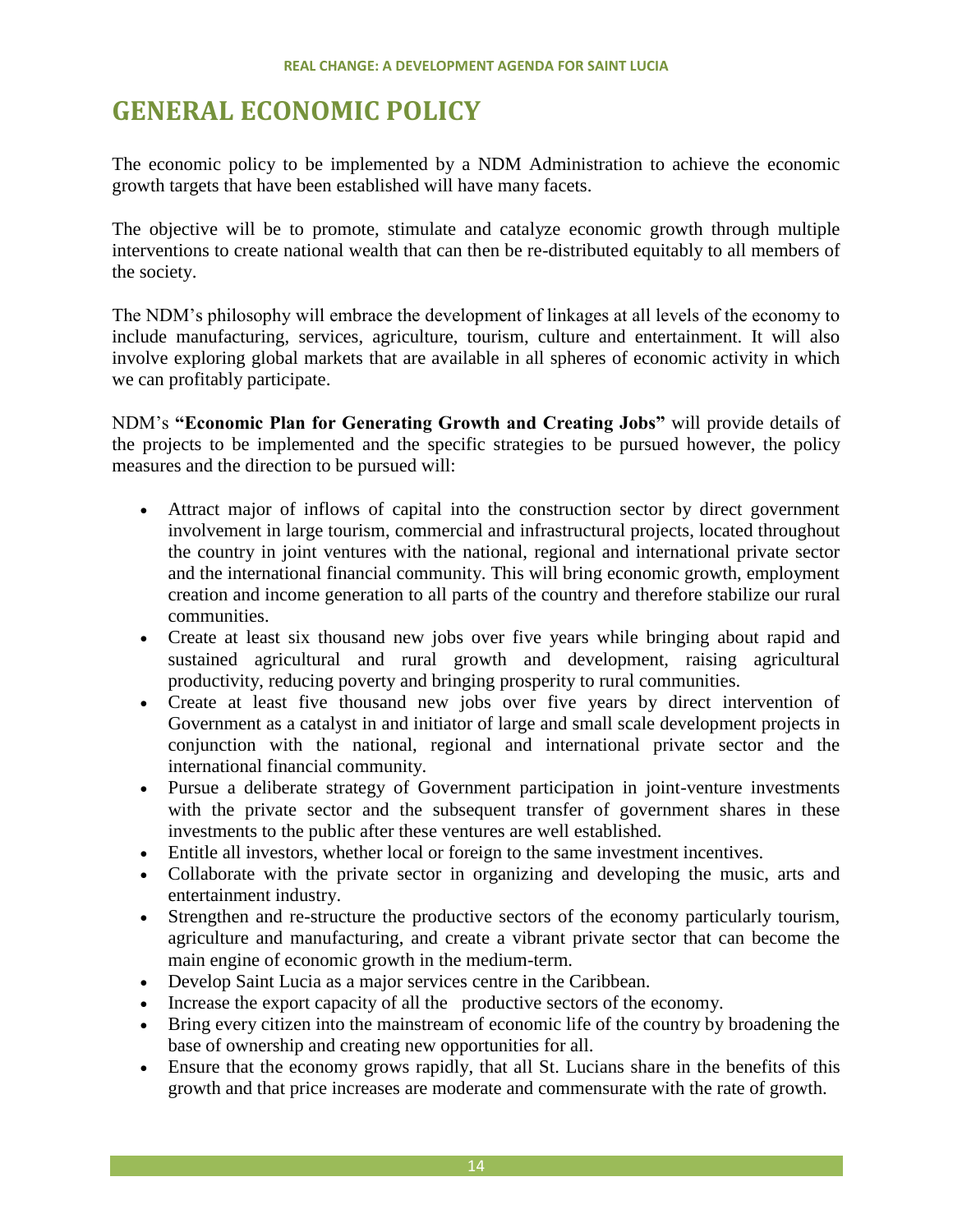- Create an environment conducive to the expansion of existing enterprises and the creation of new ones.
- Transform our rural communities and create new opportunities for investment in all parts of Saint Lucia.
- Remove the burden of excessive taxes and excessive government bureaucracy.
- Restore order and discipline to Government's financial operations.
- Ensure that the statutory corporations function effectively and fulfill the roles for which they were established.
- Initiate a programme of tax reform aimed at reducing the burden on low income families, stimulating savings and investment and boosting exports.
- Ensure that Saint Lucians retain control of the commanding heights of the economy and that the use of the nation's resources is directed toward the enhancement of the standard of living of all of our people.
- Protect the consumer and safeguard the interest of depositors in financial institutions.
- Pursue economic programmes that enhance and protect the environment.

# **SPECIFIC MEASURES**

A NDM Administration will:

- Introduce VAT and eradicate Consumption Tax.
- Protect economically vulnerable social groups by waiving, zero-rating or exempting certain basic foodstuffs and goods from the payment of VAT.
- Exempt from VAT basic food items and other commodities widely used by low income groups including: flour, rice, corned beef, sardines, pickled meat, cooking oil, sugar, margarine, macaroni, condensed milk, evaporated milk and cheddar cheese.
- Exempt from customs duty and VAT baby food, disposable diapers, baby wipes, baby medicines and toiletries, feeding bottles, nipples, bibs and other baby supplies.
- Protect small businesses under a certain size from the administrative burdens of the VAT regime by setting the Business Registration Threshold for VAT at an appropriate level.
- Together with the introduction of VAT establish a special tax regime for small and medium size businesses, limiting the corporation tax payable by such entities to a maximum of 20%.
- Together with the introduction of VAT reduce the corporate tax rate for large businesses to a maximum of 25%.
- Together with the introduction of VAT reduce the personal tax rate for individuals to a maximum of 25%.
- Waive property tax payable for all residential properties valued at less than \$150,000.
- Abate property tax payable by 25% on the second \$150,000 on properties valued at under \$300,000 where such properties are owned and occupied by citizens over 55 years of age.
- Introduce tax incentives for developmental inputs such as goods for training, education and business startups
- Establish a special tax regime for Saint Lucian professionals that will encourage the sale of their services outside of Saint Lucia, and within Saint Lucia to foreigners, as a means of earning foreign exchange.
- Allow any first time shareholder a tax benefit of up to \$10,000 for the purchase of shares in designated companies.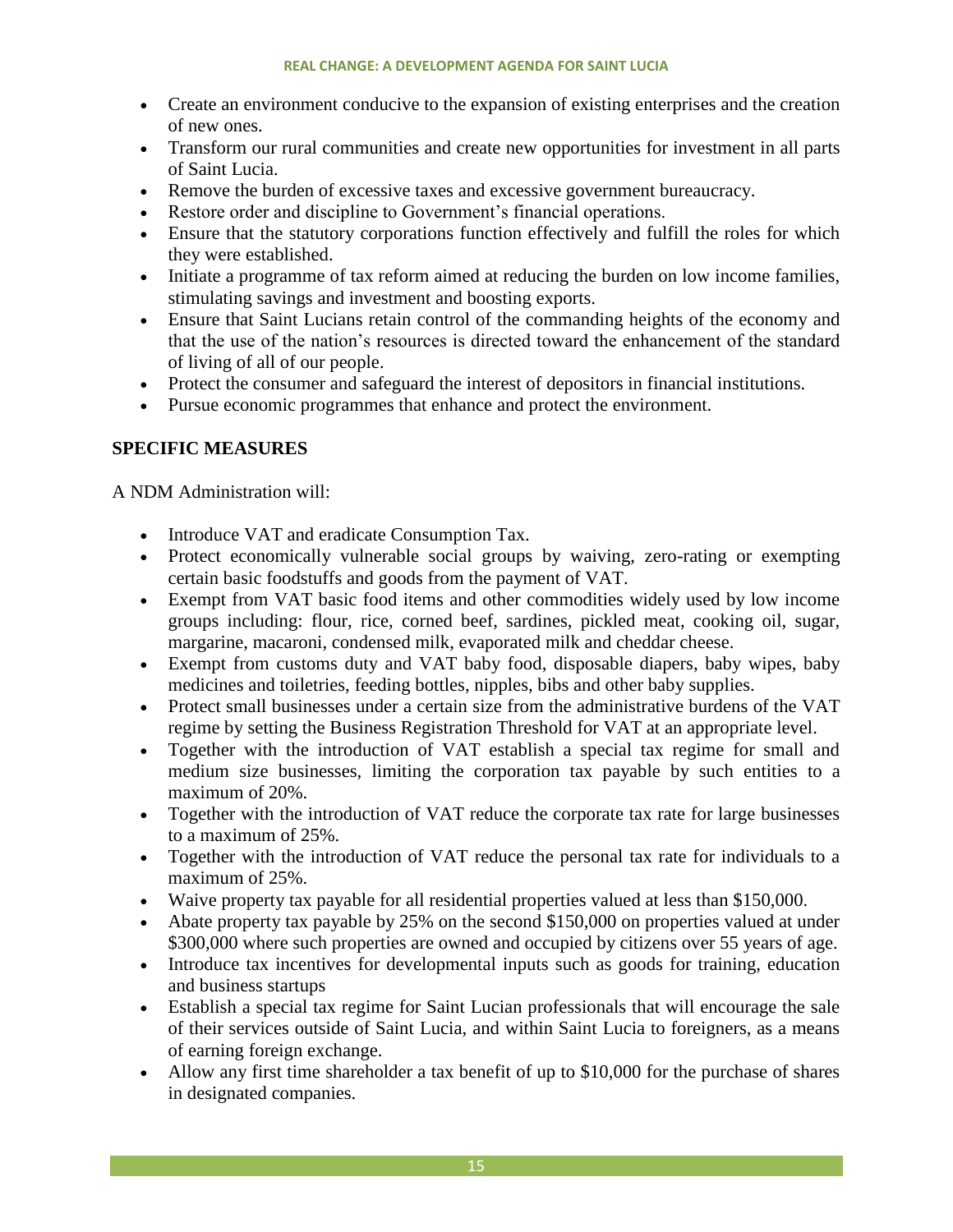- Exempt from taxation any interest earned on savings in any financial or commercial institution.
- Provide a tax benefit for contributions made to any venture capital fund that provides start-up capital for small businesses.
- Create tax incentives for investments by the private sector in research and development and quality control that can boost productivity and exports.
- Exempt from transfer taxes and stamp duty any foreign investment by way of equity in local export-oriented joint-venture companies.
- Increase tax allowances for: investment in credit unions; premiums of life insurance policies; and education of children both at home and abroad.
- Provide tax allowances to working students participating in a course of study for professional examinations.
- Exempt from tax maintenance payments for the benefit of a child pursuant to an order of the court.
- Exempt from property transfer tax property transferred between spouses pursuant to an order of the court made on the breakdown of a marriage or union other than marriage where the property was jointly owned by the parties.
- Exempt sporting goods from VAT.
- Exempt musical instruments from VAT.
- As a general policy, public funds should support healthy products and health practices support for environmentally-friendly products, breast-feeding devices rather than for manufactured baby food.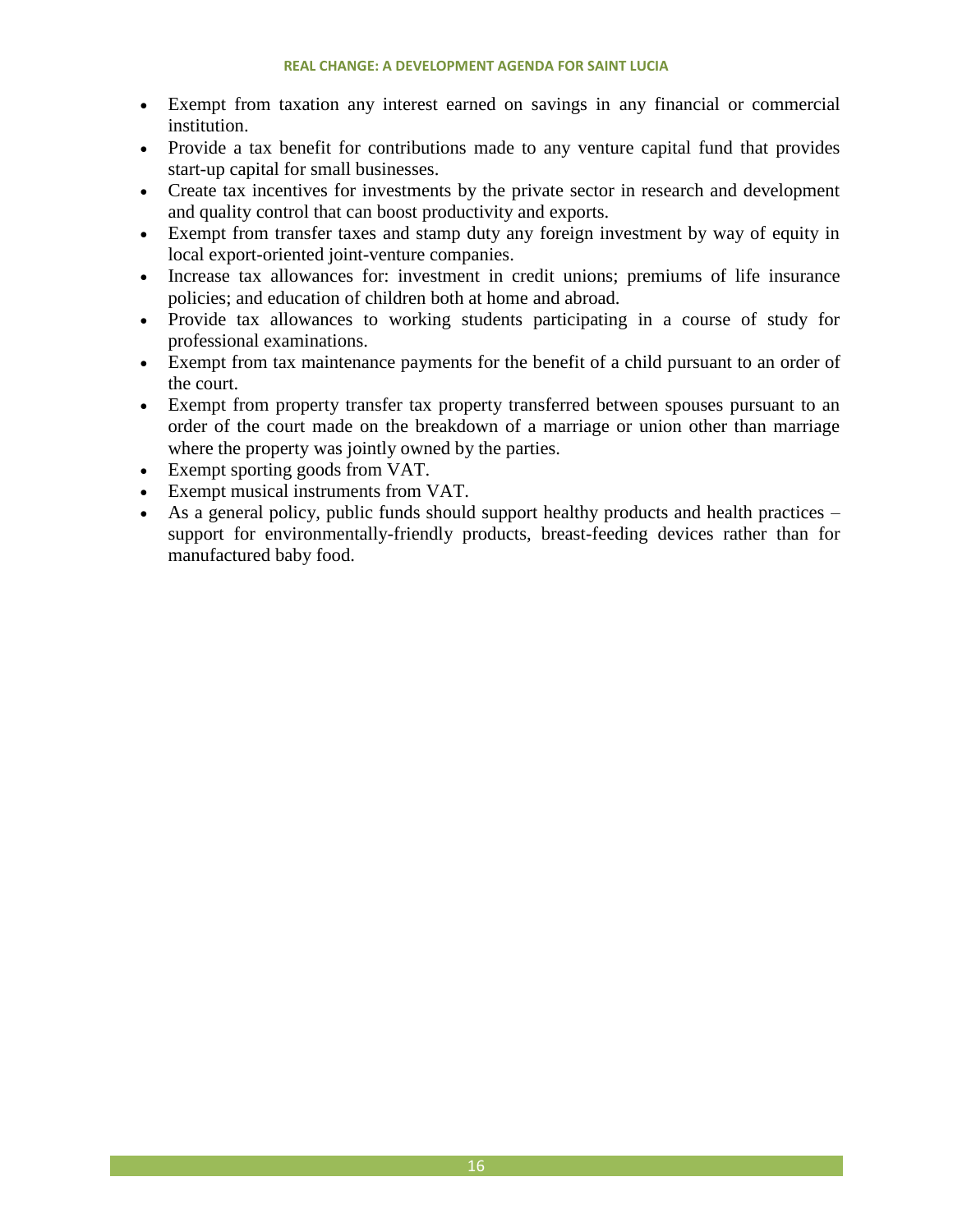# **THE PUBLIC DEBT**

The accumulation of debt by successive administrations has made Saint Lucia a highly indebted nation, and the rate of accumulation of such debt should be a cause of considerable concern for all citizens.

A NDM Administration that inherits the responsibility for the management of this debt burden will adopt the following strategy:

- Establish a specialist Public Debt Management Unit within the Ministry of Finance to ensure the efficient management of the public debt portfolio.
- Define a comprehensive economic and social structural adjustment and development programme that can be presented to creditor and donor nations and financial institutions.
- Within the context of this structural adjustment and development programme approach creditor nations and financial institutions with the view to debt forgiveness and debt restructuring.
- Refinance existing debt to secure longer grace periods, longer amortization periods and more concessional rates of interest.
- Dedicate a percentage of the increased government revenue generated from the accelerated rates of economic growth towards the settlement and retirement of the public debt.
- Establish strict criteria to be met before additional debt is assumed.
- Institute strict controls to reduce government expenditure and operating costs.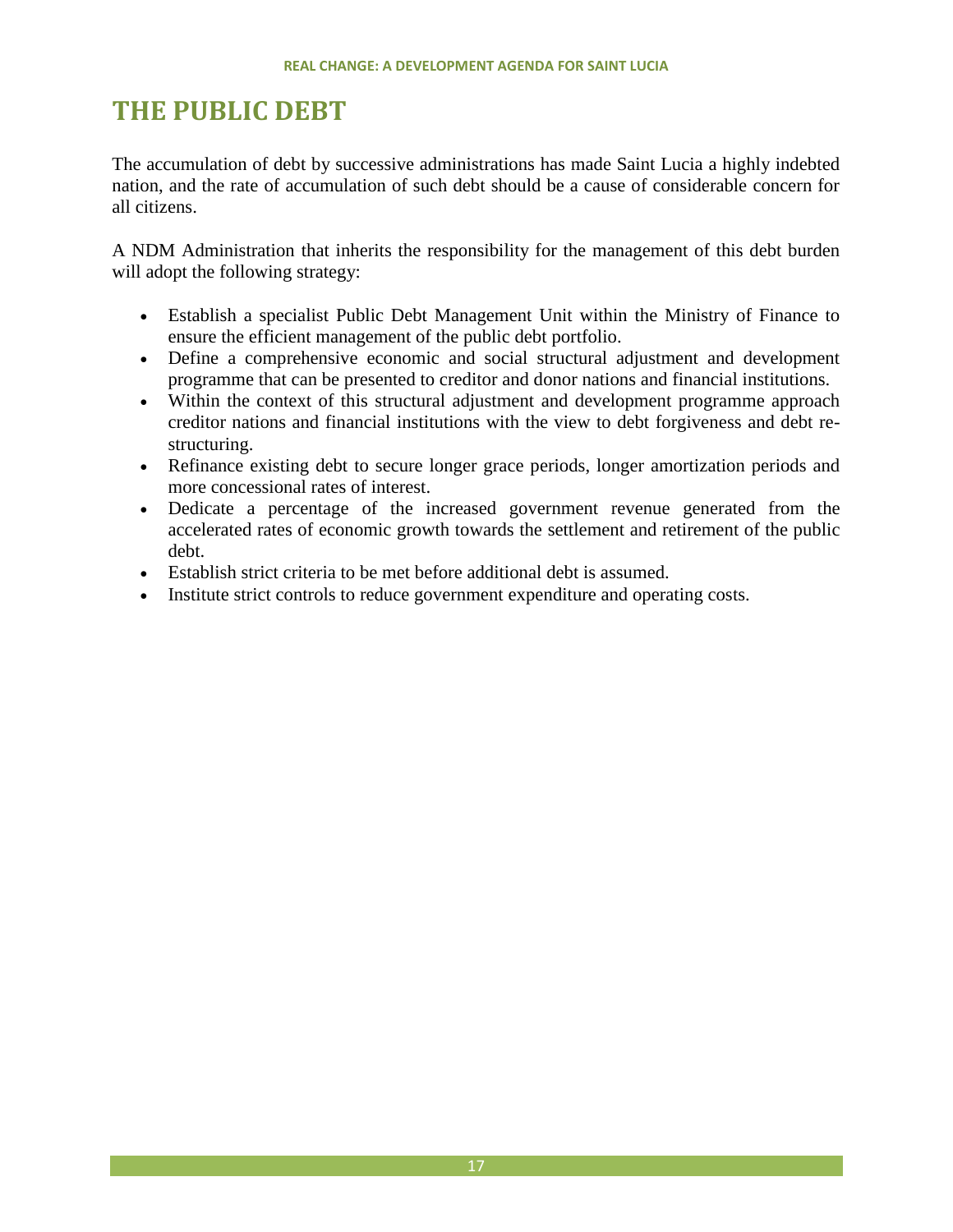# **ECONOMIC EMPOWERMENT**

# **PLACING ECONOMIC POWER IN THE HANDS OF ALL SAINT LUCIANS**

A major objective of a NDM Administration will be to place economic power in the hands of every Saint Lucian and to ensure that each citizen shares in the benefits of economic growth and development thereby ensuring that economic opportunities are created for all.

In addition to implementing sound economic policies designed to create growth and increase employment, it is necessary for mechanisms to be created that can allow the public to participate fully in the ownership, management and control of our national resources and to enjoy the income and wealth that these resources produce.

To realize this objective a NDM Administration will implement several innovative strategies designed to ensure the distribution of some of the wealth of the nation as equitably as possible. The strategies to be adopted include the following:

# **SAINT LUCIA INC.**

A NDM Administration will establish a profit-oriented private limited liability investment company called **Saint Lucia Inc.**

The shareholding in Saint Lucia Inc. will be divided into three classes of shares: golden shares; government shares and ordinary shares.

Every native born Saint Lucian, on attaining the age of eighteen, becomes entitled to receive one golden share. Golden shares cannot be sold but can be bequeathed to the holder of another golden share upon the death of its holder.

Holders of golden shares will be entitled to a distribution of 25% of the dividends declared by Saint Lucia Inc. The total of the golden shares issued at any one time will be equivalent to 25% of the total shareholding of the Company. Each golden share shall be entitled to one vote at Annual General Meetings of Saint Lucia Inc. such votes being equivalent to 25% of the total votes.

Government shares will be allocated to Government upon the inception of the Company and will be equivalent to 25% of the total shareholding. Government shares will be entitled to a distribution of 10% of the dividends declared and to 25% of the total votes in Saint Lucia Inc.

Ordinary shares will be entitled to a distribution of 65% of the dividends declared and will be equivalent to 50% of the total votes in Saint Lucia Inc. Only holders of golden shares will be entitled to purchase ordinary shares and the holder of each golden share will be eligible to purchase ordinary shares equivalent to a maximum of 0.5% of the total ordinary shares outstanding or 0.25% of the total shareholding in Saint Lucia Inc.

As part of the strategy of a NDM Administration to rationalize the operations of statutory corporations and agencies, Government will vest many of its land, infrastructure, shareholding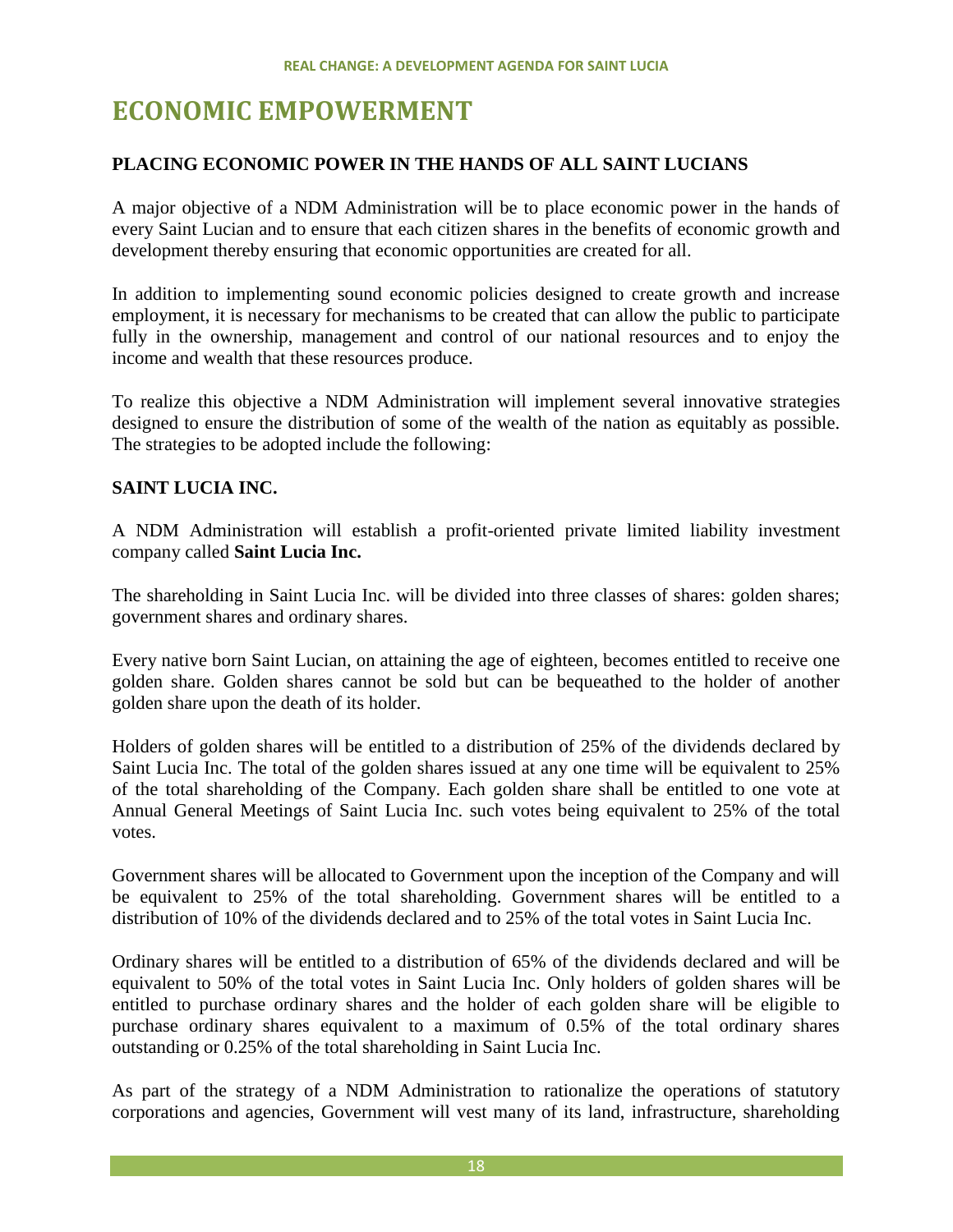#### **REAL CHANGE: A DEVELOPMENT AGENDA FOR SAINT LUCIA**

and physical assets in Saint Lucia Inc. to establish its asset base. Notwithstanding the value of the assets vested by Government in Saint Lucia Inc., government shares will be entitled to a distribution of 10% of the dividends declared and to 25% of the total votes in Saint Lucia Inc.

A tax allowance of up to \$25,000 will be provided to any Saint Lucian who purchases ordinary shares in Saint Lucia Inc.

Management for Saint Lucia Inc. will be recruited on the basis of proven competence and will be answerable only to the shareholders of the Company.

Saint Lucia Inc. will set up subsidiary companies and special purpose corporate vehicles as required through which it will undertake investments in various sectors and enterprises.

One investment that Saint Lucia Inc. will undertake from the outset is:

#### **A Consortium Contracting Company**

Most large road and infrastructure contracts in Saint Lucia are undertaken by foreign contracting companies for the simple reason that there is no large locally-owned company that is able to prequalify and to be competitive in tendering against large international companies.

Saint Lucia Inc. will establish a company the function of which will be to bring together small and medium-size contractors and heavy equipment owners, engineers and other professionals into consortiums that are able to tender competitively for large-scale road and infrastructure contracts in Saint Lucia and the O.E.C.S.

To give this company the opportunity to develop and to gain a foothold in a highly competitive environment, this company will be given a 10% price preference on its bids for eligible government contracts for a period of five years.

#### **The Privatization of WASCO**

The control of the water supply sector is a matter of national strategic importance.

While there is the need for this sector to operate within a framework that encourages efficiency, reliable service to the public, a high-quality product and the attraction of new investment, control of the water supply should never be allowed to slip from national control.

The key is to find a mechanism that allows for privatization and the benefits to be derived therefrom, while ensuring that national sovereignty over the sector is preserved. The privatization of WASCO under the umbrella of Saint Lucia Inc. meets these requirements.

The incorporation of WASCO as a Saint Lucia Inc. subsidiary company will ensure that there is always a significant national ownership interest while enabling the introduction of competent management and the attraction of new investment capital.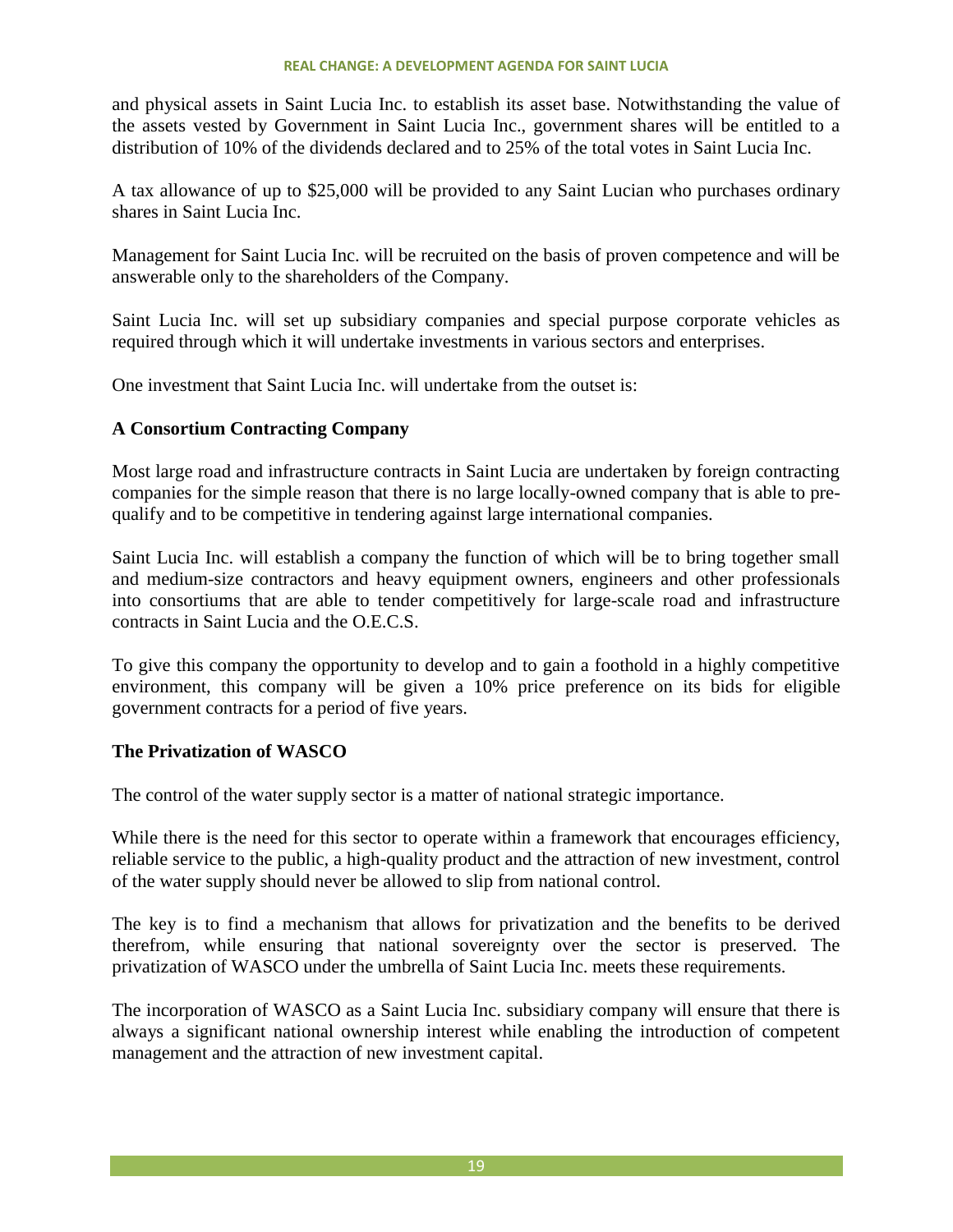In addition, the strong national shareholding in WASCO will ensure that while the Company operates on a for-profit basis, this impulse will be moderated by the need to maintain water rates at an affordable level for the general public.

Other investments to be undertaken by Saint Lucia Inc. will be identified in the sections of the Agenda that follow.

In addition to the establishment of Saint Lucia Inc. a NDM Administration will introduce other significant measures that will ensure the economic empowerment and enfranchisement of Saint Lucians. To that end a "Business Incubator" system will be introduced to help drive new business development, innovation, creativity and business start-up.

To be more effective, Government's support agencies will be rationalized so as to avoid duplication, take advantage of synergies and become more cost-efficient.

A NDM Administration will:

- Introduce a Bonus Investment Scheme that will allow the investment of up to 100% of the value of annual bonuses paid to employees in shares in approved companies.
- Allow any first time shareholder a tax benefit of up to  $$10,000$  for the purchase of shares in approved companies.
- To encourage land ownership, provide a tax allowance of 50% to a maximum of \$35,000 of the purchase price of lots in residential subdivisions purchased by young persons between the ages of 18 to 39 years acting either jointly or individually. The tax allowance will be applied in equal amounts over 5 years but will be discontinued if title to the lot is transferred during this period.
- To encourage home ownership, provide a tax allowance equivalent to 50% of the annual interest paid on the first \$300,000 of mortgages on residential homes assumed by persons between the ages of 18 to 39 years.
- Provide increased incentives to land developers and home builders to encourage an increase in the supply of affordable properties to meet market demand.
- Wherever Government still has ownership of fertile agricultural land, make this land available to farmers in approved farming programmes at affordable prices or on the basis of secure lease or tenantry arrangements.
- Provide increased incentives for investment in credit unions and cooperatives.
- Through the Business Development Agency at a re-structured National Development Corporation, provide assistance to small entrepreneurs to enable them to establish, and expand their businesses.
- Through the Saint Lucia Development Bank, provide loans at affordable rates for the establishment and expansion of small businesses.
- Ensure that a fair share of government contracts is reserved for small contractors.
- Establish and regulate the rates to be paid by foreign contractors for the hire of heavy equipment, for trucking services and for the employment of labour.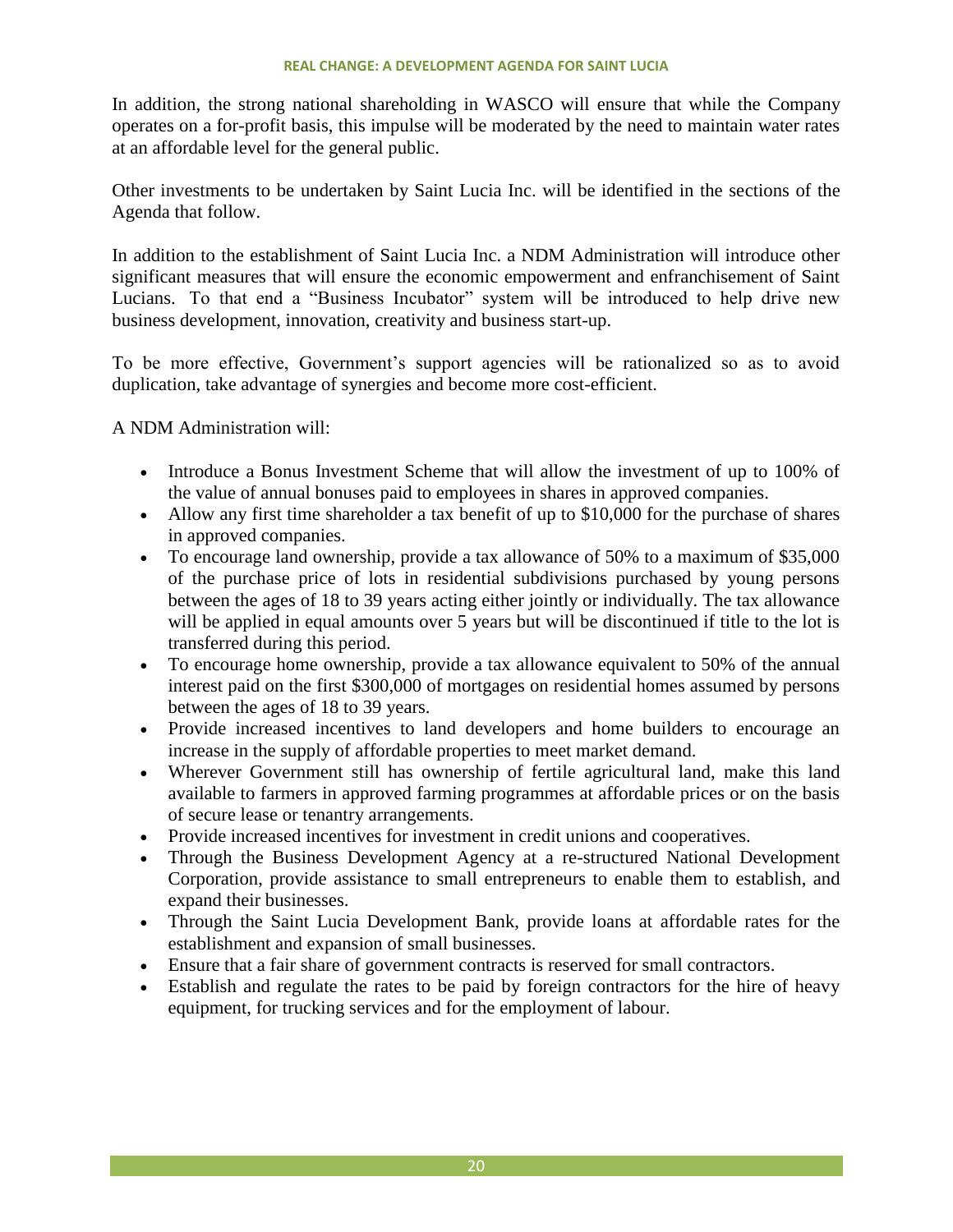# **TOURISM**

The objective is to achieve a rapid increase in hotel occupancy and capacity, increase the quality of service offered to visitors, increase visitor per capita expenditure, make the Sector more competitive and less dependent on traditional markets and improve working conditions, benefits and opportunities for training and certification for hotel sector workers.

The tourism industry is Saint Lucia's number one industry from the standpoint of the provision of jobs and the earning of foreign exchange.

It is easily affected by incidents of crime or harassment that make visitors feel unsafe or unwelcome, by poor quality service or inadequate or inappropriate marketing.

A National Development Movement Administration will promote the development of the tourism sector by adopting the following initiatives, strategies and programmes:

- Construction of tourism resorts at selected locations in Saint Lucia as joint venture partnerships between Government and local and international investors.
- Construction of 1,500 new traditional and non-traditional (including health, retirement, adventure, nature/eco-type) guest rooms over the next five years with the consequent creation of 3,000 new direct job opportunities and an additional 1,500 new indirect job opportunities.
- A significant expansion of the budget for tourism marketing and promotion to increase Saint Lucia's presence in existing markets and to commence the penetration of new and non-traditional markets (including the health, retirement, adventure, nature/eco-tourism markets).
- Provision of increased financial support by government for the marketing and promotion efforts of the small hotels, inns, guest-houses and private villa sector of Saint Lucia.
- In light of its significant contribution to job creation and commerce, encourage the consolidation of the private villa sector into one organized body so that it can benefit more directly from government incentives and support.
- The establishment within five years of a new, fully equipped hotel/tourism training school of international standard.
- The initiation of a resolute and sustained assault on tourism-related crime using modern as well as traditional crime-fighting tools.
- The involvement of hoteliers, beach vendors, water-sports operators and other stakeholders in the formulation of a management plan for beach activities and the empowerment of the Police Force to ensure that this plan is adhered to in the interest of the preservation of the beaches for peaceful enjoyment by Saint Lucians and visitors alike.
- The introduction of tourism courses into all primary and secondary schools. The content of these courses will be developed in collaboration with the Hotel and Tourism authorities.
- The introduction of a sector-wide programme of graduated training courses for hotel and tourism sector workers. The objective is to enable any worker to be able to enroll in part-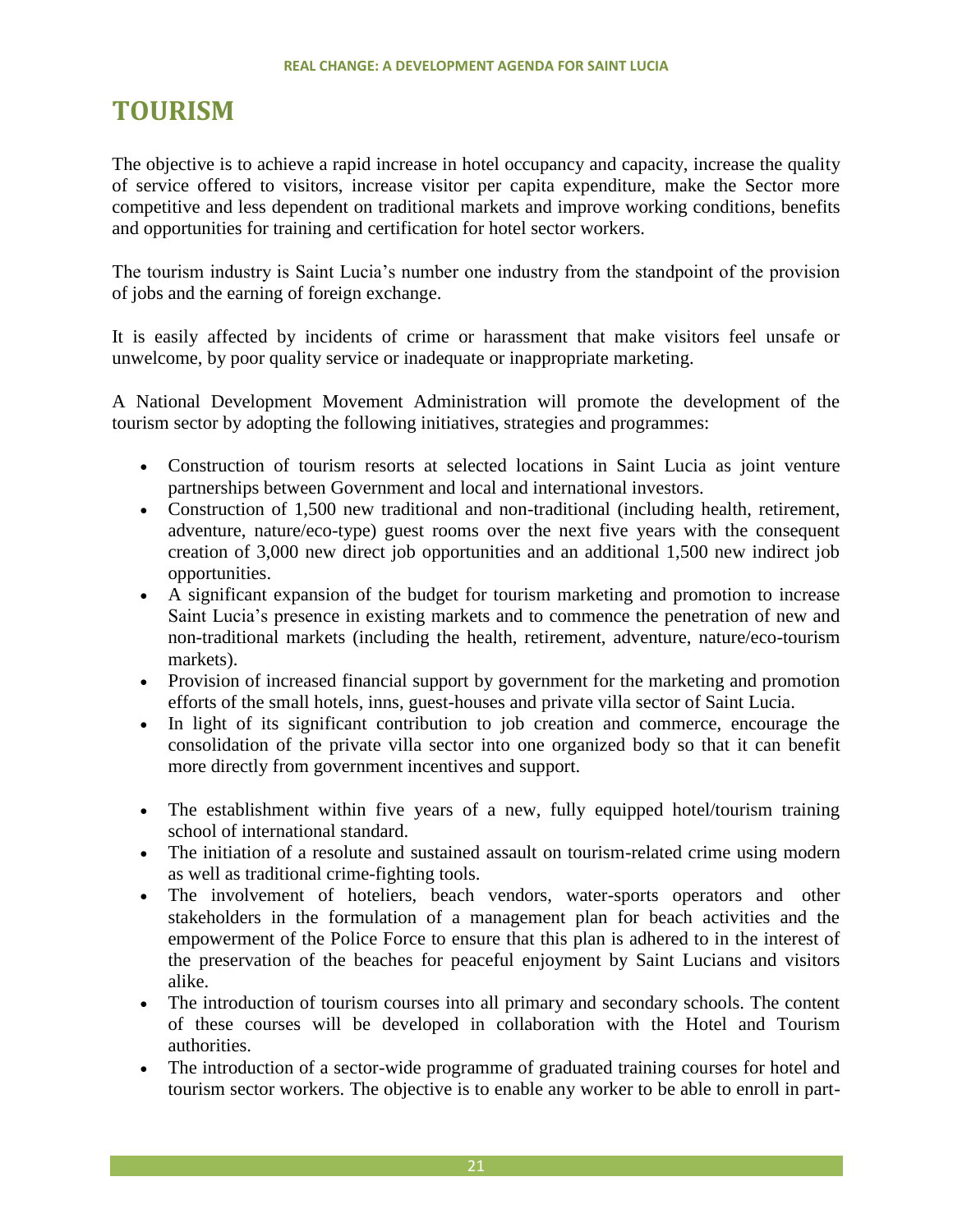time courses that will improve proficiency and provide an objective basis for advancement and promotion.

- The systematic promotion of multilingualism through the teaching of foreign languages. In each year 30 new students each will be enrolled in French, Spanish, German and Italian classes.
- The introduction of a code of standards for the Sector to ensure that a high level of professional conduct and quality of service is maintained.
- The revision of the criteria for classification and registration of hotel properties in collaboration with stakeholders to accord with the realities of the industry.
- Provision of additional incentives to encourage hoteliers to refurbish, upgrade and expand the existing plant and the eradication of bureaucratic red tape associated with the delivery of such incentives and other concessions.
- Provision of incentives to encourage hoteliers to increase investment in their businesses by giving their employees the opportunity to purchase shares directly and to be issued shares in lieu of bonus.
- Through Saint Lucia Inc., the initiation of joint ventures to develop more Saint Lucian owned hotels and tourism facilities.
- Establish a Saint Lucia Tourism Authority to absorb the functions of the St. Lucia Tourist Board and the Ministry of Tourism.
- Establish within the Saint Lucia Tourism Authority a Tourism Investment Unit for the purpose of undertaking studies and determining the feasibility of projects for the expansion or diversification of the tourism product and to mobilize investment, both local and foreign, for these ventures.
- Boost up-market and specialized tourism by encouraging the development of a combination of services essential for appeal to this market, for example quality hotels and services, restaurants of distinction and uncompromising standards of service.
- Encourage through the provision of concessions and incentives the further development of ancillary services such as water-sports, ground transportation, restaurant and dining facilities and entertainment.
- Intensify the development of sports tourism by organizing a "Special Fund" to provide assistance to sporting organizations to assist in the planned growth and development of sport.
- Create three new off-season annual international sports highlight events comparable to the Jazz Festival to generate higher levels of hotel occupancy in the months of August, October and November.
- Revitalize the craft sector to enable it to produce unique craft products thereby increasing the level of direct visitor expenditure.
- Promote the development of linkages with domestic food and other commodity production sectors and substantially increase the local value added of souvenirs and other cultural articles.
- Provide incentives for the development of attractions and facilities for cruise ship visitors.

# **YACHTING**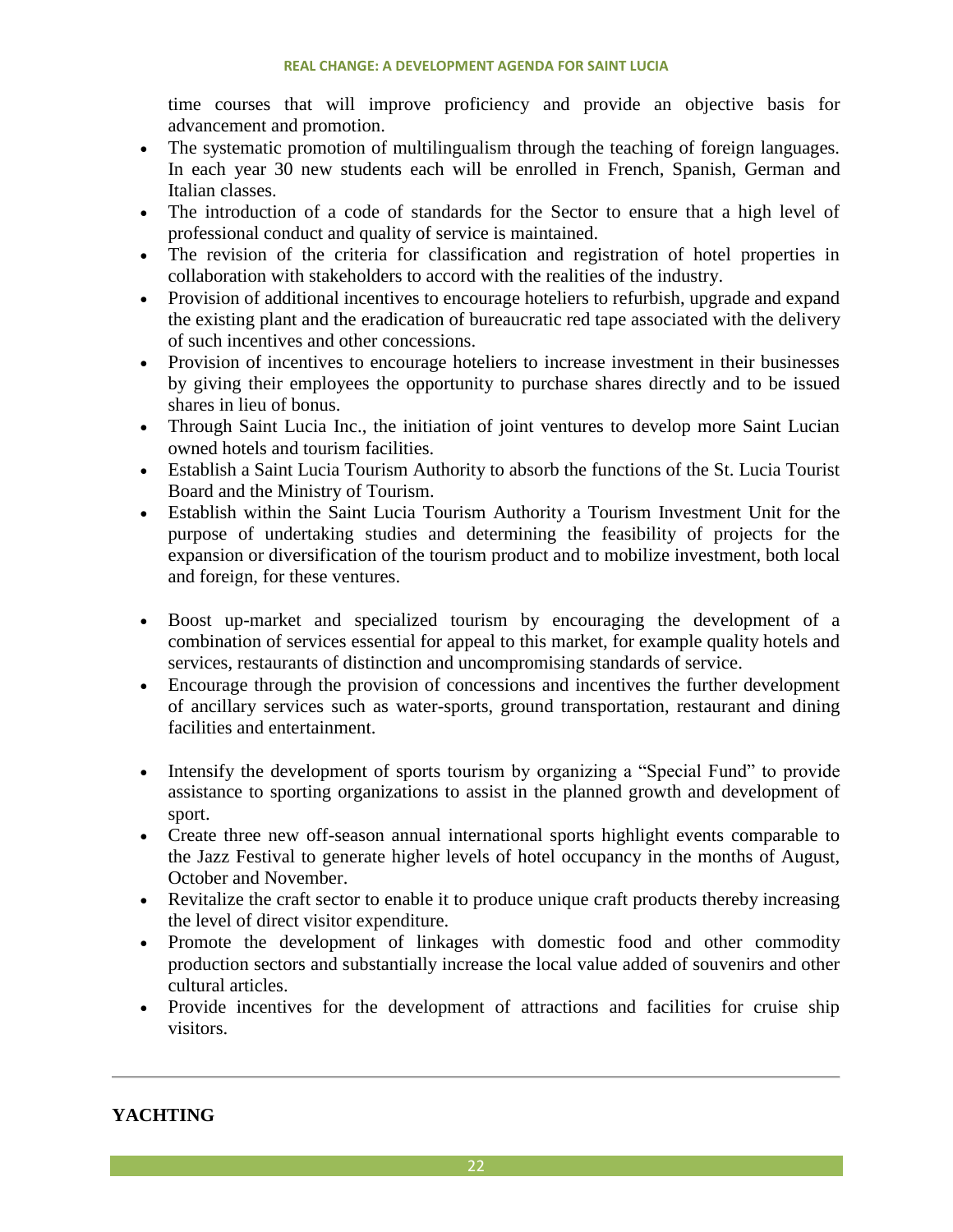The potential of the yachting sub-sector with regard to the creation of jobs and the generation of income is tremendous. The steady trade winds of the Windward Islands are a major asset, making our waters a natural world-class sailing environment.

To realize this potential a NDM Administration will:

- Work closely with marina operators and yachting associations to develop and implement strategies designed to make Saint Lucia a leading international yachting centre.
- Upgrade facilities and streamline customs and immigration processes at all marinas and designated ports of entry.
- Enter into negotiations with the USA to obtain "listed status" for Saint Lucia to encourage the registration of United States based and foreign yachts wanting to gain entry into the USA without being subjected to onerous US Customs regulations.
- Work closely with the Republic of China on Taiwan, a leading builder of yachts, to further develop the yachting sector.
- Establish a comprehensive network of navigation lights and markers along the coastline.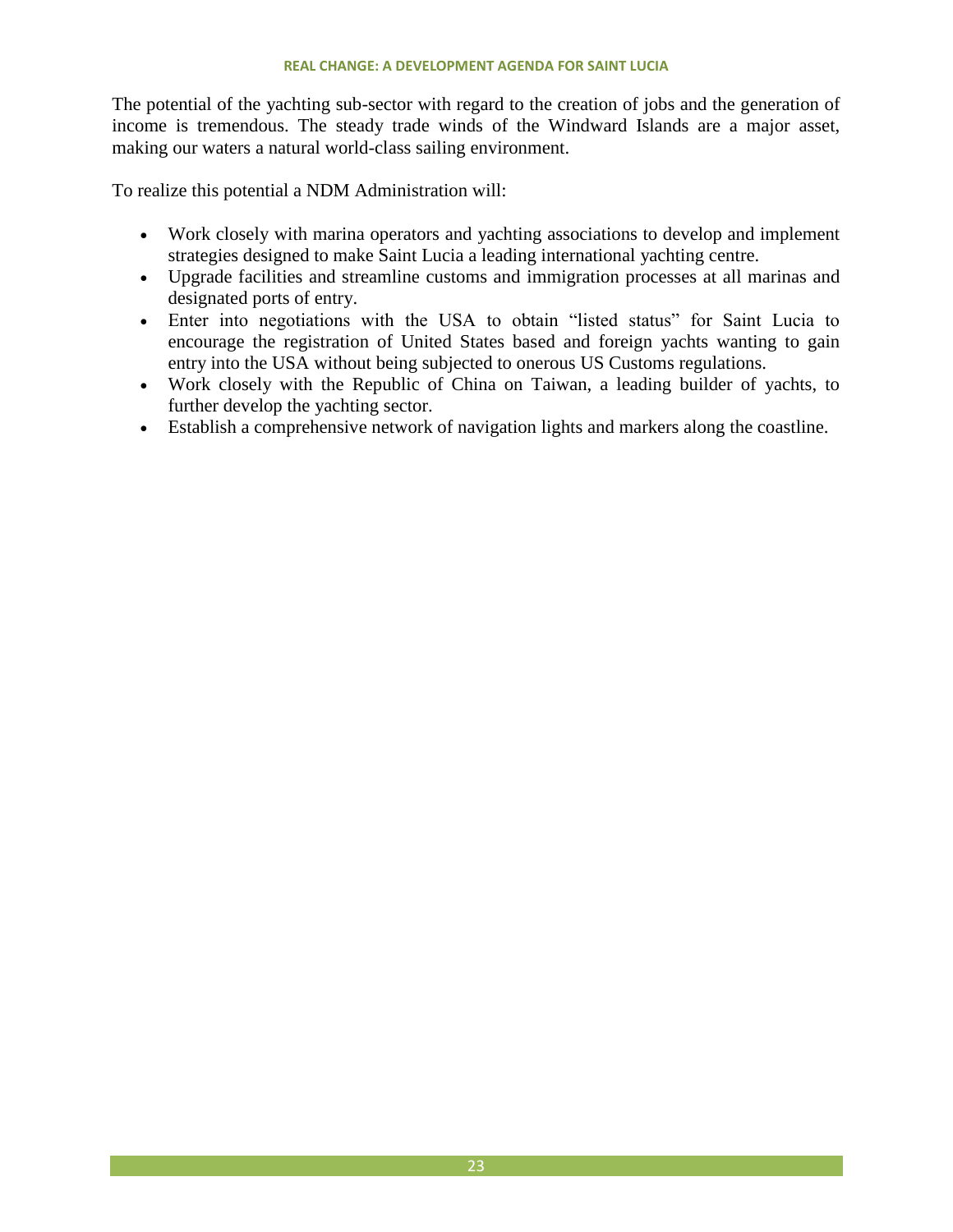# **AGRICULTURE**

# **Agriculture must once again be placed at the forefront of the national development strategy.**

To that end, fostering rapid and sustained agricultural and rural growth and development, raising agricultural productivity and reducing poverty in rural communities will be among the main priorities of a NDM administration.

Our fertile land is the principal resource that sustains our rural communities. A successful agricultural sector can earn considerable foreign exchange through exports and save a great deal of foreign currency through a reduction in the volume of imports.

The attainment of those goals will require a departure from existing subsidy-based regimes that are no longer sustainable, and the building of a solid foundation for a highly productive, internationally competitive and diversified agricultural sector.

Major emphasis will be placed on the domestic processing of agricultural products into final consumer commodities thereby maximizing the retention of value-added. The focus will be on creating new markets for traditional crops while introducing new crops that will allow nontraditional marketing opportunities to be realized.

As part of this strategy extensive use will be made of leading international marketing and branding firms that will in every instance be required to affiliate formally with a counterpart Saint Lucian company. These firms will be required to create image and branding and undertake marketing campaigns targeting international, regional and domestic markets for the consumer products generated by the agricultural sector.

The linkage between agriculture and tourism is a vital one and priority will be placed on making this linkage work. The ready availability of a supply of fresh fruit and vegetables is critical to good nutrition and the health of the nation and the objective will be to make this produce available at an affordable price.

There is general acceptance of the fact that the "golden era" of bananas is over and that efforts must be made to diversify the agricultural sector as a matter of priority to absorb the farmers displaced from banana production and to optimize the use of farming lands released from banana cultivation.

The strategy for Agriculture will be to: rationalize and consolidate the banana industry retaining the most efficient farmers and focusing on lands that allow for the introduction of irrigation and high productivity; diversify into new crops and processing and value-added enterprises; ensure national food security; stimulate agricultural production to meet the needs of domestic consumers and the Tourism Sector and encourage increased livestock and fisheries production.

This strategy will lead to the creation of a considerable number of new jobs and income generating opportunities in rural communities.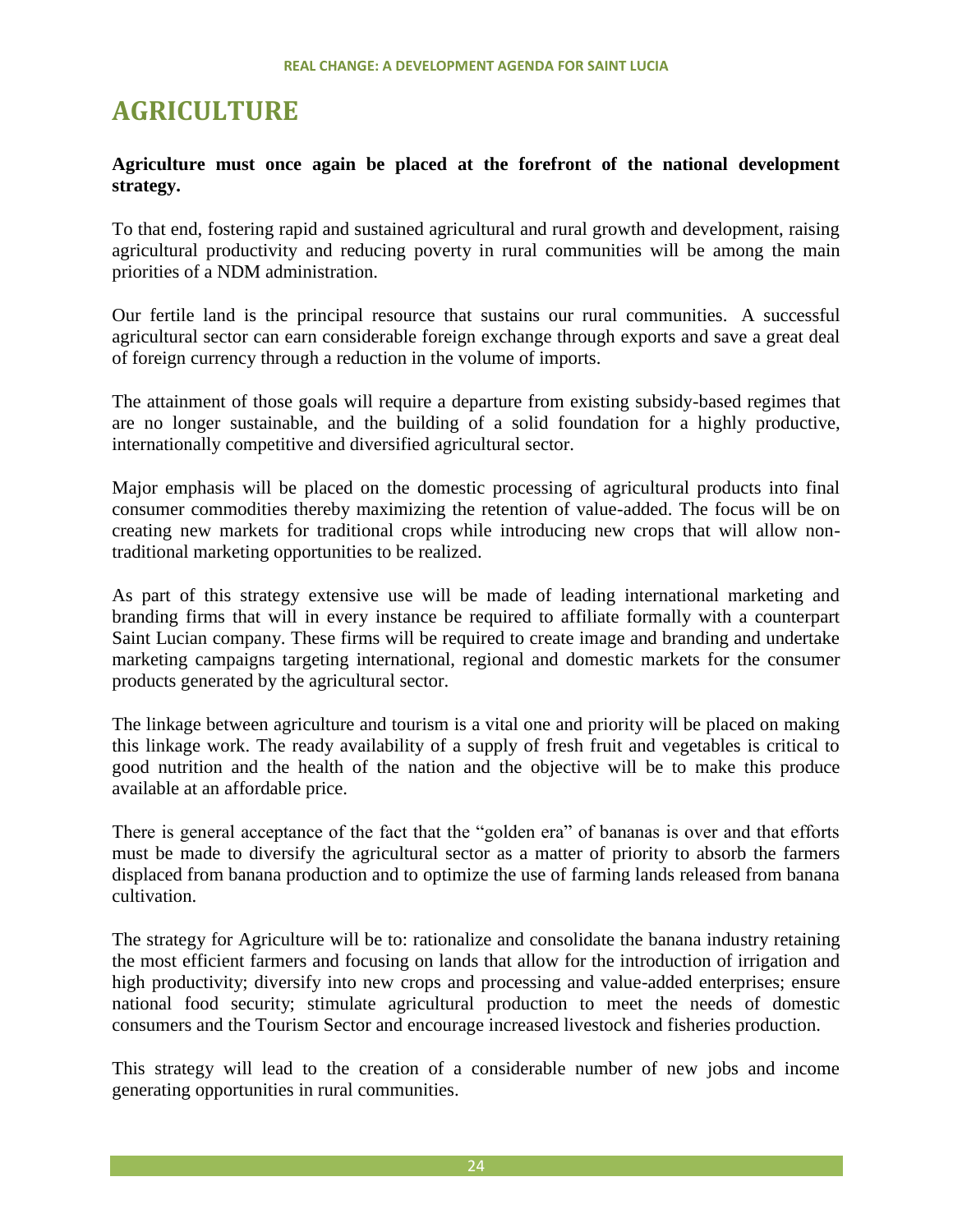#### **REAL CHANGE: A DEVELOPMENT AGENDA FOR SAINT LUCIA**

A National Development Movement Administration will:

- Restructure the Ministry of Agriculture and restrict its role to one of policy, planning and regulation.
- Create an **Agriculture and Food Sector Development Corporation** to absorb all the other current functions of the Ministry of Agriculture and to implement the vision for the development of the Agriculture and Food Sector.
- Introduce a new **Agriculture and Food Sector Development Act** to provide incentives similar to those provided to the tourism and hospitality industry.
- Where fragmentation still exists, encourage the consolidation of the existing banana companies so that the benefits from economies of scale may be realized.
- Facilitate the employment of qualified and competent management of international calibre to direct the operational and financial affairs of the consolidated banana sector.
- Place the full weight of Government behind the banana sector to ensure that the financing, inputs and technical support required by the industry to achieve high quality production are made available.
- Seek to ensure that banana production maintains levels that maximize income and foreign-exchange earnings from export to the European Community as long as this market opportunity continues to exist.
- Support efforts to identify additional markets as well as processing options both within and outside the Region to absorb banana production not exported to the European Community to provide an additional source of revenue for banana farmers and foreign exchange earnings for the nation.
- Abolish the Saint Lucia Marketing Board.
- Create through Saint Lucia Inc. a new for-profit private sector company in which all stakeholders will have shares, to manage the marketing and sale of agricultural products to the hotel and tourism sector. The objective will be to ensure that increasing levels of locally produced agricultural products are absorbed into the hospitality sector.
- Stimulate the systematic production of agricultural products to ensure, in the interest of food security, that the local agricultural sector produces as much as possible of the food requirements of the nation.
- Programme the production of vegetables to reduce the incidence of gluts and shortages.
- Relate concessions granted to hotels to the extent of sustainable linkages entered into with farmers and producers of agricultural products.
- Create a modern contract-farmer based poultry production and processing industry that will cost-effectively meet the poultry consumption requirements of the nation while providing numerous employment opportunities.
- Provide generous concessions for the establishment of a modern full-fledged hatchery and a fully-equipped poultry processing plant.
- Promote the large scale production of aloe vera on secondary and marginal lands and establish an aloe vera processing industry to capture the value-added from this crop.
- Provide generous concessions for the establishment of an aloe vera processing plant and related industries that produce final consumer products.
- Encourage the significant expansion of cocoa production to meet rapidly increasing international demands for this commodity.
- Provide generous concessions for the establishment of cocoa processing enterprises that produce final consumer products.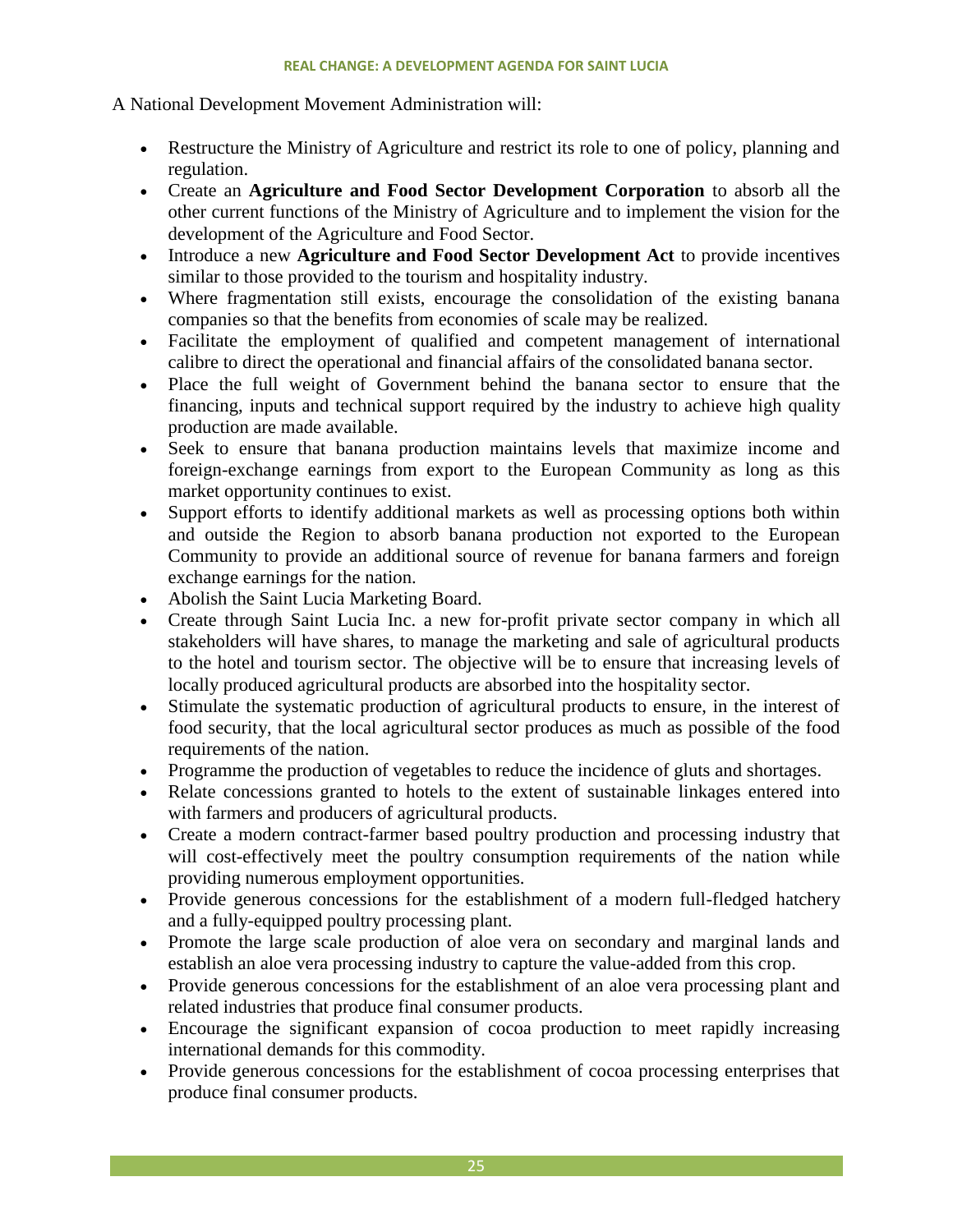- Together with the production of cocoa encourage the production of vanilla and black pepper.
- Promote coffee production in selected areas.
- Establish a high value niche coffee industry with locally produced coffee being processed into final consumer products.
- Revitalize the coconut industry and encourage the planting of fast growing short-height varieties of coconut trees.
- Promote the bottling of coconut water, the manufacture of coconut milk, coconut milk powder, coconut cream, coconut butter, coconut flour, coconut vinegar, coconut chips and dessicated coconut and the use of coconut oil for the manufacture of high value oils for therapeutic and other purposes.
- Develop an industry for the production of Essential Oils.
- Promote the establishment of a cashew nut industry. While more nuts would be produced for the local market the objective would be to realize the commercial potential of the cashew nut apple.
- Promote the large scale production of hot peppers.
- Establish a diversified agro-processing industry to absorb a wide variety of agricultural products.
- Provide generous concessions for the establishment of multi-fruit processing plants that can process whichever fruits are in season and can convert these fruits into pulp or concentrate for use in the production of final fruit-based consumer products.
- Provide generous concessions for the establishment of enterprises that produce fruit based consumer products such as juices, jams, jellies and confectionery.
- Encourage the production of tropical fruits such as pineapple, passion fruit, pomegranate, mango, guava, citrus, golden apple among others to supply the fruit processing industry as well as the domestic market for fresh fruits.
- Encourage the modernization and mechanization of agriculture in order to raise productivity and attract youthful entrepreneurs to the sector and to this end, provide dutyfree concessions for all equipment and machinery used in agriculture.
- Encourage the introduction of irrigation systems, drilling of wells, establishment of minidams, and the harnessing of run-offs through the provision of duty-free incentives and concessions.
- Establish a modern Agricultural Research and Development Centre with a mandate to diversify agriculture, improve yields, identify the optimal size and location for farming units, undertake crop trials and develop processing and value-added options for agricultural products.
- Restructure the Extension Division of the Ministry of Agriculture and incorporate it within the Agricultural Research and Development Centre.
- Make Government-owned land available to farmers in approved farming programmes through leases. The lease arrangements will be structured to enable farmers to use the land to collateralize loans for clearly designated and approved purposes.
- Make available through the Saint Lucia Development Bank, concessional loans to farmers to encourage the transition to greenhouse production and new farming systems.
- Provide concessions and incentives to encourage the private sector to supply support services for the agricultural sector.
- Establish agricultural business incubators.
- Encourage the cultivation of exotic crops and support non-traditional projects involving agriculture and horticulture.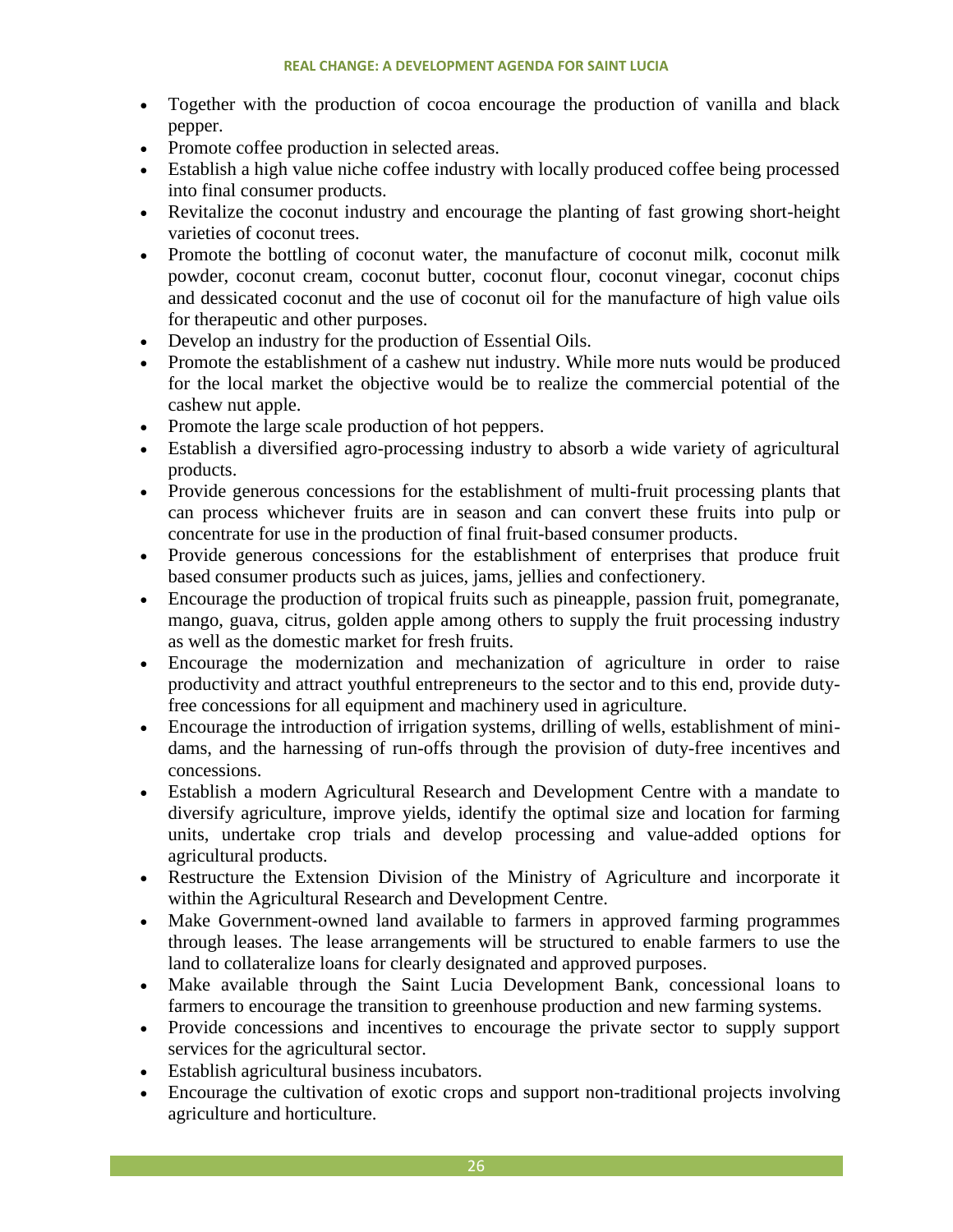- Develop and promote the local Herbal industry.
- Introduce a new Agricultural Development Act to provide incentives similar to those provided to the tourism and hospitality industry.
- Introduce agricultural education and training in primary and secondary schools and strengthen the support for the teaching of Agriculture at Sir Arthur Lewis Community College.
- Review and enforce legislation relating to crop theft and *praedial larceny.*

# **FISHERIES**

Fish thrive in the Caribbean Sea and the Atlantic Ocean that surround Saint Lucia.

A National Development Movement Administration will modernize and expand the fishing industry with special emphasis being placed on the development of the technical and management skills of all participants in the fisheries sector.

A NDM Administration will:

- Strengthen existing fishing co-operatives and provide concessions and incentives to encourage investment in larger and more modern fishing vessels and fishing techniques targeting pelagic species.
- Improve safety and enhance the size of catches by ensuring that all fishing boats are equipped with two-way radios, navigational equipment and fish finding equipment.
- Provide generous concessions for the establishment of a seafood processing industry that will transform seafood into final consumer products thereby providing additional markets for fishermen.
- Train fishermen in the use of navigation and safety equipment.
- Introduce courses into the secondary school curricula on fish ecosystems, modern fishing methods and the management of fishing businesses and enterprises.
- Undertake research on fish migration patterns, advanced fish-harvesting techniques and markets in collaboration with other interested OECS Countries.
- Negotiate for increased access by our fishermen to the economic zones of neighboring countries.
- Establish an affordable and comprehensive scheme for the insurance of fishing boats and fishing equipment in collaboration with locally-based insurance companies.
- Incorporate fishermen into the National Insurance Scheme so as to provide them social security.
- Through the Saint Lucia Development Bank provide access to credit for fishermen on affordable terms.
- Encourage the development of land-based fishing and aquaculture.
- Provide duty-free concessions, incentives and training to encourage the establishment of a large-scale aquaculture industry.

# **LIVESTOCK**

Livestock production has excellent potential as the demand for fresh meat and livestock products is growing rapidly.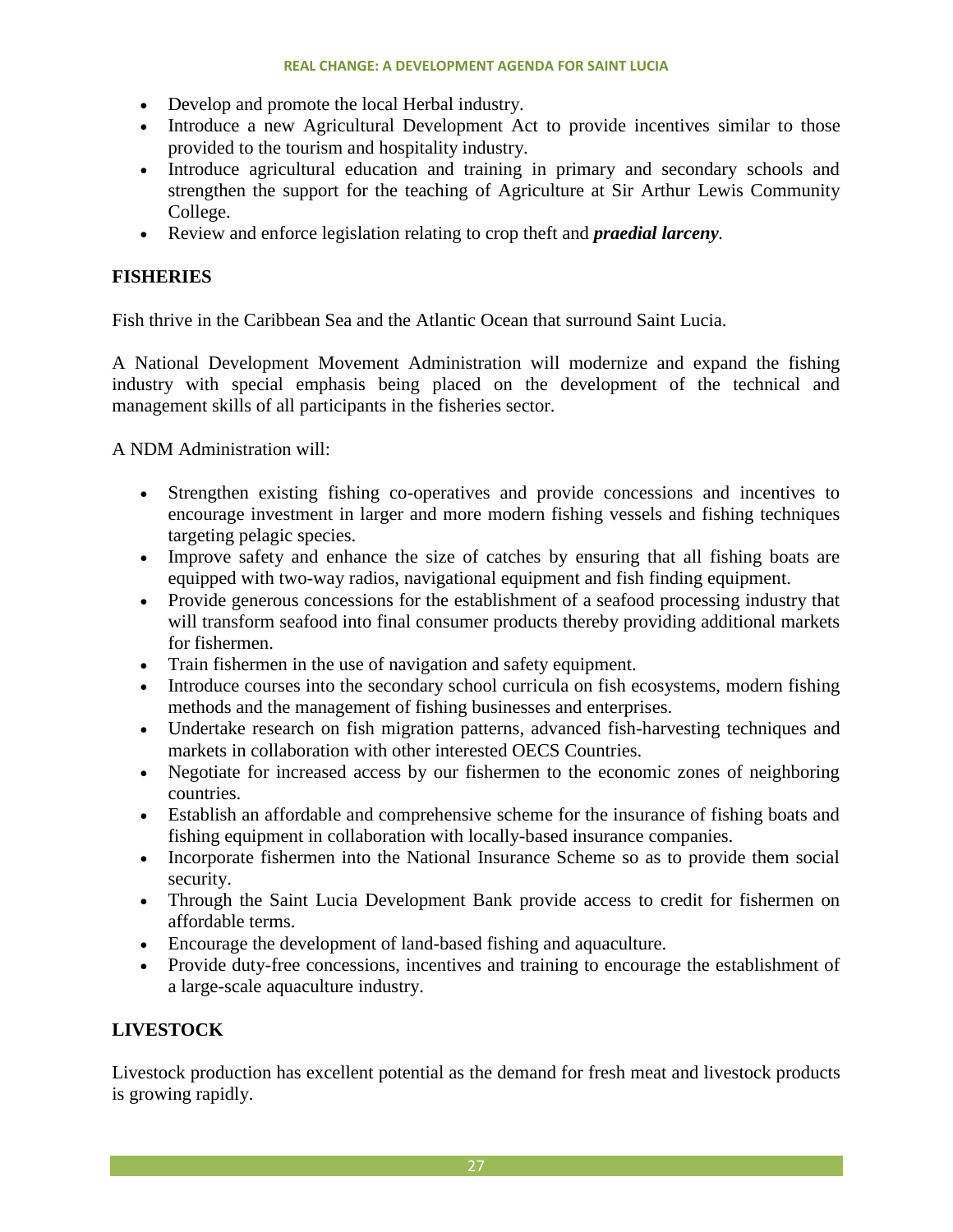While the price of locally grown meat and poultry may be above that of similar items that are imported due to the limited volume that is being produced, the imperatives of national food security dictate that every encouragement should be given to this sector.

A major constraint to the growth of the sector and a major contributor to the relatively high cost of production is the price of animal feed and, if the sector is to realize its potential, this cost component must be minimized.

A key objective must therefore be to organize the sector as efficiently as possible so that it can benefit from economies of scale even as direct measures are taken to reduce the cost of inputs and other contributors to the final price of livestock products to the consumer.

A NDM Administration will:

- Promote the establishment of a Flour and Feed Mill that utilizes indigenous inputs to provide affordable feed for poultry, livestock and aquaculture producers.
- Encourage the expansion of cattle rearing by providing incentives and concessions for the importation of improved breeding stock.
- Encourage the establishment of a goat meat production industry through the importation and distribution of Boer Goat breeding stock.
- Encourage the establishment of a duck rearing industry through the introduction and distribution of the Muscovy and Peking duck varieties.
- Ensure that Saint Lucia becomes totally self-sufficient in pig meat through the provision of incentives to pig farmers to expand their output.
- Provide training for livestock farmers in modern scientific methods of animal husbandry.
- Ensure the efficient operation of a modern abattoir/meat processing facility for meat storage, distribution and ageing.
- Construct small sanitary community-based butchering facilities.
- Establish fenced communal grazing pastures in every region as a means of addressing the problem of stray animals.
- Improve the extension and veterinary services provided to livestock farmers.
- Regulate the industry to ensure the adoption of sanitary practices by all livestock and poultry farmers to reduce the incidence of pollution of rivers and water sources.
- Provide incentives to poultry and livestock producers for the construction of bio-gas digesters that utilize animal waste products.

# **AGRICULTURE RESEARCH**

The diverse agro-ecological potential of the island needs to be investigated by more rigorous region-specific research. There is need to integrate both local and regional research institutions in an optimal strategic mix, based on their respective comparative advantages, to address the problems and challenges of our agriculture sector.

This will require careful priority-setting to ensure that resources are allocated to drive the agricultural growth and diversification agenda for the future. The specific goals to be achieved will include:

• Improving the quality and relevance of agricultural research.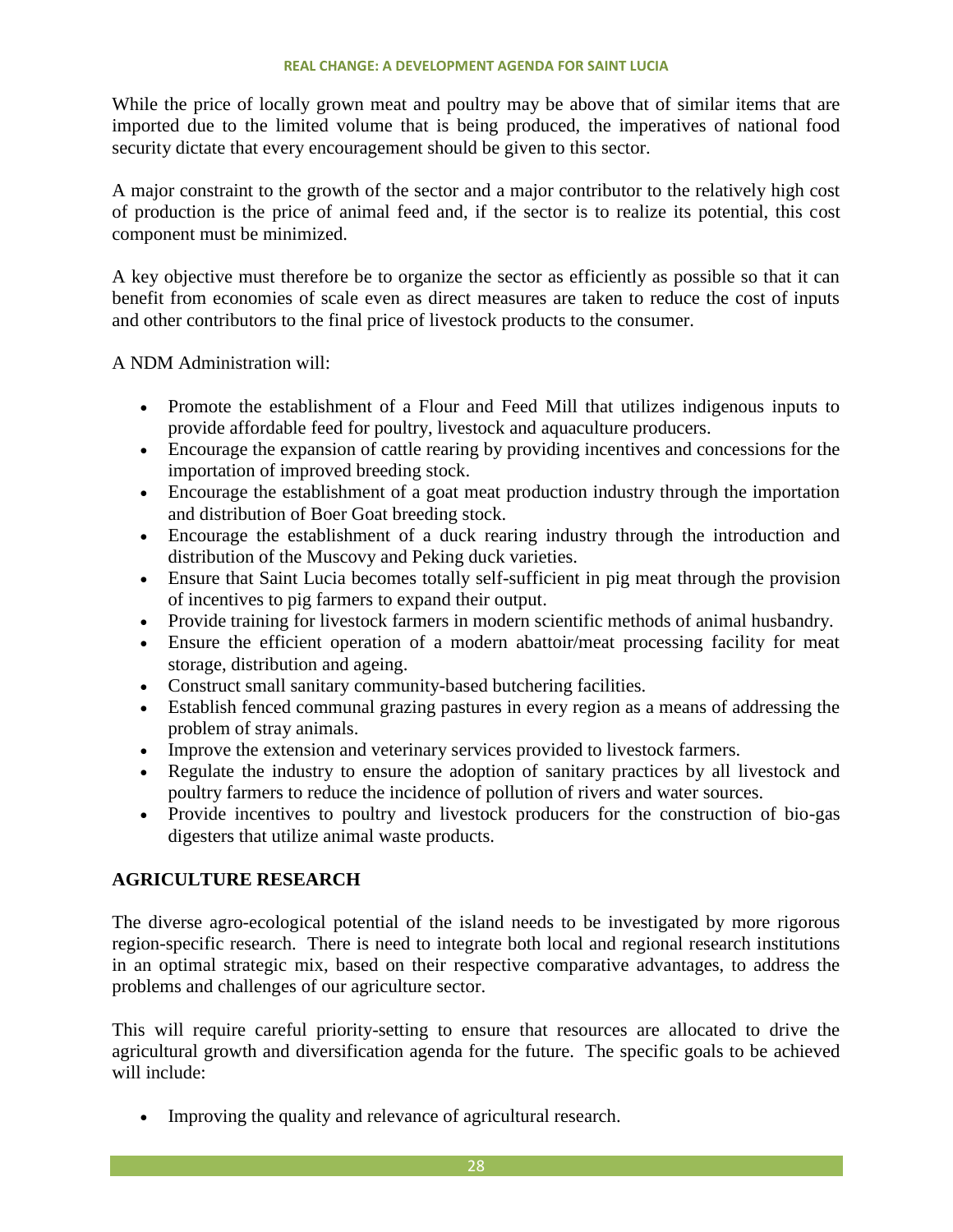- Increasing the market potential of agriculture through the development of products that involve the processing and adding of value to primary agricultural products.
- Undertaking research to support the introduction of an aloe vera production and processing industry.
- Developing formulations for animal feeds utilizing indigenous agricultural inputs thereby reducing the cost of this vital determinant of the viability of the national livestock sector.
- Undertaking analyses aimed at improving cost effectiveness, viability and comparative advantage in agricultural production.
- Developing farming models involving optimal crop combinations that enable small and medium-sized farmers to maintain an economically viable and sustainable farming operation.
- Strengthening international alliances to access new technologies, knowledge and inputs.

# **WATER RESOURCES & IRRIGATION**

Recent adverse weather systems should serve to remind us of the need to ensure that the management of our nation's water resources has to be approached in a deliberate and focused manner.

To that end a NDM administration will:

- Review the existing policies and regulatory framework necessary to support the integrated and sustainable development of our water resources.
- Establish or identify an apex institution at the state level with overall responsibility for the planning, management and allocation of the country's water resources.
- Introduce private sector participation in the management and financing of water sector development while preserving national control.
- Initiate processes leading to the construction of new major dams in the South and North-East quadrants of the country.
- Encourage the introduction of modern irrigations systems and establish wells, mini-dams and the harvesting of rain-water through the provision of duty-free concessions and other incentives.
- Provide the legal framework for managing our irrigation and drainage infrastructure at all levels and tailored to the socio-economic and ecological conditions of Saint Lucia.
- Work with local, regional and international agencies on sustainable forestry practices.
- Ensure the protection of coral reefs.
- Introduce policies that will require the treatment of sewage and waste water.

# **INDUSTRY, TRADE & COMMERCE**

Saint Lucia's economy is directly connected to the economies of our major trading partners and to the world economy.

If Saint Lucia is to take advantage of the opportunities presented by the rapid expansion in world trade there must be a significant improvement in our international competitiveness and greater effectiveness in the marketing of our exports.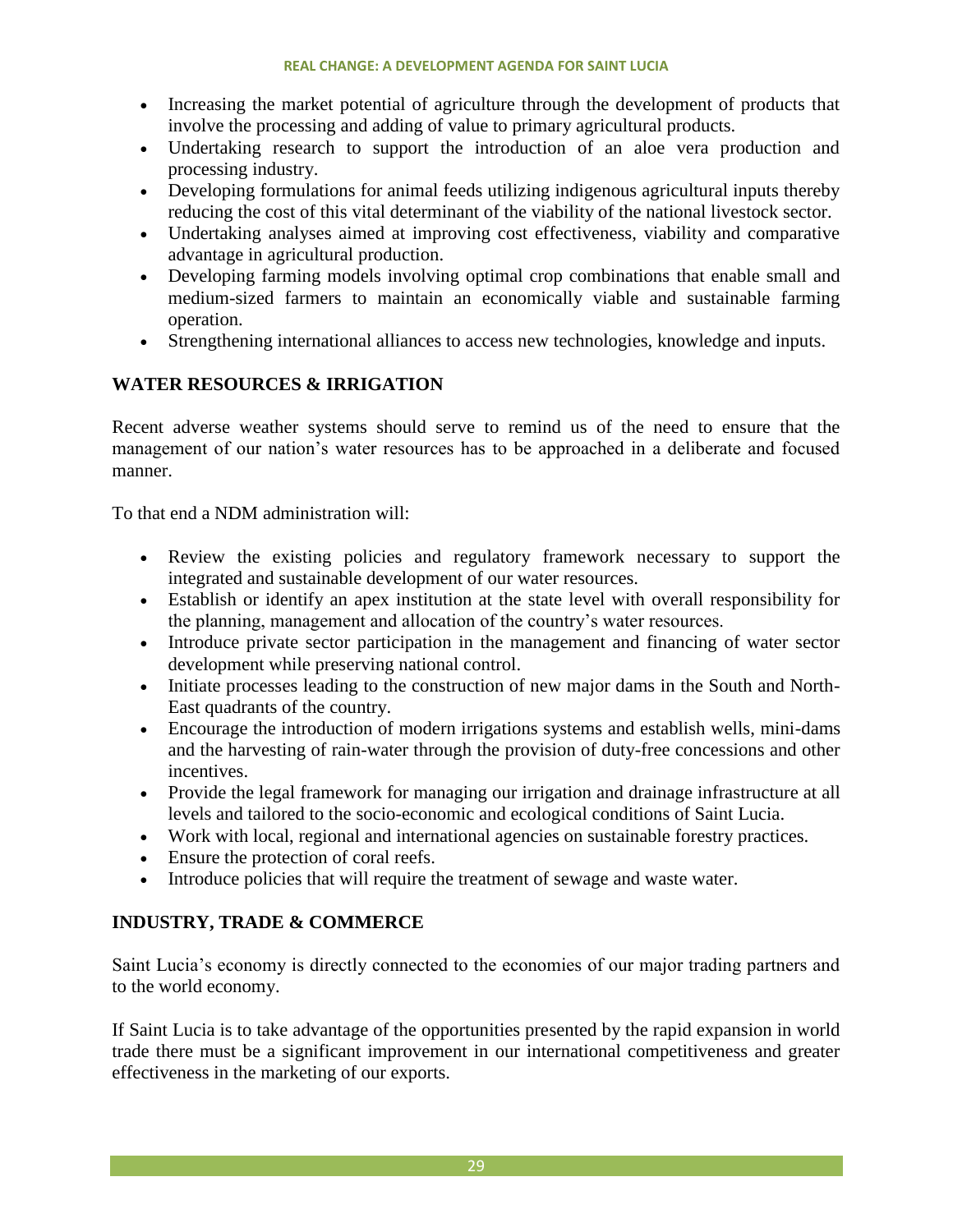A NDM Administration will dedicate itself to provide the support necessary to make industry more competitive, to give our business people and producers greater opportunities in and access to overseas markets and to provide an enabling environment for the expansion of trade and commerce, through a decrease in government regulation and an increase in the efficiency of government support agencies.

Policies implemented in this Sector will seek to:

- Revitalize the manufacturing and industrial sector.
- Promote exports of goods and services.
- Set up a Trade Promotion Agency to direct and coordinate initiatives aimed at penetrating export markets that have become accessible to Saint Lucia under Economic Partnership Agreements (EPA's) and similar arrangements.
- Reduce the cost of doing business in Saint Lucia by increasing productivity and efficiency in both the public and the private sector.
- Streamline the decision-making process in the public sector as it relates to matters affecting industry, trade and commerce.
- Provide an adequate financial and capital base for the rapid expansion of trade, industry and commerce.
- Attract technology and expertise into the Sector.
- Encourage linkages between local and foreign investors to expand the productive capacity of the sector.
- Increase the efficiency of the domestic distributive sector.

The realization of these policy objectives will require the adoption of a broad range of complementary measures, and accordingly, a National Development Movement Administration will:

- Through Saint Lucia Inc. establish a Venture Capital Fund to assist manufacturers and service sector companies to acquire modern technology, to penetrate overseas markets, and to access technical assistance and training resources. Contributions to this Fund will be 100% tax deductible.
- Introduce legislation that encourages companies to finance new investment and expansion through the issue of shares and to provide tax benefits in this regard.
- Link the corporate taxation rates of manufacturing and service sector firms on an incentive basis to the number of jobs created and the amount of foreign exchange earned.
- Establish under the umbrella of the Economic Development Council a Foreign Exchange Committee comprising representatives from all sectors, set up to monitor and improve the performance of the foreign exchange earning sectors.
- Establish under the umbrella of the Economic Development Council an Administrative Effectiveness Committee set up to provide the private sector with the opportunity for identifying administrative hurdles and bureaucratic impediments to entrepreneurship.
- Introduce a new payment system in the Treasury to make payments to the business sector in accordance with an established schedule and to pay interest on bills not settled by the scheduled date.
- Provide tax concessions to encourage private sector investment in research and development, quality control, new products and designs and the penetration of new markets.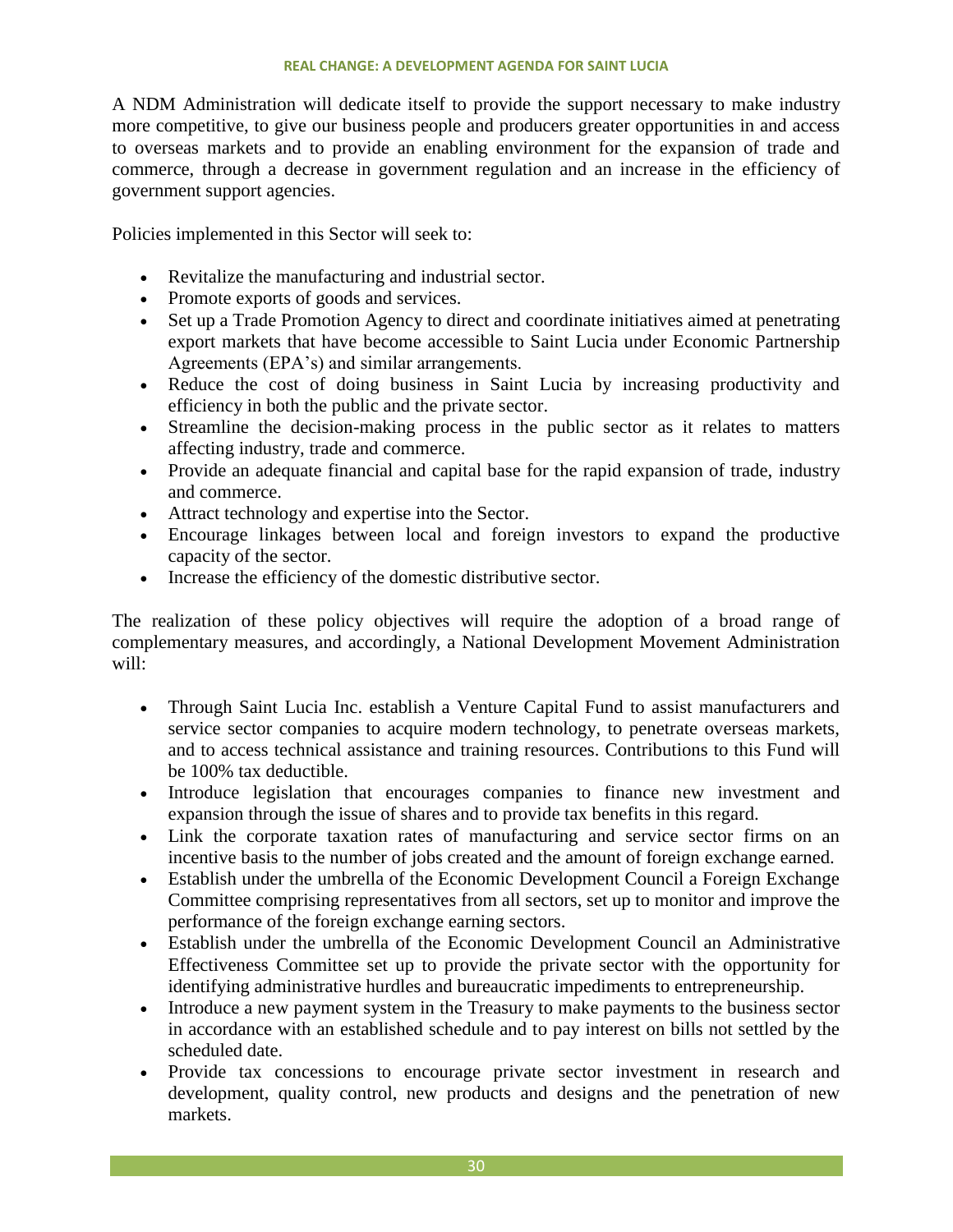- Encourage the establishment of export companies through the provision of lower tax rates on the profits of such companies.
- Remove property transfer taxes associated with equity foreign investment in local export companies.
- Provide duty-free status for raw materials and packaging materials used by the manufacturing sector.
- Revise the Fiscal Incentives legislation to make it attractive for firms to continue to operate or remain in Saint Lucia after the initial period of incentives has expired.
- Restructure the National Development Corporation to concentrate its focus on Investment Promotion, Export Promotion and Business Development.
- Give priority in Investment Promotion to the attraction of skill-based, high-tech and knowledge-based industry as well as to labour-intensive industries.
- Provide special incentives to attract software development, informatics and data processing joint ventures between the local and international private sector.
- Promote the establishment of international call centres via special area incentives for any such investments in communities outside of the Northwest geographic region of Saint Lucia.
- Link the remuneration of senior managers at the re-structured National Development Corporation to its performance in the areas of Investment Promotion, Export Promotion and Business Development.

# **SMALL & MICRO BUSINESSES**

The role of small and micro businesses in creating jobs, generating income and stimulating commercial activity is widely recognized.

To encourage and stimulate this sector and to expand the opportunities for small entrepreneurs and young people, a NDM Administration will:

- Create a Business Development Agency within the re-structured National Development Corporation to provide a full range of support services for business enterprises and to serve as a "one-stop shop" for fiscal incentives and concessions, training, marketing opportunities, technical assistance and information on legislation, regulations, procedures and financing.
- Reserve designated commercial and business opportunities for national small and micro businesses.
- Allocate 25% of Government contracts for the supply of goods and services to national small and micro businesses.
- Provide access to capital for small and micro businesses at preferential rates through the Saint Lucia Development Bank.
- Provide, through the Business Development Agency, direct support for young persons who are trying to establish their own businesses.

# **THE DISTRIBUTIVE SECTOR**

The distributive sector provides thousands of jobs for Saint Lucians and markets large quantities of locally produced and imported goods.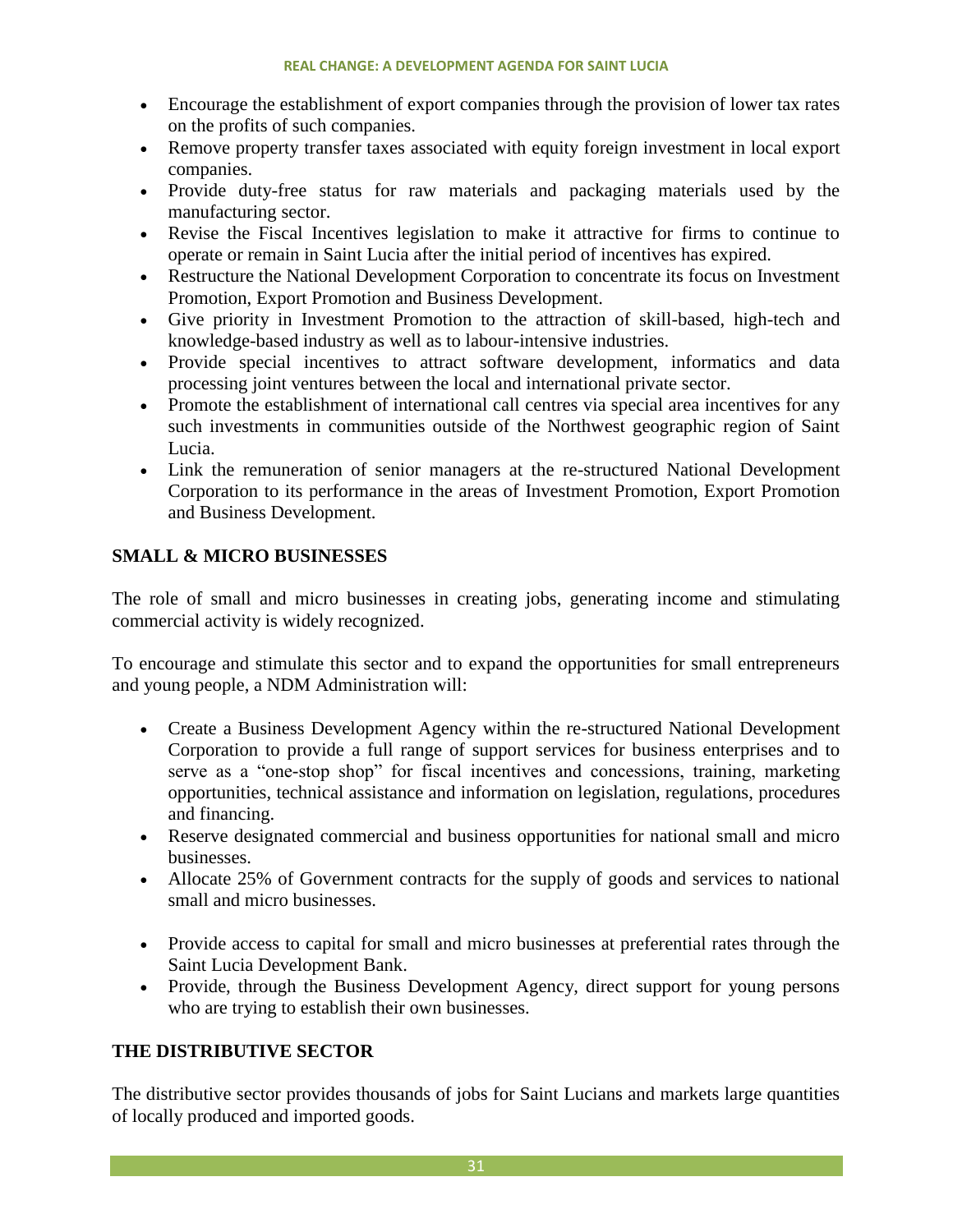It is important that this sector operates efficiently so that there are no shortages of goods and costs and prices are kept at a minimum for the benefit of the consumer.

To ensure that these objectives are realized a NDM Administration will:

- Develop a comprehensive food security policy and strategy that would include competitive bidding procurement practices involving the private sector.
- Maintain the prices of certain basic foodstuffs at controlled levels to ensure that the food security of low income families is not threatened, while working within all regional trade liberalization agreements.
- Provide tax and other concessions for distributive sector businesses that promote local agricultural and manufactured products. These concessions will be based on the value of such products purchased by the distributive sector businesses.
- Provide concessions and incentives to support marketing activities established overseas for the purpose of promoting St. Lucian products overseas.
- Provide incentives to, and encourage operating cost reduction practices by locally-based companies that earn foreign exchange to enable them to compete effectively against regional competitors and cruise ship shops.
- Reserve certain segments of the distributive sector for nationally owned companies and in other segments where non-national firms are active, induce them through an incentive regime to offer shares to Saint Lucians.

# **FINANCIAL SERVICES**

In addition to tourism and the hospitality sector, the other service sector that has the capacity to provide good quality professional, managerial and clerical jobs is the financial services sector.

The progress of this sector has so far been modest but its potential remains great and, to stimulate this sector and to accelerate the pace of its development, a NDM Administration will:

- Ensure the more aggressive international marketing and promotion of the Offshore Financial Services Sector.
- Revise the existing enabling legislation to remove the present inadequacies and to make the Saint Lucia jurisdiction more marketable.
- Enact "state of the art" asset protection and foreign elements legislation to attract trust and pensions business.
- Enact "state of the art" arbitration legislation to encourage international companies and organizations to conduct arbitration hearings within the Saint Lucia jurisdiction thereby increasing tourism and providing jobs at the professional and clerical levels.
- Establish an "open flag" Maritime Registry to attract the registration of ships.
- Negotiate a comprehensive network of double taxation treaties to increase the attractiveness of the investment climate in Saint Lucia.
- Protect the integrity of the Saint Lucia destination by maintaining a high level of scrutiny of all transactions to prevent infiltration by unsavory business operators.
- Simplify all bureaucratic procedures associated with the management of the offshore financial services sector.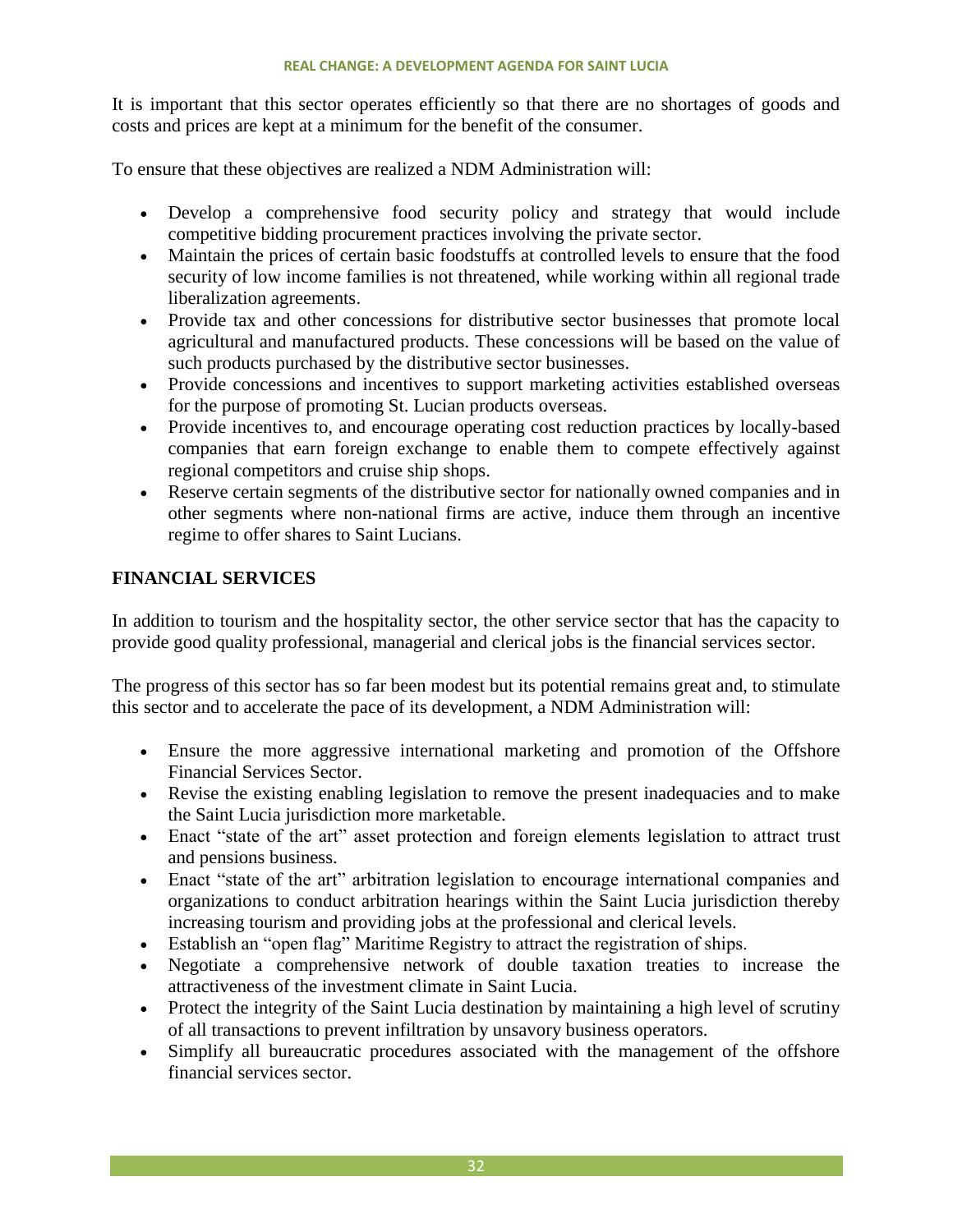#### **EMPLOYMENT & JOB CREATION**

The scourge of unemployment must be eradicated. All persons capable of working will be provided with the opportunity to work.

Our society has a special obligation to our young people who have been encouraged to believe that after education, they will find gainful employment.

Not only must jobs be created but an environment conducive to job advancement and job mobility must be promoted through the availability of training, education programmes and incentives. That way persons who start their working lives in entry-level jobs can, through diligence, discipline and ambition, advance to the highest positions within their chosen professions.

The target that a NDM Administration will meet is the creation of a minimum of 5,000 new direct and indirect jobs and paid employment opportunities during a five-year term of office. This is equivalent to the reduction of the current unemployment rate of 20.5% by a minimum of five percentage points.

To achieve this objective a NDM Administration will:

- Implement economic policies that generate high rates of economic growth, create jobs and create high demand for labour.
- Create 3,000 permanent new direct job opportunities and an additional 1,000 permanent new indirect job opportunities through the establishment of 1,500 new traditional and non-traditional guest rooms over the next five years.
- Introduce a permanent community based national service, apprenticeship and skills training programme that will absorb a minimum of 1,500 young persons.
- Maintain a buoyant, growth-oriented economic environment that generates consistent demand for skilled and semi-skilled construction labour.
- Implement a major programme for construction of a minimum of five hundred (500) single-family and multi-family housing units per year in new development areas that will generate approximately 1,500 construction jobs.
- Revitalize the Agriculture and Food Sector and in the process create a minimum of 6,000 new jobs over a five-year period.
- Create service sector jobs through the enhanced promotion of the financial services sector.
- Specifically promote the establishment of offshore medical schools, nursing schools and technological training institutes as part of a strategy to create educational opportunities, create jobs and generate economic growth.

# **LABOUR**

The National Development Movement is committed to industrial democracy and to the establishment of a wholesome industrial relations climate.

The focus on tourism, a modern agricultural sector, the services sector and information technology require a well trained workforce.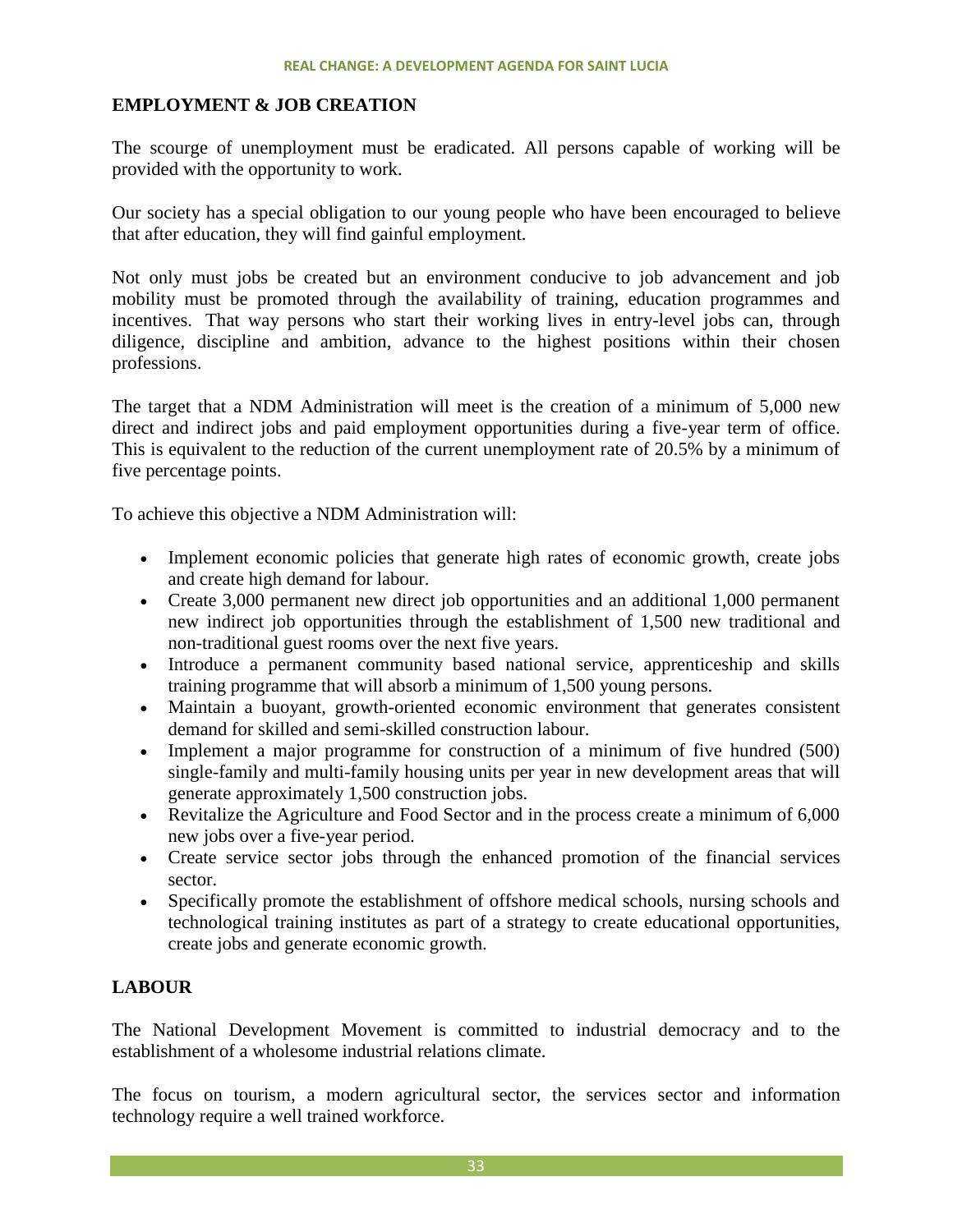The objective of a NDM Administration is to create an environment in which the benefits and conditions provided to workers are just and equitable and in which workers are committed to the achievement of the highest levels of labour productivity.

A National Development Movement Administration will:

- Modernize and enforce occupational health and safety laws and make the public sector set the example in complying with these laws.
- Review the proposed Labour Code in collaboration with all stakeholders to ensure that the imperatives of equity, fairness, competitiveness and productivity are protected and to arrive at a consensus with regard to its implementation on a phased basis within six months.
- Establish minimum wage requirements for household, domestic and part-time workers.
- Establish minimum wage requirements for shop and store workers.
- Establish a standard five-day working week for hotel workers.
- Introduce productivity-enhancing schemes using the services of international management consultants.
- Establish a National Productivity Council to better assist social partners by providing guidelines for wage contracts that link pay and productivity.
- Establish an Employment Exchange to be the interface between employers and the unemployed and that will monitor manpower needs.
- Establish enhanced programmes for skills training and retraining and decentralize the operations of the National Skills Development Centre.
- Provide National Insurance coverage for all categories of workers.
- Enact a new Unfair Dismissal Bill.
- Encourage companies to introduce schemes for worker participation.
- Provide tax and other incentives to encourage firms to offer employees the option of share ownership.
- Introduce and support, where appropriate, flexible hours of work to increase employment and decrease family and social stress.

# **LAW & ORDER & NATIONAL SECURITY**

# **INTRODUCTION**

# **The only way for our nation to stem, and then reverse the tide of crime and lawlessness that threatens to destroy us is to re-dedicate ourselves to the moral, philosophical and spiritual values that are the foundation of our framework of laws.**

Laws represent the codification of a set of values that are considered to be necessary to ensure the preservation of the structure and integrity of a society.

As long as the vast majority of persons continue to believe that these laws are equitable and protect their rights, freedoms and interests, they will adhere to and uphold these laws, and social order will prevail.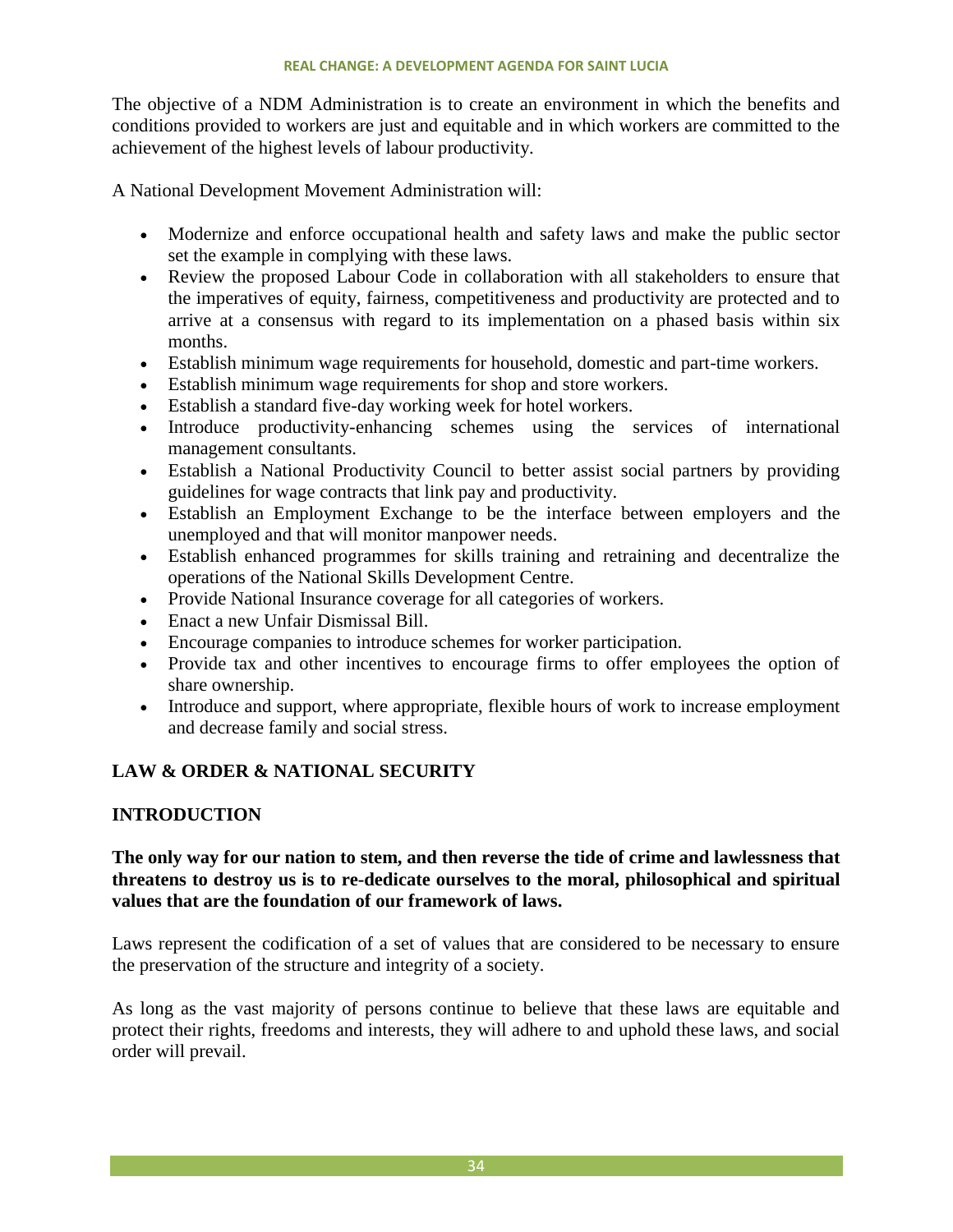When significant numbers of persons come to believe, for whatever reason, that they are oppressed by these laws, that they are unable to survive by adherence to these laws or that all are not equal before the law, they resort to crime and lawlessness.

The crime and lawlessness that is prevalent in Saint Lucia today stems in large part from a growing sense of alienation on the part of a significant proportion of the population who no longer perceive that their interests are being served or protected by the society and that all are not equal before the law. That situation is exacerbated by the lure of "easy money" encouraged by the drug trade and the disregard for or erosion of our traditional values.

This perception is reinforced daily when leaders refuse to be accountable; when politicians are not brought to account for corruption; when white-collar and blue-collar crimes go unpunished while "ghetto" crimes are punished with the full force of the law; when party supporters evade the law because of their connections; when politicians secure their financial interest while the general population suffers economic hardship; when financial and economic mismanagement lead to the impoverishment of the society; when a chosen few are seen to prosper while the masses of the people suffer; when clueless governments are unable to create job opportunities; and when those in whom much confidence was reposed fail the people and instead bequeath them a legacy of hopelessness.

While it is possible to explain or to understand the motivations of those who engage in crime, crime and lawlessness, at whatever level, must **never** be condoned.

Solutions must be found that address the fundamental causes of this phenomenon but even these solutions must be based on a zero-tolerance approach.

The NDM believes that the way forward in the uncompromising fight against crime and lawlessness involves the combination of all of the following elements in a comprehensive and coherent strategy that includes:

- The re-dedication of this nation to the moral, philosophical and spiritual values upon which it was founded.
- The engagement of religious, community and government organizations in outreach activities that seek to alleviate the real poverty and economic hardship being experienced in many communities throughout the country.
- The provision of leadership by example on the part of elected leaders by adherence to basic principles of accountability and integrity.
- The application of the law without fear or favour, without political interference, and without regard to political affiliation, social status or economic power.
- The provision of access to justice for all, especially the poor and disadvantaged.
- The creation of jobs and economic options and opportunities for all, especially for young persons, through the implementation of effective economic policies.
- The implementation of a series of social interventions that seek to reinforce the role of the family as the principal mechanism for the promotion of social values and social stability.
- The reform of the Police Force in accordance with a well-defined strategic plan and the implementation of this plan in a resolute and determined manner.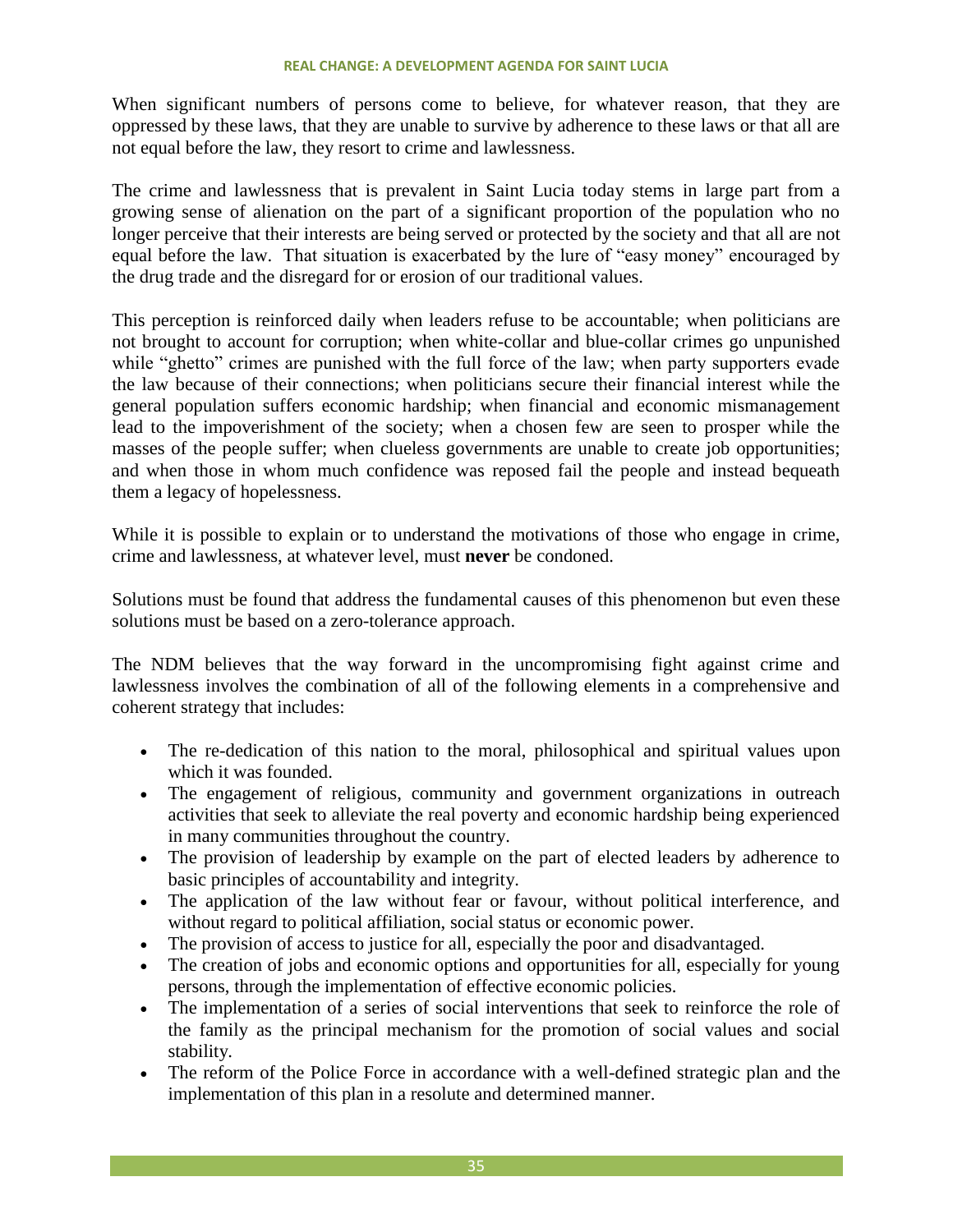- The adoption of a zero-tolerance approach to crime and lawlessness in all of its manifestations at every level within the society.
- The reform of the criminal justice system to ensure that justice is dispensed swiftly and equitably.

The adoption of such a strategy will not change the situation overnight, but it offers the only certain long-term solution. This is not a time for half-measures or for politically opportunistic responses, but for comprehensive solutions that engage the entire society.

The success of this strategy depends to a large extent on action by the Administration in office.

The objective is to create a safe environment for residents and visitors that is a pre-requisite for the development of a stable economy and society and to ensure that our national security is assured.

Saint Lucians must once again feel safe in their homes and be able to walk the streets and enjoy the beaches without fear of harassment.

The current situation of escalating lawlessness requires the adoption of tough measures and a NDM Administration will not shrink from doing whatever is necessary to reverse the alarming trend.

# **THE POLICE**

Crime has grown exponentially over recent years under successive administrations that have proven to be incapable of devising effective solutions to halt this scourge that undermines the very fabric of our society.

The specific objective with regard to the Royal Saint Lucia Police Force is to establish an effective, properly staffed, properly equipped and satisfied Police Force that will be committed to the reduction and control of crime in Saint Lucia.

A NDM Administration will:

- Restructure the Police Force with due regard to representations of the Police Associations.
- Establish a Police Commission with direct responsibility for governing the Force and answerable to the relevant Minister.
- Modernize the legislation pertaining to the Police including the Disciplinary and Promotion Rules.
- Retain a diverse team of experienced regional and international police officers to participate in the process of reform of the Police Force and simultaneously, train a cadre of St. Lucian police officers over a period of five years to assume full responsibility for the effective management of the Force. However at all times the Police Force will remain under the management of a Saint Lucian Commissioner.
- Review the pay and conditions of the Police Force and introduce incentives in support of home ownership, education and life insurance for police officers.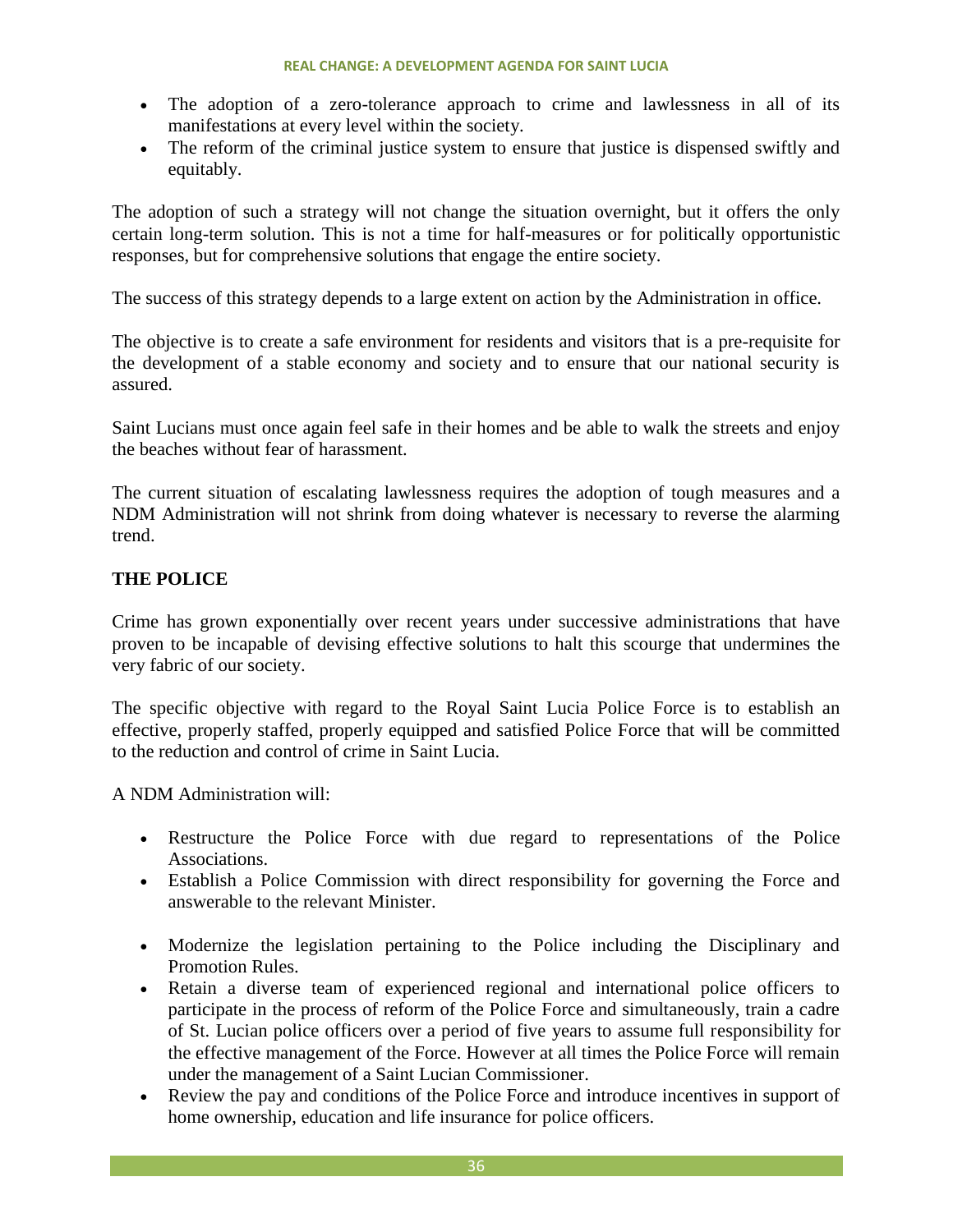- Over the first two years, ensure that the staffing level of the Police Force is at required levels.
- Establish a minimum of 12 Rapid Response Patrol Units deployed island wide on a 24 hour basis to combat the scourge of crime.
- Increase the Motor Cycle Unit of the Force to 50 machines, base a minimum of 2 machines at every police station in the country, and give this motorized Unit responsibility for general policing and not just for traffic management.
- Provide an adequate number of vehicles and all necessary equipment for the Force and make individual officers personally accountable for the safety and maintenance of the vehicles and equipment entrusted to their care.
- Establish a network of Closed Circuit Television Cameras at strategic locations throughout the country and feed the images to a central control room that can immediately dispatch Rapid Response Patrol Units or Motorcycle Units to the scene of any event.
- Increase the presence of police on the streets and in communities through a structured system of foot patrols.
- Strengthen middle and top management positions to the police force through accelerated training.
- Relieve police officers of non-law and order duties with the exception of the Police Band and security deployments.
- Reactivate and expand the Police Reserve to ensure the availability of a larger manpower force.
- Involve private security firms in specific policing activities and roles.
- Introduce a system for community conflict resolution that would involve community leaders and elders in the resolution of conflicts between community gangs and among alienated youth.
- Promote the formation of community watch organizations in every community in accordance with parameters defined by the Police Force.
- Improve the facilities and working conditions of the Police Force island-wide through a structured five-year implementation programme.
- Establish a fully equipped and staffed crime scene and forensics unit to increase the success rate of criminal investigations.
- Employ a team of effective private sector prosecutors to handle police prosecutions thereby increasing the success rate in this area, while simultaneously training a cadre of police prosecutors.
- Establish an internal affairs division within the Police Force to address issues related to police corruption and misconduct and to combat penetration of the Police Force by drug and criminal elements.
- Create an independent Police Complaints Commission with wide-ranging powers to investigate complaints by the public against the Police.
- Establish a specialist "white collar" crime division within the Police Force.

# **THE LAW & THE JUDICIARY**

The need to modernize our criminal laws and to increase the effectiveness of the courts and the entire judiciary is well-recognized.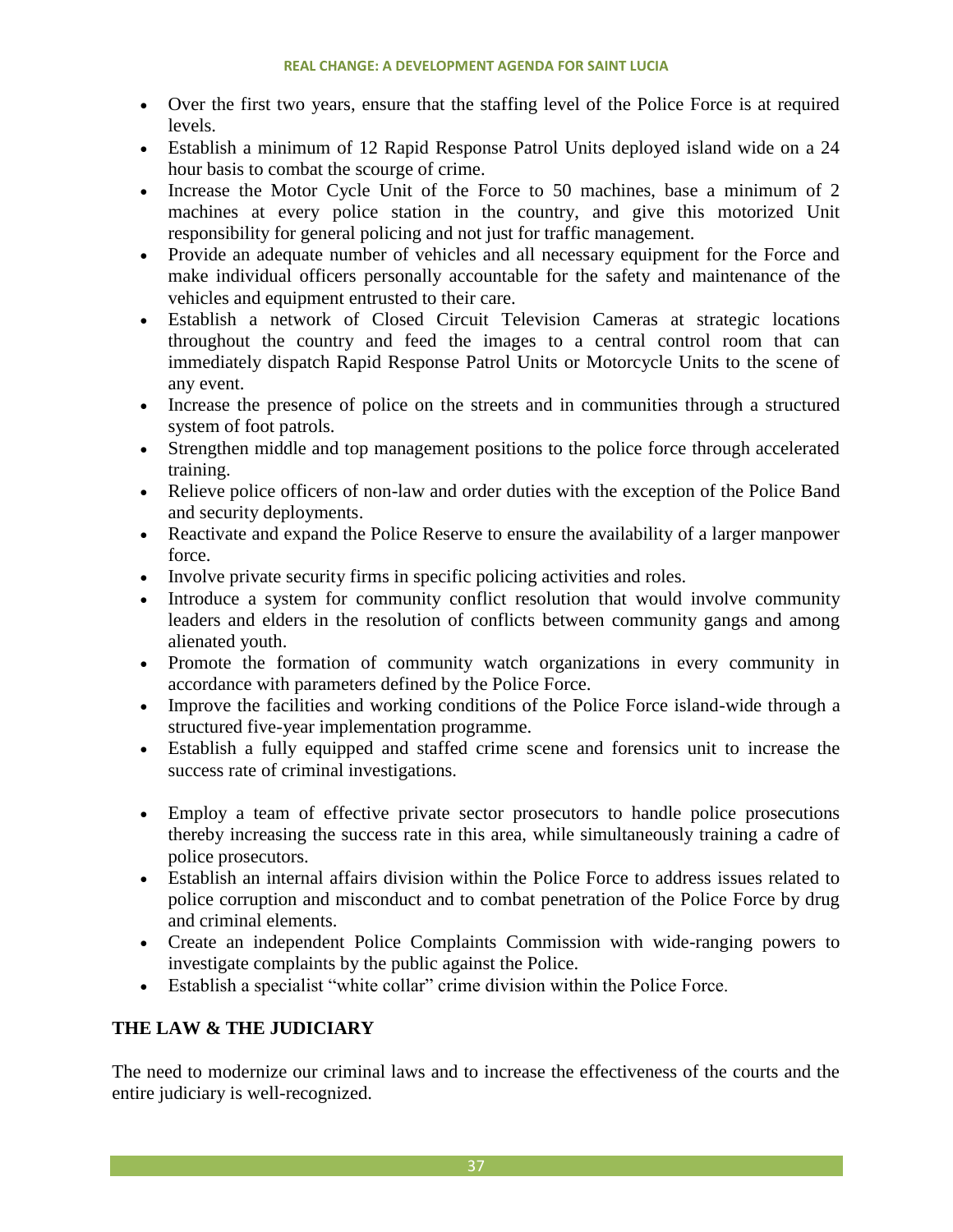A NDM Administration will:

- Provide new accommodation for the Judiciary by constructing a new complex to accommodate the Supreme Court, the Registry and Magistrates Courts.
- Increase the effectiveness and throughput rate of the legal system through the introduction of new technology, more magistrates, judges and administrative and support personnel and consequently, abolishing the system under which judges and magistrates take verbatim handwritten notes.
- Increase the monetary jurisdiction of magistrates to facilitate the speedy resolution of summary disputes.
- Establish the legal system as a self-financing entity through structured adjustment of the level of fines and penalties.
- Revise the Criminal Code with due regard to the representations of the public and other interest groups.
- Introduce harsh penalties for sexual offences against children and young people and for anyone using or involving a minor in the commission of any crime.
- Ensure the full independence of the judiciary.
- Provide opportunities for continuing education for legal practitioners and those engaged in the administration of justice.
- Introduce legislation to address issues related to the conduct and discipline of legal practitioners.
- Provide technical assistance to the Bar Association to foster its development and effectiveness.

# **THE PENAL SYSTEM**

A combination of approaches must be adopted for the treatment of offenders so that punishment corresponds with the nature and the severity of crimes.

A NDM Administration will:

- Modernize the legislation related to the penal system including the enactment of a Young Offenders Act.
- Introduce "home imprisonment" and the use of ankle bracelets and other modern technology as part of the sentencing regime of the state.
- Create a new Division of Correctional Services.
- Modernize and expand the Probation Service and introduce mechanisms to allow punishments and sentences incorporating the performance of Community Service.
- As a general rule, abolish short term imprisonment and replace it with a system of punitive fines and community service.
- Establish a separate Remand and Holding Centre and institute special fast-track procedures for remand matters.
- Redefine the role and function of the Massade Boys Training Centre and establish a new vocational training oriented institution.
- Establish a vocational training oriented institution for juvenile female offenders.
- Institute a "Second Chance" programme whereby the criminal record of juvenile offenders is expunged after they have completed a sentence in a correctional institute with good behaviour.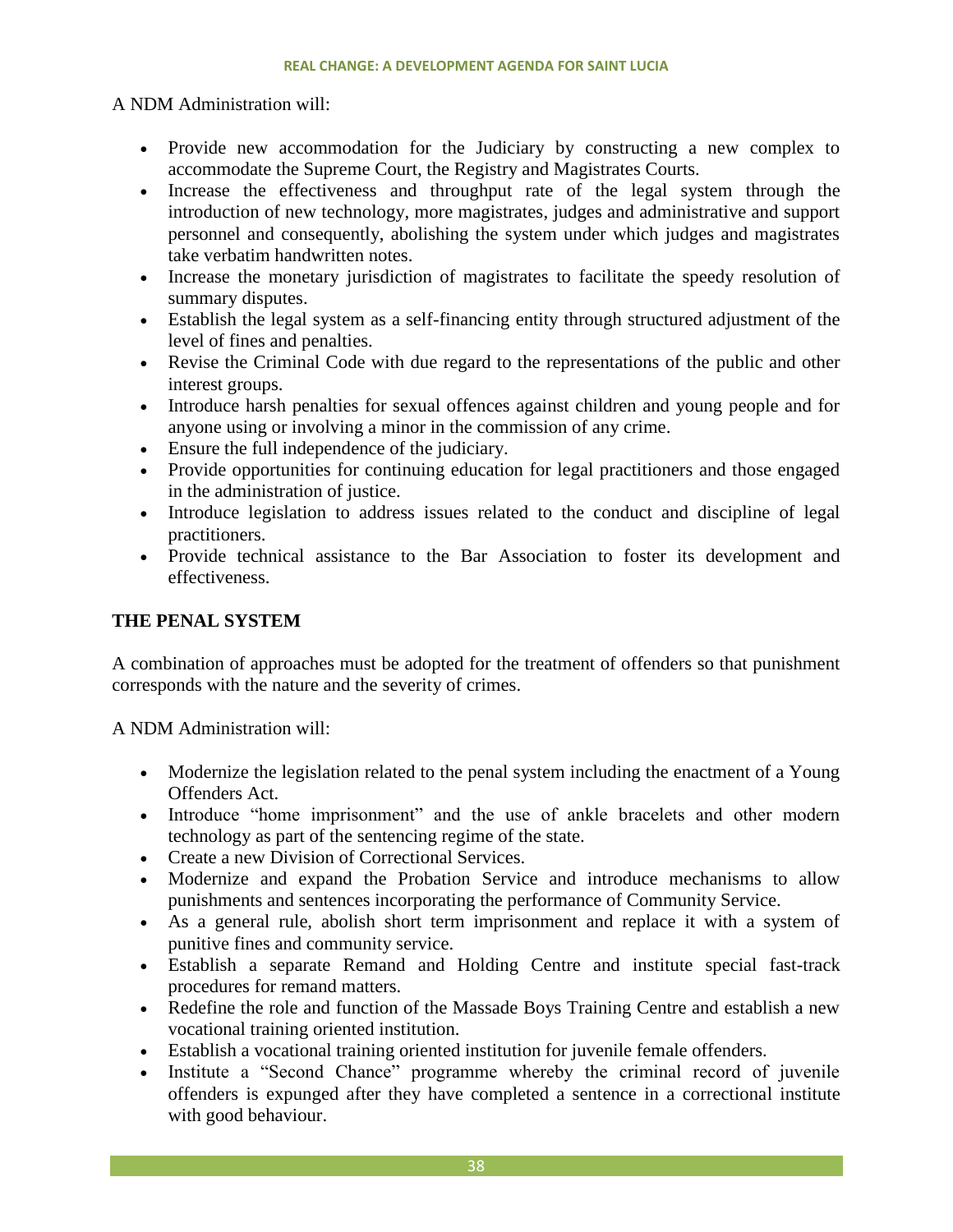- Introduce a comprehensive programme of rehabilitation, vocational training and community service work details at Bordelais Correctional Facility.
- Examine the cost effectiveness and feasibility of outsourcing the management and operation of the Bordelais Correctional Facility.

# **ILLEGAL NARCOTIC DRUGS**

Like other countries in the Caribbean Saint Lucia has become a trans-shipment point for the export of illegal narcotic substances to the United Kingdom and the United States of America.

To take the initiative in the war against the scourge of drugs an Administration of the National Development Movement will:

- Establish a comprehensive National Drug Eradication Programme.
- Introduce structured education programmes into the schools and for dissemination in the national media.
- Increase the capacity of the police for detection and interdiction by collaborating closely and sharing intelligence with friendly nations.
- Strengthen legal penalties for trading and trafficking in illegal drugs.
- As a general rule, abolish imprisonment for offences involving the personal use of small quantities of marijuana and replace it with a system of punitive fines and community service.
- Enhance legislative provisions that allow for the seizure of the assets of those involved in the drug trade.
- Adopt policies and enact legislation that recognizes **drug use** as a public health problem and **drug dealing** as a crime.
- Improve the facilities mandated with the rehabilitation of those trapped in a cycle of drug abuse.

# **NATIONAL SECURITY**

Because of its size Saint Lucia must approach the issue of the preservation of its national security within the framework of regional arrangements.

In this regard a NDM Administration will:

- Participate fully in the Regional Security System.
- Expand the Special Services Unit of the Royal Saint Lucia Police Force and enhance its training regimen.
- Introduce new technology for border control using satellite monitoring, on- going electronic intelligence sharing in real time, automated fingerprinting, DNA sampling and DNA banks.
- Introduce a structured rotation programme within the Special Services Unit to expose more members of the Royal Saint Lucia Police Force to its specialized training thereby increasing the cadre of officers capable of being deployed for special services assignments.
- Improve the equipment of, and increase the financial provision for the Marine Unit to ensure its ability to undertake regular and effective patrols of our coastal waters for the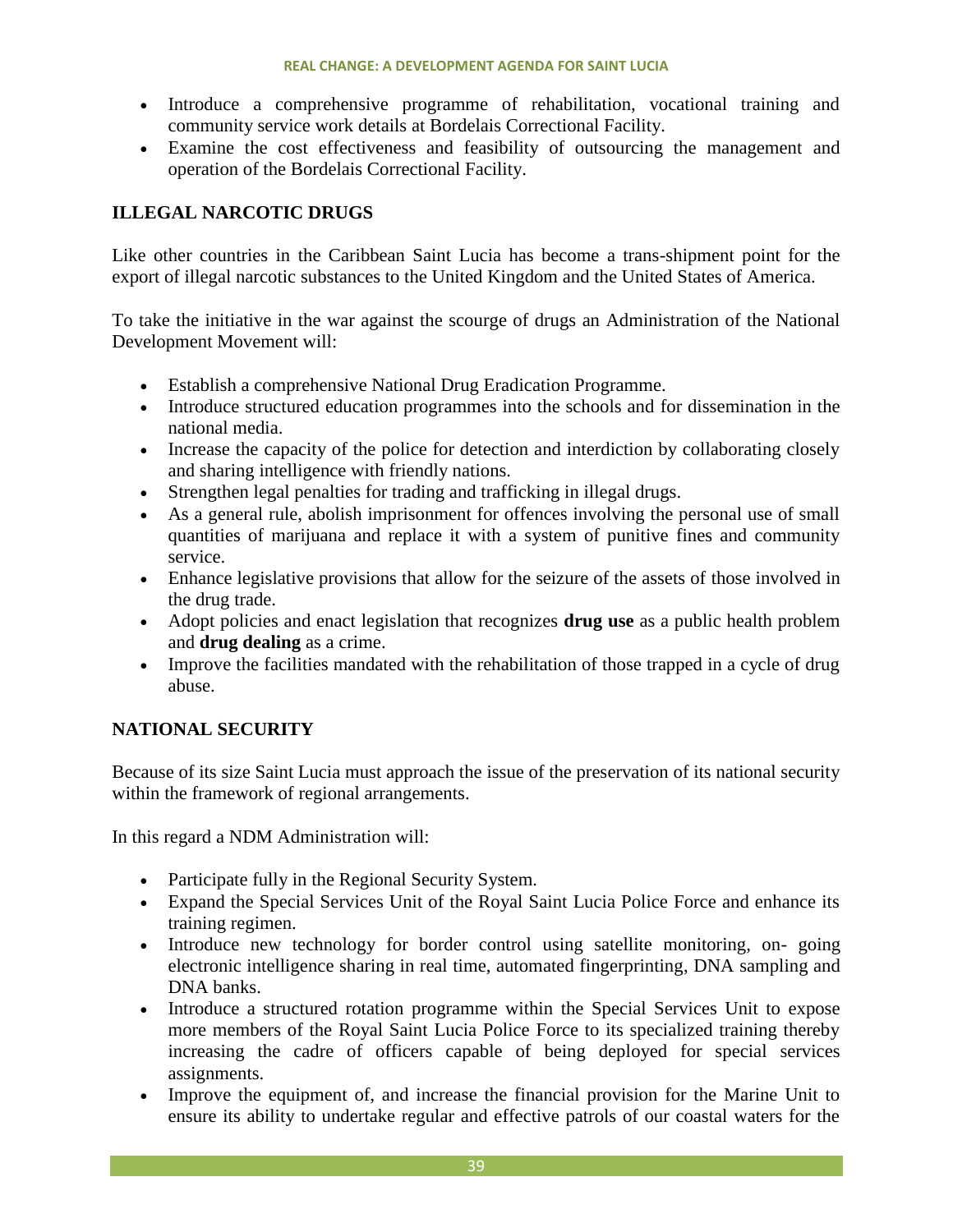#### **REAL CHANGE: A DEVELOPMENT AGENDA FOR SAINT LUCIA**

purpose of interdicting unauthorized foreign fishing vessels, preventing smuggling and detecting drug trafficking.

# **JUSTICE & SOCIAL EQUITY**

Saint Lucia should proudly uphold the principle of social equity and justice for all, whereby no act of discrimination on the basis of gender, race, age, religion, physical disability, political affiliation, place of origin or economic circumstance is tolerated or condoned.

In this regard, a NDM Administration will:

- Introduce legislation to outlaw discrimination of all types.
- Introduce legislation to address the issue of sexual harassment in general and in the workplace in particular.
- Enact Legal Aid Legislation to ensure that no person is denied access to justice because of economic circumstances.
- Encourage through a structured Lay Magistracy or other feasible arrangement, street and community level mediation.
- Enact legislation that makes it possible for CARICOM nationals resident in Saint Lucia for a continuous period of five years to qualify for permanent residence.

# **LOCAL GOVERNMENT**

The major objective will be to redress imbalances in regional development that have occurred over the years, to make government and the provision of government services more responsive to the will of communities and to promote the more equitable distribution of employment opportunities.

A NDM Administration will:

- Introduce a system of Regional Development Offices that coincide with constituency boundaries to manage local government affairs.
- Provide each Regional Development Office (RDO) with a budget and staff including financial management and control staff drawn from among the ranks of existing public officers to give it a full capacity for implementation of community development projects and for undertaking clearly defined local community responsibilities such as road maintenance, garbage collection and sanitation, collection of house taxes, maintenance and upkeep of playing and sports facilities and community buildings.
- Hold democratic elections within two years to elect Regional Development Councils that will provide community/constituency level guidance for the RDO.
- Bring together representatives of Regional Development Councils (RDC) on a quarterly basis to review the implementation of the rural modernization and development programme.
- Coordinate the work and progress of the multi-disciplinary primary health care teams through the RDCs.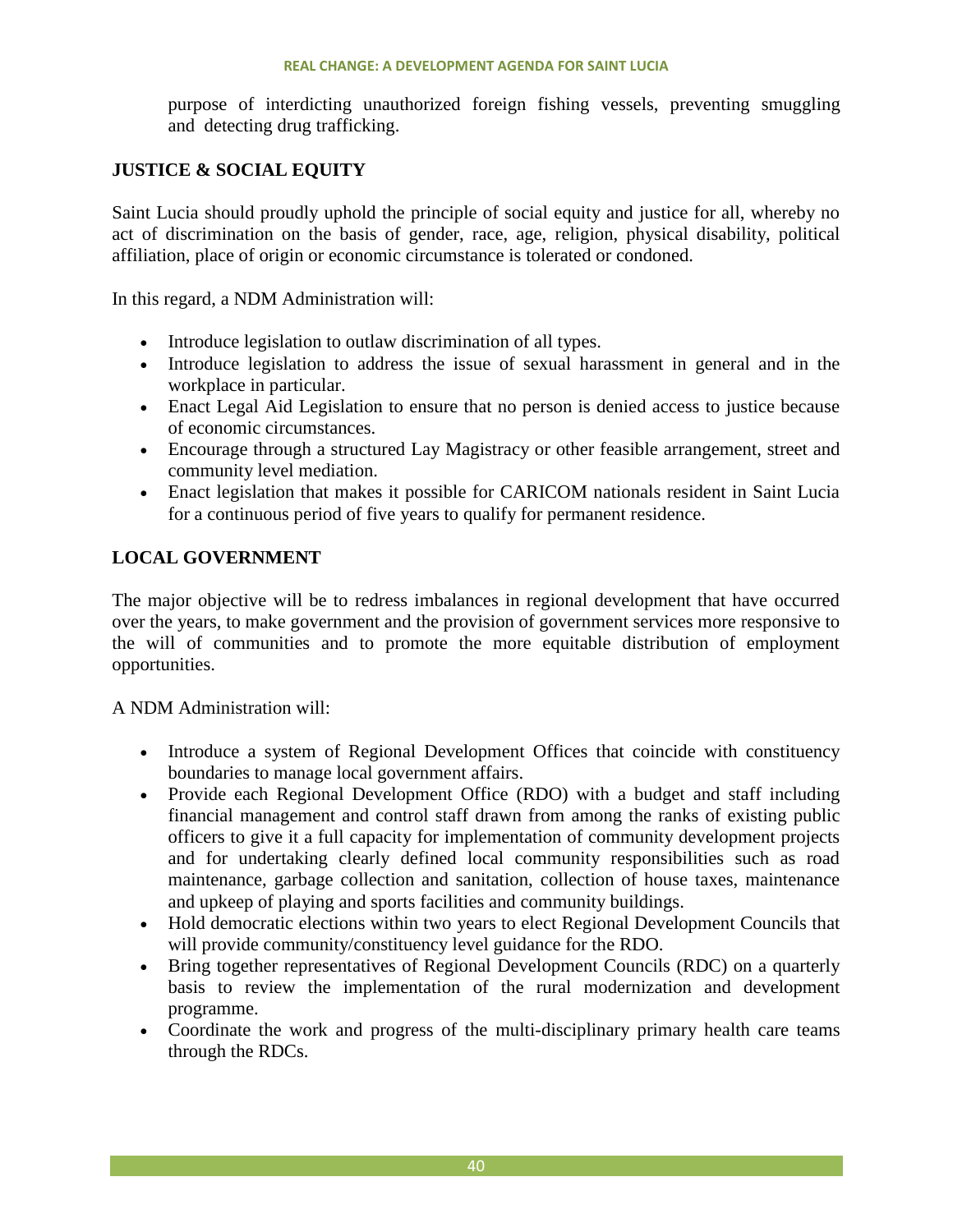#### **REAL CHANGE: A DEVELOPMENT AGENDA FOR SAINT LUCIA**

Under the umbrella of this new arrangement for local government special focus will be placed on Rural Modernization and Development to ensure that our rural communities are stabilized from a loss of population and are revitalized so that they become attractive places to reside and work.

A NDM Administration will therefore:

- Introduce a Rural Modernization and Development Fund at the re-established Saint Lucia Development Bank, to provide financing for new projects that seek to create economic activity and jobs in rural communities.
- Develop affordable residential lots in proximity to each long-established community to provide opportunities for land ownership and home construction especially for young people.
- Construct multi-purpose social and, sporting complexes in each major rural community to provide recreation opportunities especially for young people and the aged.
- Encourage through the provision of incentives, the production of non-traditional crops such as cashew nuts and *aloe vera* so as to bring unutilized secondary lands into production.
- Upgrade and maintain the infrastructure of rural communities by focusing on the maintenance of roads, the provision of adequate supplies of potable water, the introduction of water-closets and adequate waste water treatment in each household, the extension of electricity to all households and the provision of street lighting.

# **EDUCATION**

The objective of the education policy of a NDM Administration is to transform the Sector within five years so that the nation can meet the challenges of a globalized world and take advantage of the opportunities afforded by the technological revolution that is likely to continue throughout the twenty-first century. To this end the NDM will seek to achieve minimum levels of proficiency in literacy and numeracy for all citizens in five years.

The strategies proposed will seek to make education a lifelong experience and opportunity for all citizens.

In all areas, the education curricula and training programmes will be structured to be fully responsive to the manpower needs of key economic and social sectors at the least cost to parents, students and the state. In particular the issue of text books – their cost, utilization and relevance will be reviewed.

In addition, a NDM administration will adopt and promote the following initiatives:

- Introduce the W.H.O. *Healthy School Initiative* into every school.
- A health programme that will include universal screening/testing from the earliest age for eye and ear problems, learning disabilities, psychological and other mental health problems, social problems and a plan developed and executed for each affected child.
- A primary school curriculum that will ensure basic competencies in language including foreign languages, mathematics, keyboarding and life skills while the secondary school curriculum will include technical and vocational skills.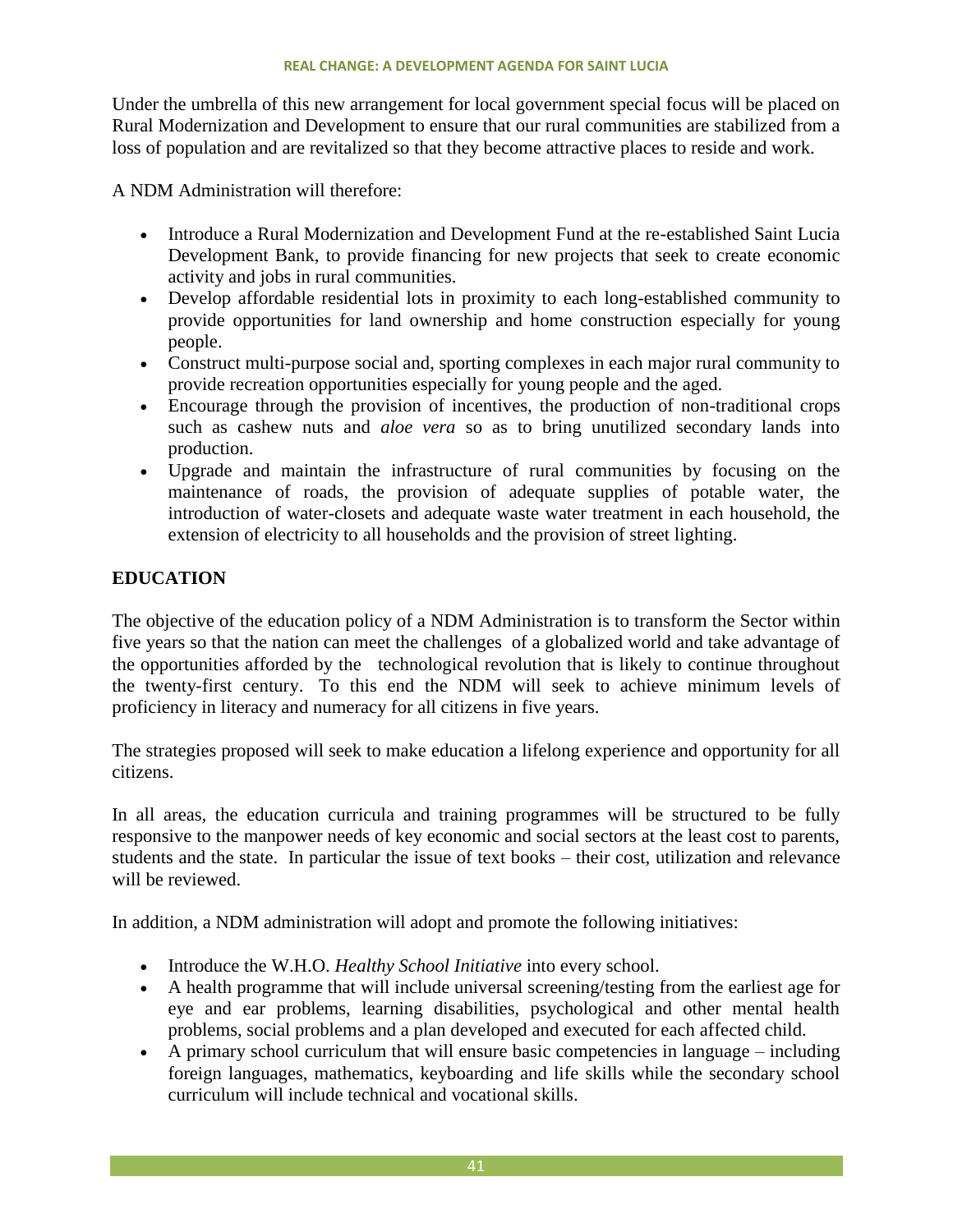To further its Agenda for Education, a NDM Administration will adopt the following approaches:

## **Under Five Age Group**

- Upgrade and train the staff of day care centres to ensure that the educational programmes in centres are structured and consistent with national educational objectives.
- Provide tax incentives to private sector companies to encourage them to set up day care centres for the children of their employees.
- Provide affordable kindergarten education for all children in the 3-5 year age group in privately operated, government regulated and supported schools.

## **Infant Schools**

- Upgrade the physical conditions at all infant schools over a five-year period.
- Support, promote and expand the Childhood Development and Guidance Centre.

#### **Primary Schools**

- Build more primary schools to address the problem of overcrowded classes.
- Introduce computer-learning classrooms into all primary schools over a five-year period and provide all children with access to computer technology.
- Introduce touch-typing as a compulsory subject in primary schools to complement the drive towards full national computer literacy and productivity.
- Establish a mechanism to make laptop computers available to each student.
- Establish a National Counseling Service to serve Primary Schools.
- Provide special and remedial education for children.
- Support the creation and operation of effective parent/teacher organizations and involve them in the management and organization of schools.
- Encourage the operation and management of schools by established religious denominations and provide support to such schools with regard to their maintenance and upkeep.
- Introduce over a five-year period, the teaching of two foreign languages into the curriculum of all primary schools.

#### **Secondary Schools**

- Provide fully equipped computer learning classrooms in all secondary schools within the first two years of a five-year term of office.
- Establish a mechanism to make laptop computers available to each student.
- Introduce structured modern agriculture and agricultural management, tourism and computer software development courses into the curriculum of secondary schools over a five-year period.
- Introduce annual software development, agriculture, tourism, mathematics and science excellence competitions for secondary schools.
- Provide adequate secondary school places for all children by building more secondary schools, with uniform standards of education and teaching provided in all education districts.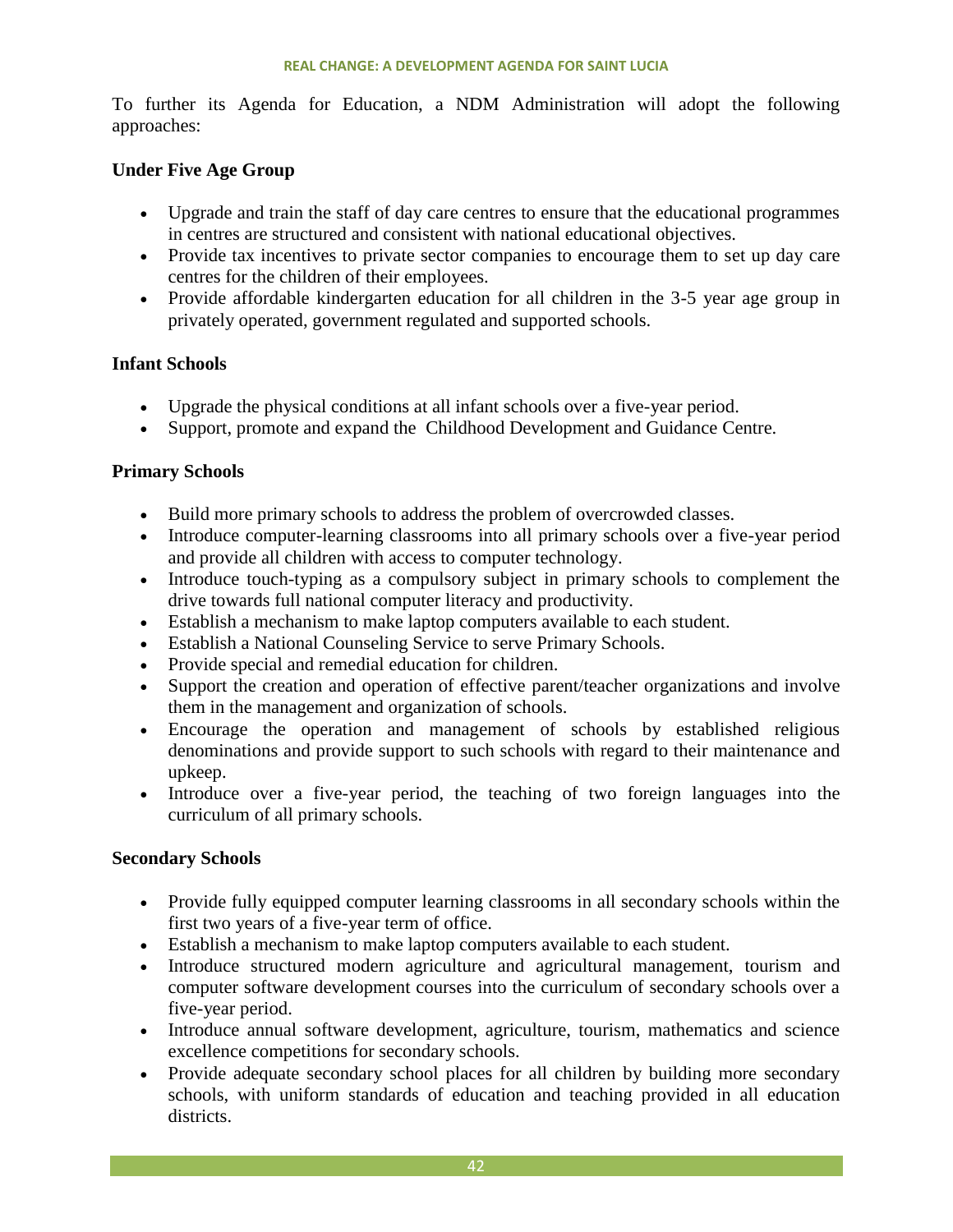• Introduce a schools upgrading programme that will upgrade and improve the facilities and conditions at all secondary schools over a five-year period.

## **Physical Education**

Introduce a mandatory physical education program into all school curricula.

- At both the primary and secondary levels make participation in sporting activity compulsory.
- At both the primary and secondary level introduce annual school competitions in selected sports.

## **Tertiary Level Education**

There must be a strong focus on tertiary education. In order to ensure greater access to affordable tertiary education greater control must be exercised over the means through which tertiary education is provided.

A NDM Administration will:

- Accelerate the elevation of the Sir Arthur Lewis Community College to become the  $4<sup>th</sup>$ campus of the University of the West Indies as part of a strategy to provide affordable tertiary level education.
- Offer a wide range of certificate and degree level programmes at the upgraded Sir Arthur Lewis Community College.
- Offer increased numbers of overseas scholarships in priority subject areas that are not offered at the Sir Arthur Lewis Campus.
- Actively promote the establishment of offshore educational institutions through the provision of special incentives.
- Specifically promote the establishment of offshore medical schools, nursing schools and technological training institutes as part of a strategy to create educational opportunities, create jobs and generate economic growth.

#### **General Programme Initiatives**

- Work closely with CXC to ensure that Saint Lucia is always at the cutting edge with regard to curriculum development, educational certification and learning technologies.
- Provide equal treatment for all religious denominational schools thereby making secondary education free for students regardless of their religious persuasion or the school they attend.
- Introduce within three years a school feeding programme into infant, primary and secondary schools to improve the nutritional status of children thereby improving their ability to learn.
- Introduce free summer camps for primary and secondary school students who demonstrate good academic performance.
- Provide a tax credit for home computers and the annual cost of internet service.
- Introduce special excellence awards within primary and secondary schools in the subjects of English, software development, agriculture, tourism, mathematics and science.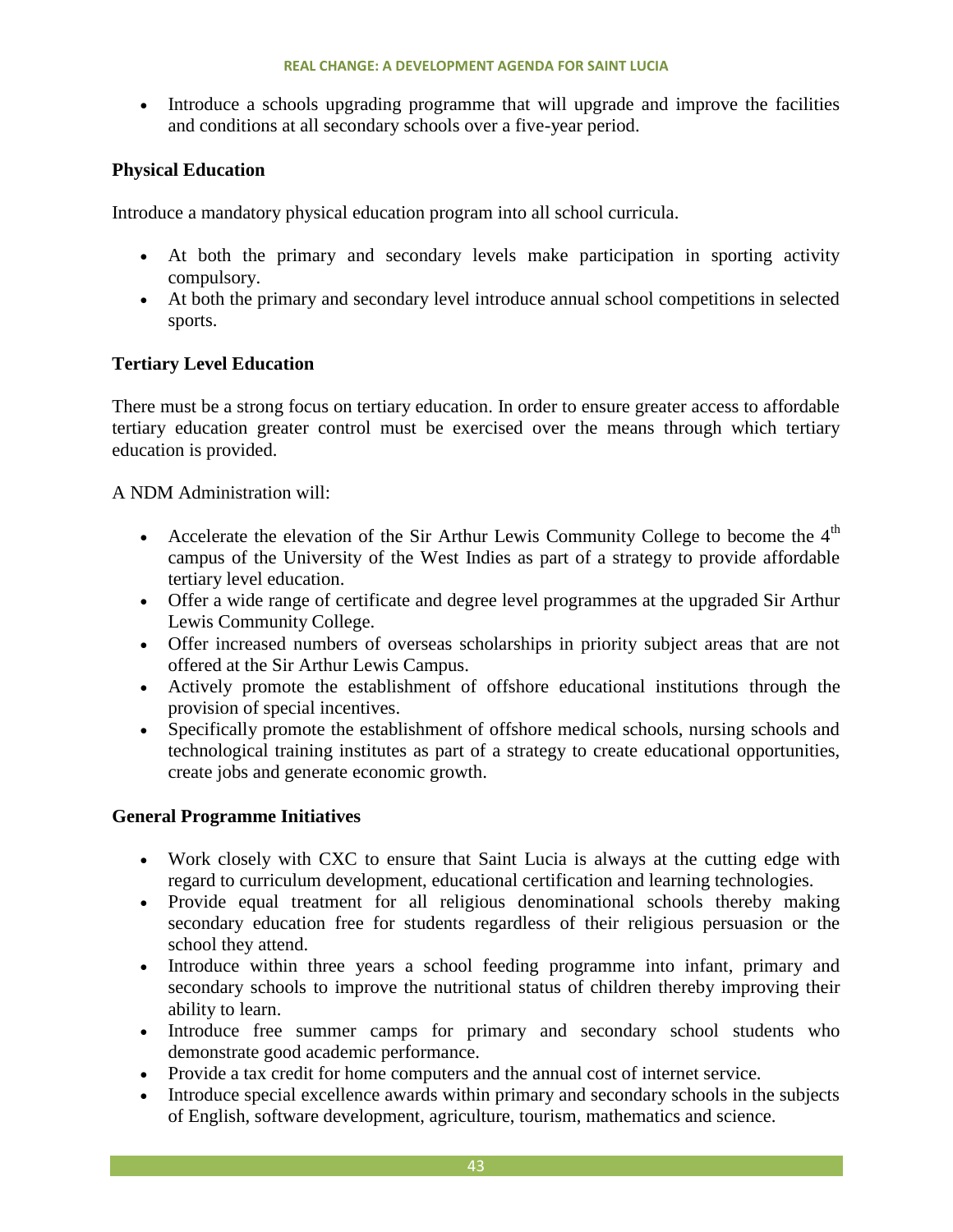- Support, through CAMDU, the development of local textbooks and educational materials.
- Establish a national schoolbook printing and publication initiative to ensure that schoolbooks are available to all children within the educational system at marginal cost.
- Provide remedial training for all children who require it, and train more teachers to deliver remedial education programmes.
- Require local TV stations to allocate a minimum of 25% of their programming to local content plus 10% to approved educational programmes.
- Promote multilingualism as a goal for the entire nation through the provision of language instruction in well-equipped language laboratories.

# **Teachers**

- Improve the working conditions and training opportunities for teachers as part of a structured five-year programme.
- Hold regular consultations with teachers' representative organizations.
- Include teacher's representatives in policy discussions.
- Ensure the inclusion of teachers' representatives on Boards of Management of schools.
- Create structured programmes for skills upgrading and retraining for teachers, both locally and overseas.
- Hold regular seminars in essential subject areas including family life education, drug counseling, adolescent issues, remedial education, special education, vocational and career guidance and parent-teacher associations.
- Institute a programme of accelerated computer training for teachers.
- Introduce training programmes aimed at improving the management skills of school principals.
- Increase the number of teachers trained in specialized areas such as Remedial Education, Early Childhood Education, Family Life Education, Curriculum Development, Management Studies, Guidance and Counseling, Research Methodology, Computer Literacy and Scholastic Measurement and Testing.
- Establish an annual National Teachers Awards event.

# **Lifelong Learning**

Existing schools and community facilities will be used to deliver lifelong learning programmes thereby maximizing the use of expensive buildings and also underlining the relationship between education and the wider community.

A NDM Administration will:

- Launch a nationwide adult education programme using existing schools as nighttime learning institutes with emphasis on literacy, numeracy and computer literacy education.
- Create structured programmes for the teaching of courses utilizing distance learning technology to support training for hotel sector workers, household workers and persons wishing to acquire technical and vocational skills.

# **Library Services**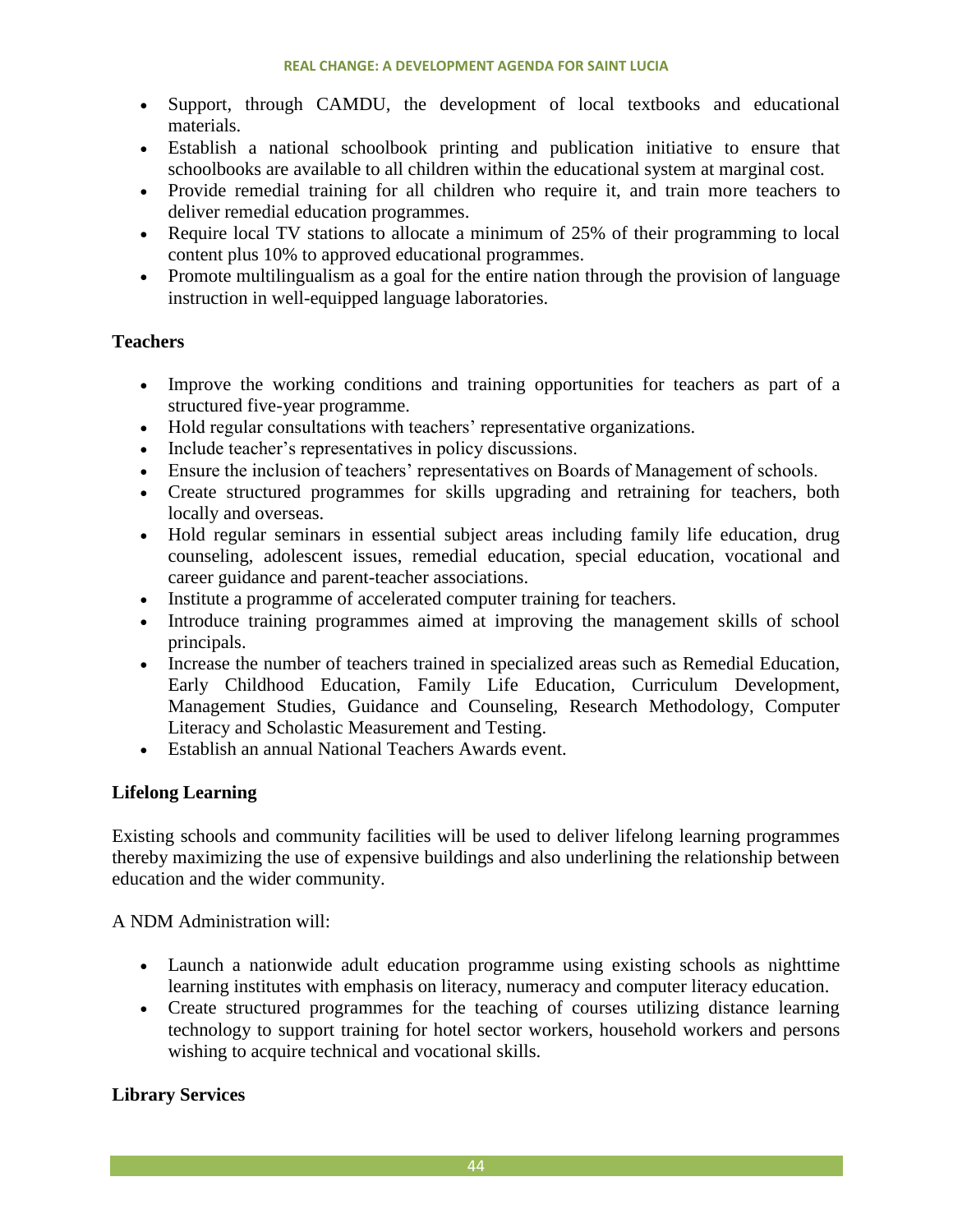#### **REAL CHANGE: A DEVELOPMENT AGENDA FOR SAINT LUCIA**

- Upgrade and modernize the Central Library.
- Establish Community libraries in all major communities and make sure all of these facilities are fully stocked with books and other reading material.
- Provide all libraries with internet access facilities for the public.

# **Financing of Education**

In addition to providing increased levels of financing for Education from the Consolidated Fund, the NDM believes that the development of the Education Sector is of such critical importance to national progress that the introduction of special financing measures is merited.

Accordingly, a NDM Administration will:

- Issue 20-Year Education Bonds to finance major new initiatives in the Education Sector.
- Introduce an Education Levy that will take the form of a 5% surcharge on all alcohol and tobacco products.

# **COMPUTER & INFORMATION TECHNOLOGY**

In a globalized world, access to computers, the internet and information technology is a must if a country is to have any chance of being competitive internationally.

It is therefore necessary that every citizen be provided with the opportunity to have access to these indispensable tools of a modern age.

In this regard a NDM Administration will:

- Abolish all taxes on computers and computer parts.
- Provide a package of incentives, including tax benefits, to entrepreneurs and technology developers investing in information technology services and training.
- Establish as a joint venture with international investors a software development company to harness the skills of talented young St. Lucians in developing specialized software as a commercial venture. The proceeds from this venture will be used to fund the introduction of additional computer facilities throughout the education system.
- Ensure the integration and adaptation of state-of-the-art information and communications technologies in all spheres of our daily life, in education, health, production, commerce, services, governance systems, law enforcement, entertainment and social interactions.
- Establish computer labs throughout the educational system and promote the integration of technology into instruction and learning at all formal levels of the education system.

# **SOCIAL DEVELOPMENT**

A NDM Administration will address social sector issues in a comprehensive and holistic manner and much of the effort to mobilize international grant and concessional resources will be associated with the introduction of new social sector initiatives.

- A new deal for the young
- Caring for the disadvantaged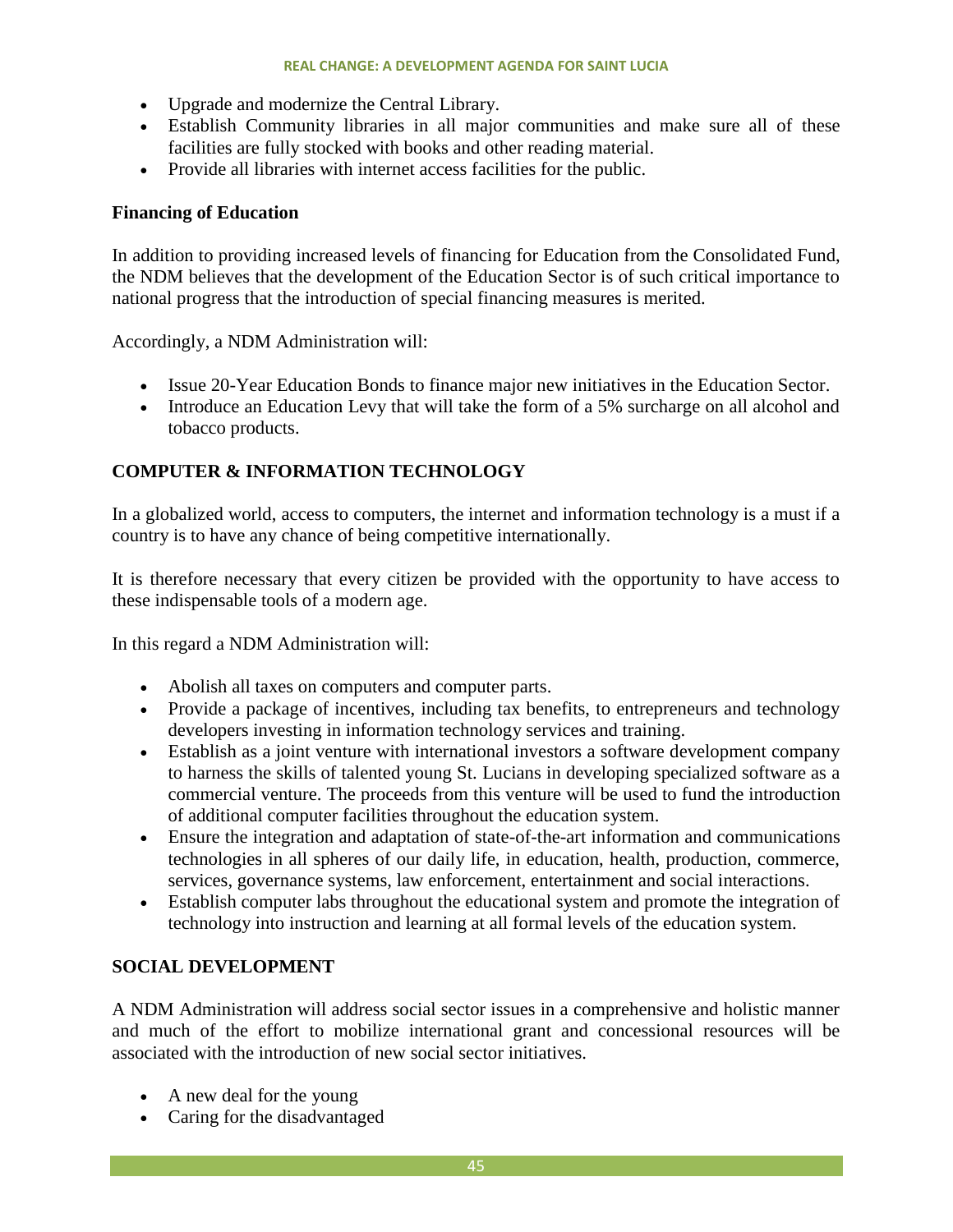- Caring for the elderly
- Bus passes for the disabled
- Bus passes for disadvantaged students
- Integrating the Women's Bureau

The scope of social services in rapidly urbanizing and developing countries such as Saint Lucia includes personal and group development, socialization of the people, and mobilization of the people to play their full role in the development process. In periods of rapid social change, there will be more serious social problems. There will also be a progressive inability of traditional service products to cope with the demands placed on them.

There is a need for urgent innovation in the delivery of social services that must respond to new client needs. The ability to provide required social services depends to a large extent on the strength of the economy.

#### **Strengthening the Social Development Portfolio**

The objective is to maintain a true balance between economic and social policy. The National Development Movement will strengthen the Social Development portfolio that will have responsibility for:

- Welfare: Family Services and the Aged.
- National Assistance: Home Help Services.
- Child Care: Children's Homes and Day Nurseries.
- Women's Affairs.
- Youth and Community Development.
- The Disabled and Children with Special Needs.
- Grants to Charitable Institutions.

#### **Strengthening and Supporting the Saint Lucian Family**

A major thrust in the social development programme will be to strengthen and support the Saint Lucian family unit.

A NDM Administration will:

- Introduce Family Life Education into the curriculum of all schools.
- Rationalize and reorganize the services of the Welfare Department, the National Assistance Board and other related bodies into a dynamic social development body.
- Offer educational and counseling programmes to persons living in common-law unions as well as legal unions and arrange for more supportive assistance to single parents and children.
- Review welfare grants at periodic intervals.
- Ensure that persons on the welfare roll, who are considered capable, are given opportunities to be trained or retrained in a skill. As most welfare recipients are female, this will be an important programme in the integration of women in national development.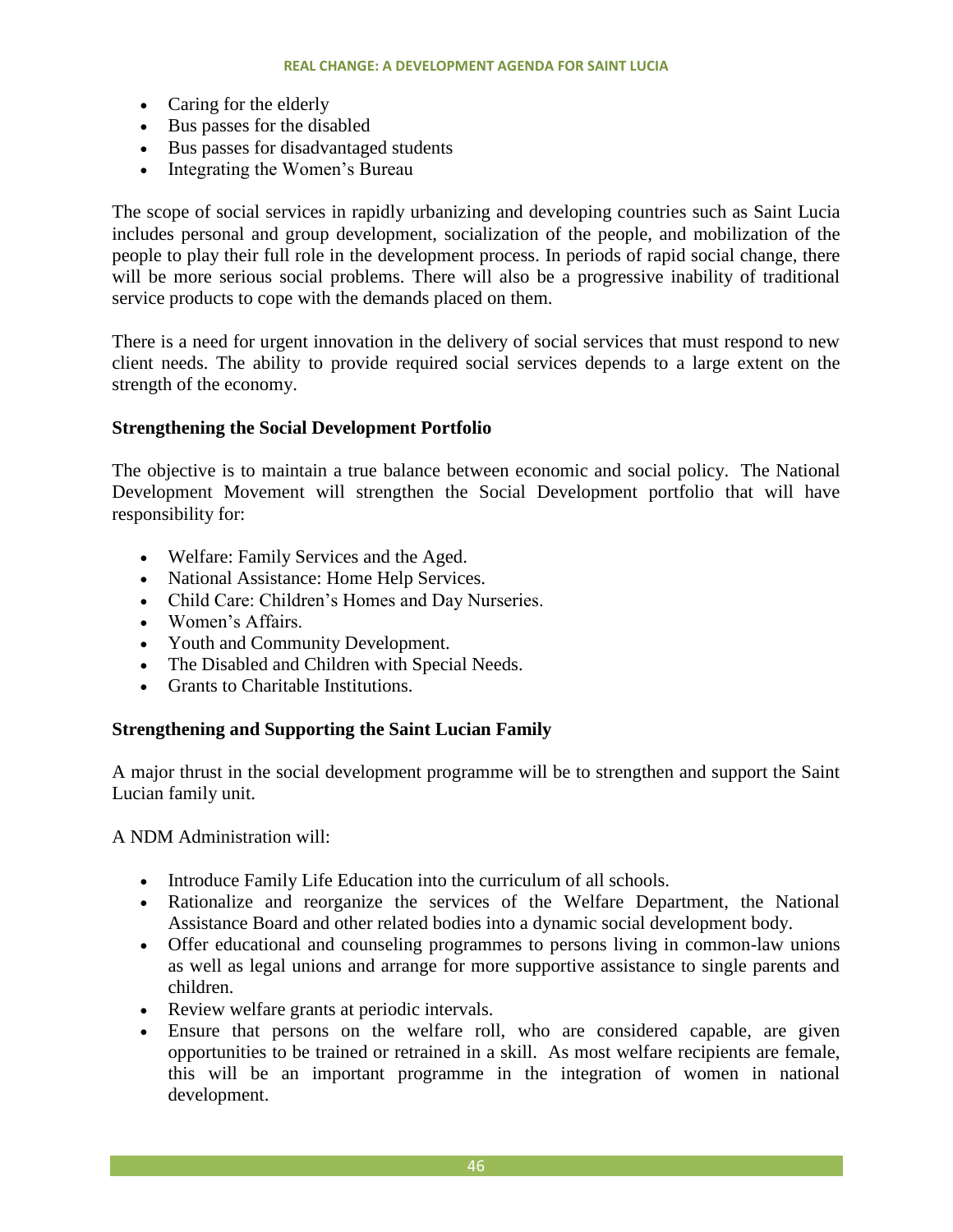Exempt maintenance payments received by a parent resulting from a court order from income tax. The parent is really a trustee for the child in these circumstances and should not be required to pay tax.

# **Youth and Community Development Programme**

The problems currently facing our youth include soaring unemployment, involvement in drugrelated activities and a general alienation from societal goals.

The National Development Movement has the political will to plan and implement policies that will integrate youth into the mainstream of Saint Lucian society.

A NDM Administration will:

- Establish a two-year National Service programme involving young persons 16 years and over in a permanent community based national service, apprenticeship and skills training programme.
- Provide opportunities for participation in job placement in the public services.
- Establish a **Youth Development Foundation** that will channel funds to youth programmes and young entrepreneurs through grants and interest-free loans.
- Enhance and upgrade the National Skills Training Programme to improve the country's human resource base, to realistically prepare our youth for the world of work and business.
- Strengthen the corps of community development workers and institute drop-in counseling and referral centers for young people.
- Encourage the team approach among the various agencies doing community work.

# *Assistance to Self-Help Groups*

Despite rapid social change, the type of thinking that existed in our former closely-knit communities where there was a self-help approach to dealing with social problems must be rekindled. Government can never aspire to meet all its citizens' needs but can be the catalyst for change and can encourage self-help approaches, and in this regard a National Development Movement Administration will assist and support self-help groups through the local government structure by the provision of financial and technical assistance.

# *School Based Youth Activities*

A NDM government will develop a multi-user strategy for school facilities that will make these facilities available in the evenings and on weekends to support youth activities in sports, arts and crafts and counseling.

# *Senior Citizens*

The National Development Movement's programmes and services for senior citizens do not only recognize their past contribution to national development, but seek to ensure that they get vital social and economic support to lead meaningful and productive lives in their retirement years.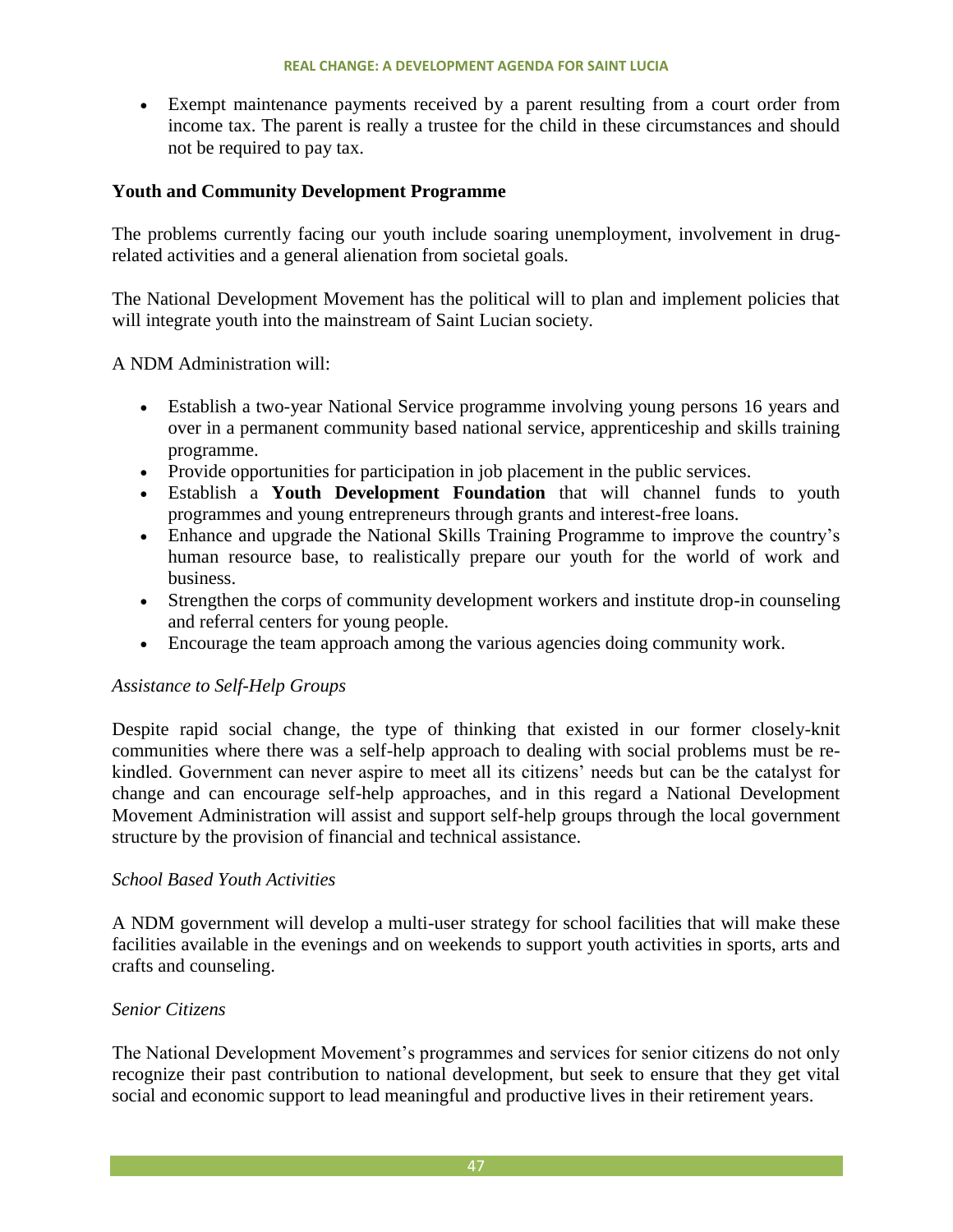#### **REAL CHANGE: A DEVELOPMENT AGENDA FOR SAINT LUCIA**

## The NDM will:

- Develop an authoritative inspectorate to regularize and monitor centres and nursing homes for the aged to ensure high quality care and prevent abuses.
- Expand and upgrade the Home Help Service.
- Develop homes to accommodate small groups of senior citizens who require care that can be provided by Home Helpers.
- Assist private operators to upgrade facilities for the care of the elderly.
- Extend the concept of Day Care for the elderly to communities where there are high numbers of senior citizens.
- Constantly keep pensioners' grants and allowances under review so that they can maintain a reasonable standard of living.
- Provide upgraded senior citizens home facilities in the north and south of the country within four years. To that end the old Victoria Hospital premises will be converted into a Senior Citizens Home, Physical Rehabilitation Centre and Polyclinic.

# *The Mentally & Physically Challenged*

Under a NDM Administration, the care of challenged persons will become a national

obligation.

A NDM government will:

- Implement programmes for early detection of disabilities within all health care and early childhood centres.
- Encourage the integration of challenged children by facilitating their admission to all Government Day Care Centres.
- Develop additional units at various schools so that challenged children can be educated to their full potential and integrated into the general school population.
- Give incentives to employers to encourage the employment of physically challenged persons in industry.
- Encourage the development of more sheltered employment opportunities for physically challenged persons who cannot enter ordinary employment.
- Provide grants for purchasing aids for the disabled.
- Give tax and other allowances to parents or guardians who look after the disabled.
- Provide social security for all physically and mentally challenged persons, regardless of age.
- Ensure that all new Government buildings and facilities address the needs of the physically disabled.
- Employ health personnel who specialize in the care of the physically and mentally challenged, e.g., speech therapists, occupational therapists, physiotherapists.
- Provide free bus passes for all registered disabled persons regardless of age.
- Within five years, establish a new institute for special education.
- Provide increased financial assistance to the homes for the blind and the deaf.

*The Homeless*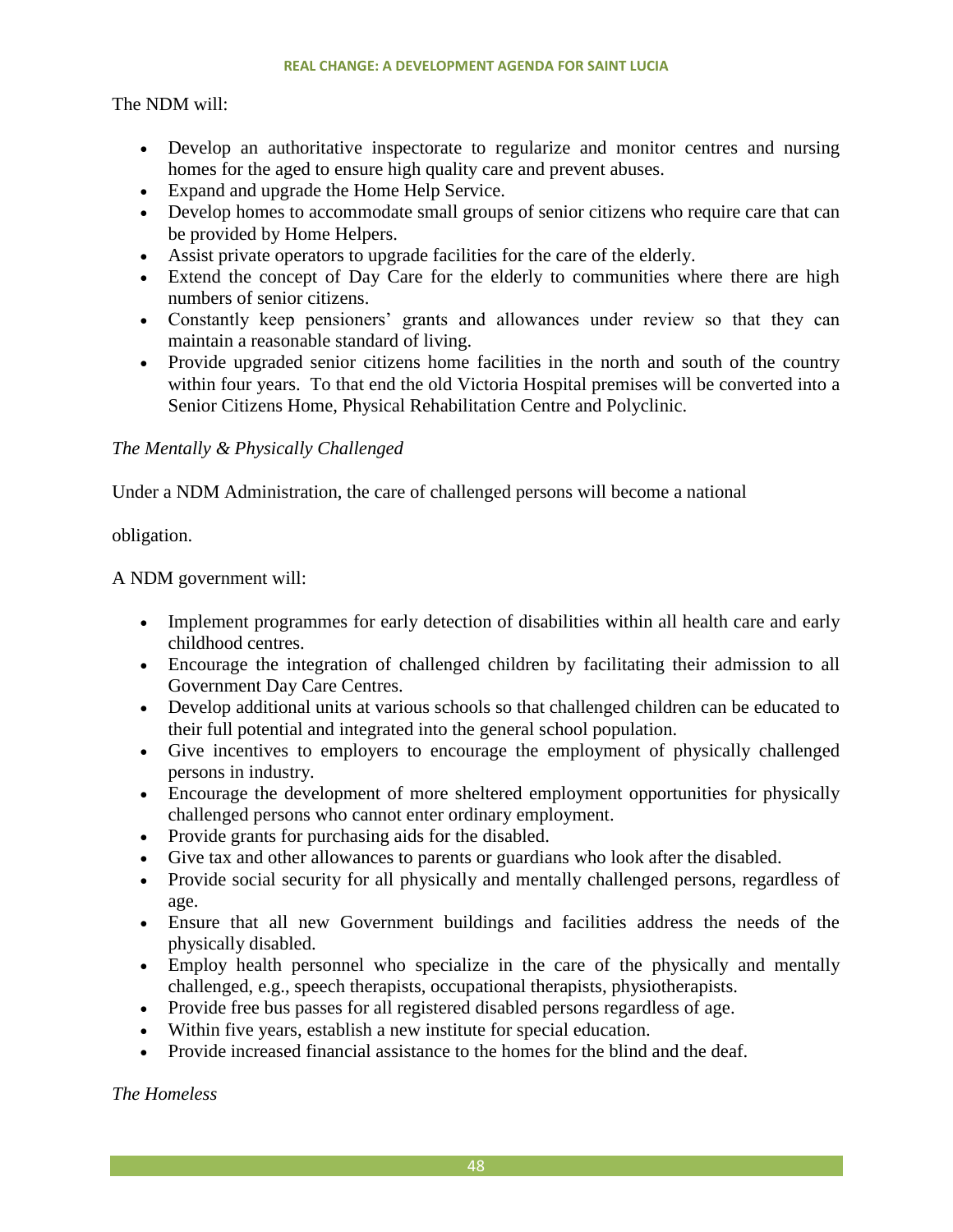Homelessness is a growing social problem that is often related to mental health or illicit drug use or occasioned by the destruction of homes or evictions arising from domestic disputes.

A new NDM government will:

- Encourage families to take greater responsibility for family members who are homeless.
- Devise appropriate measures for dealing with a growing number of vagrants who frequent well-known areas in the city.
- Establish guidelines for the humane treatment of vagrants and homeless people and register them in a programme that seeks to meet their basic health and social needs.
- Give subventions and assistance to charitable agencies providing shelter and care for the homeless.

# **Legislation**

There are specific legislative provisions that can impact unfavourably on the family. Where such provisions are identified they will be repealed or amended.

The National Development Movement will therefore:

- Abolish imprisonment for debt.
- Abolish imprisonment for breach of a maintenance order.
- Abolish income tax on the maintenance payments made to a parent on behalf of a child pursuant to a court order.
- Abolish transfer tax and stamp duty where property is transferred between spouses pursuant to a court order.

# **ARTS & ENTERTAINMENT**

It is heartening to observe that Saint Lucia has been experiencing a renaissance in the field of music, arts and entertainment over the last decade. Those creative efforts have been bolstered by the existence of the Saint Lucia School of Music, The Royal Saint Lucia Police Band and other entrepreneurial music endeavours on the island.

A NDM Administration will seek to leverage that industry, using tourism and the Saint Lucia Diaspora worldwide to expose and promote local talent and creativity, and will:

- Conduct an assessment of the contribution of that sector to the national economy.
- Establish the Commission for Arts & Entertainment with the mandate to promote, regulate and develop the industry.
- Promote the financing of short courses for musicians and entertainers in areas such as studio production, etc.
- Recognize Arts & Entertainment as a legitimate growth sector and promote its development accordingly.
- Arrange in conjunction with stakeholders, development plans for moving the entertainment industry forward.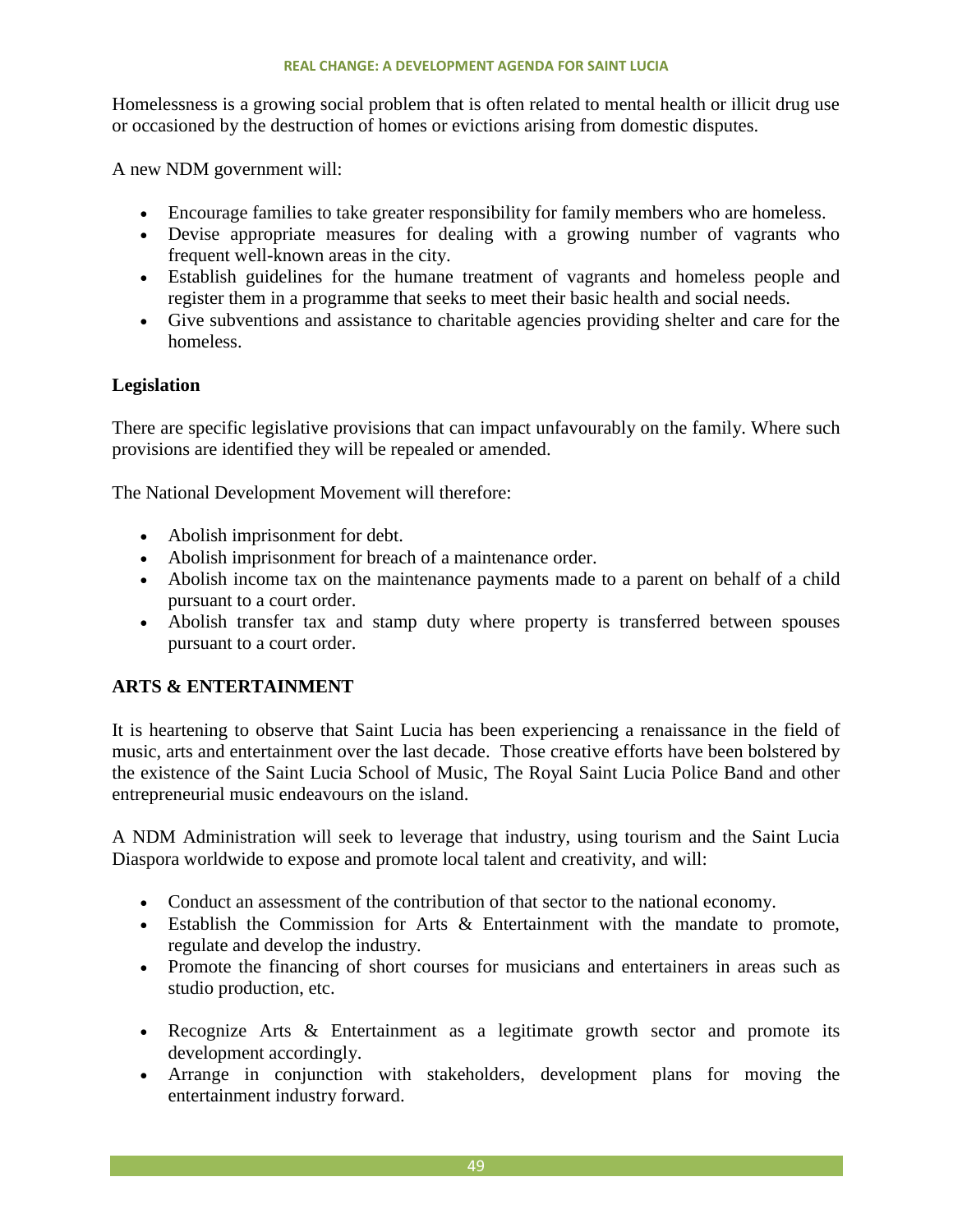- Establish a film and music bureau to promote Saint Lucia as a filmmaking location and provide exposure for our musicians and artistes.
- Organize an annual film festival as in Cannes and Toronto to promote cinematography and tourism.

# **WOMEN**

The recognition of the important role of women in Saint Lucian society still needs to be reflected in concrete actions that ensure that women enjoy full protection, justice and equal status with men within our society.

Women, being the primary nurturers, must also be assisted in ensuring that our nation's children are raised in wholesome settings.

A National Development Movement Administration will:

- Ensure that a Woman's Bureau gets the required technical and administrative assistance to carry out social and economic development programmes for women.
- Introduce a special Single Mothers' Employment Programme and place focus on training and on enabling young mothers to operate small-scale businesses.
- Provide such businesses with access to financial services, marketing assistance and relevant training in entrepreneurship and enterprise management.
- Ensure parity in employment opportunities and pay for women.
- Introduce new mechanisms that provide greater levels of child support by delinquent parents.
- Improve the effectiveness of operation of the family court system to ensure parity and equity in its deliberations.
- Develop a continuing education programme in support of young women forced to abandon their education because of teenage pregnancy.
- Create a specialized unit within the Police Force to provide sensitive and necessary psychological and protective support to victims of domestic violence and sexual offences.

# **HEALTH SERVICES**

The NDM believes that the people of Saint Lucia have the right to a standard of health-care that is sufficient to enable them to lead socially and economically productive lives. This envisions a nation that is physically, mentally, spiritually and socially healthy.

Strategy and policy in this sector will focus on the effective management, maintenance and upkeep of existing facilities and the provision of affordable health care to all in accordance with need.

A NDM Administration will:

- Review the terms of reference and scope of operations of the new national hospital.
- Convert the Victoria Hospital to a public senior citizens home, national physical rehabilitation facility and polyclinic. Upgrade the facilities and staffing at Soufriere and Dennery Hospitals.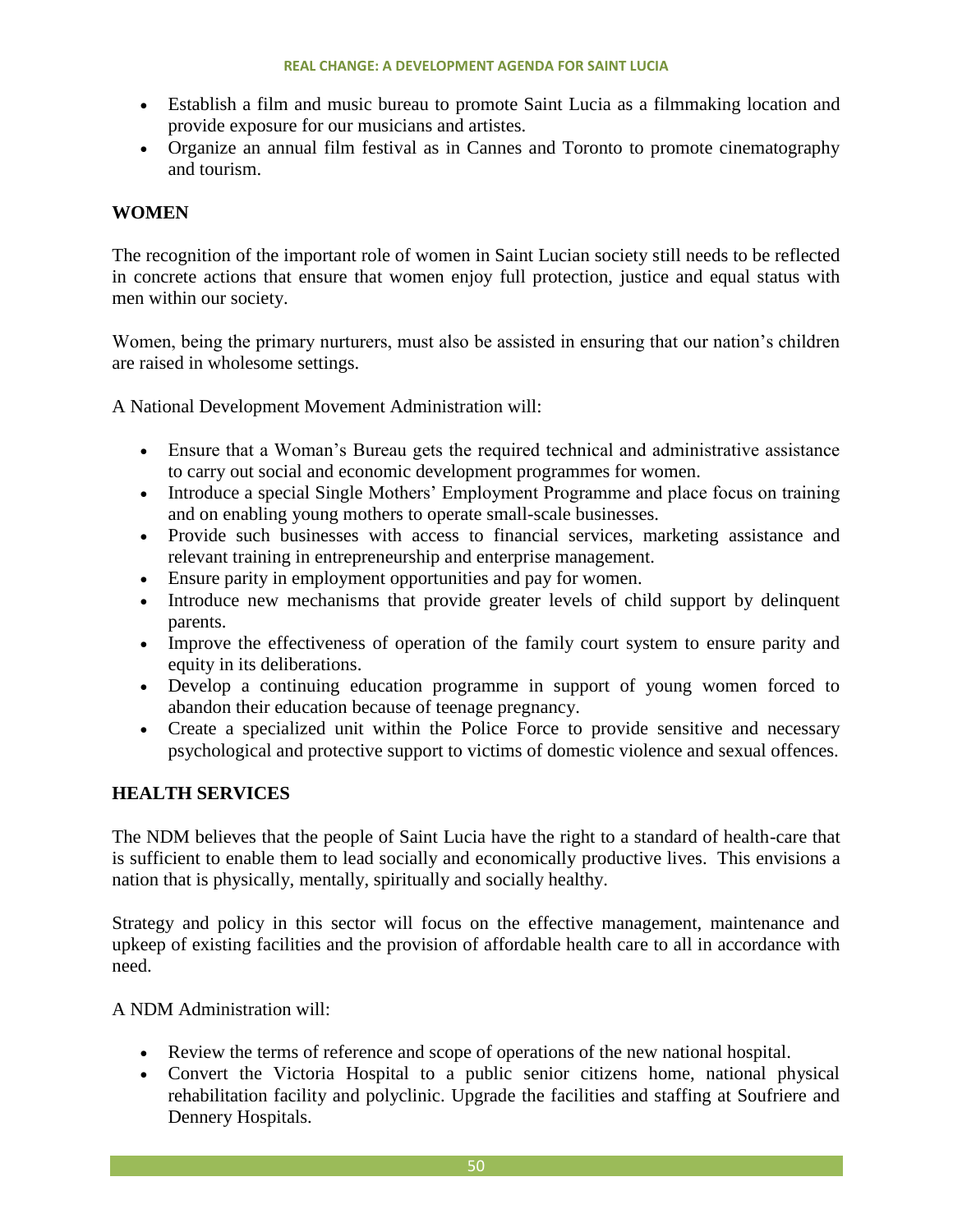- Employ efficient management for hospitals and the health sector to ensure the establishment and maintenance of high standards of operation of all health facilities.
- Provide a dedicated fund for the equipping of hospitals so that medicines, equipment and disposable items are always available.
- Improve the working conditions and training opportunities for medical professionals and nursing staff to bring about improved standards of patient care.
- Improve the terms of employment and working conditions of nurses and medical professionals.
- Train more nurses taking into consideration the high level of turnover of nursing personnel.
- Consolidate the primary health care system by extending the opening hours of polyclinics and health centres and increasing the range of services offered to cover areas like postnatal care and prostate screening.
- Strengthen the Ambulance Service by providing more vehicles, more training for staff, modern communications technology to enable treatment for patients while they are *en route* to a medical facility and more widespread deployment to place them within closer proximity to centres of population.
- Establish a modern home-health service to bring medical services to the house-bound, the elderly, the handicapped and the chronically ill.
- Ensure the existence of an adequate management plan for the new national mental health hospital.
- Establish a National Health Insurance Scheme to provide coverage for all citizens based on need and not on ability to pay.
- Encourage participation in insurance schemes in order to reduce the individual cost of serious illnesses through the provision of increased tax relief for medical expenses.
- Provide tax incentives and concessions to encourage the operation of 24-hour pharmacies.
- Review taxes on all pharmaceutical products, antibiotics, vitamins, baby products, and medicines, with a view to their removal or reduction to make these products affordable to all citizens.
- Give high priority to the national HIV/AIDS campaign, increase HIV/AIDS education programmes in schools and the media, improve the delivery of health care services to persons living with HIV/AIDS and provide an enhanced HIV/AIDS counseling and testing service.
- Introduce mandatory physical check-ups at polyclinics and health-centres, including hearing and vision screening, for all children prior to enrollment in primary school.
- Introduce a comprehensive school dental-care programme incorporating continuing school visits by dental hygienists.
- Ensure that the school vaccination program meets the standards established by the World Health Organization.
- Establish multidisciplinary primary health teams within each constituency within five years.
- Develop public hospital authorities with clear responsibilities and framework for accountability to manage all public hospitals within five years.
- Restructure health service financing to ensure support for a comprehensive publicly guaranteed package of services complemented by private health insurance within three years.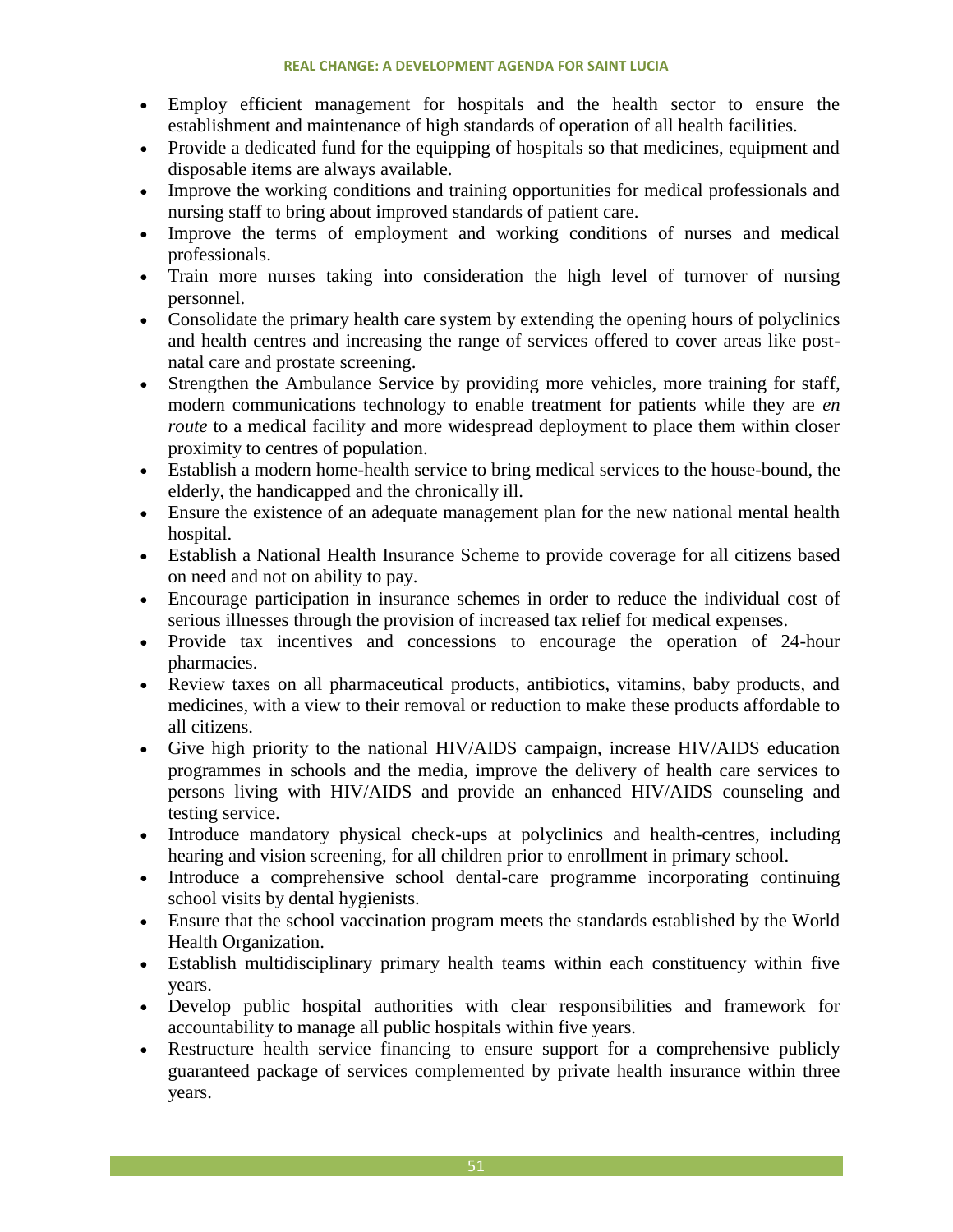- Ensure that all health services are accredited by a recognized international accreditation authority within five years.
- Establish a real-time health information system to be used by health teams to ensure optimal health services, especially preventive care for every resident.
- Move all acute care services from the existing Victoria Hospital to the National Medical Complex.
- Establish all health protocols and targets within the information system to facilitate guidance and monitoring.
- Negotiate with appropriate overseas providers for specialized health services to complement that which is provided locally.
- Develop *health tourism* in a strategic manner that meets the needs of local residents in addition to providing an economic return.
- Create incentives for the private sector to grow and provide services in all spheres of the national health effort.
- Develop regulations whereby all health service providers, public and private, are mandated by law to enter into formal accreditation processes by a recognized international agency within five years.
- Review existing health legislation with a view to enacting modern legislation to remove existing regulatory gaps.
- Put in place mechanisms for the speedy resolution of complaints through a Health Complaints Management authority.

# **SPECIAL SOCIAL INITIATIVES**

- Introduce a system of free bus passes for eligible students, the disabled and senior citizens.
- Remove the taxes on all baby foods and baby supplies.
- Introduce measures to address and arrest the problem of male under-achievement, including counseling, mentorship, skills training, motivation and after school programmes.
- Ensure that Family Life Education becomes an integral part of the education of our youth from an early age, so as to inculcate wholesome values of citizenship and family life.
- Provide incentives to licensed operators of day care centers.
- Establish fully functioning homes and shelters for boys and girls within five years.
- Establish a full-fledged child adoption and foster care system within five years.
- Establish correctional facilities for delinquent teens and young offenders within five years.
- Provide support by Government for religious denominational groups to encourage their intervention through social and family-oriented programmes in communities throughout the country.
- Support religious denominations in their efforts to promote a spiritual revival in Saint Lucia.
- Institute a special initiative to reduce the level of teenage pregnancy.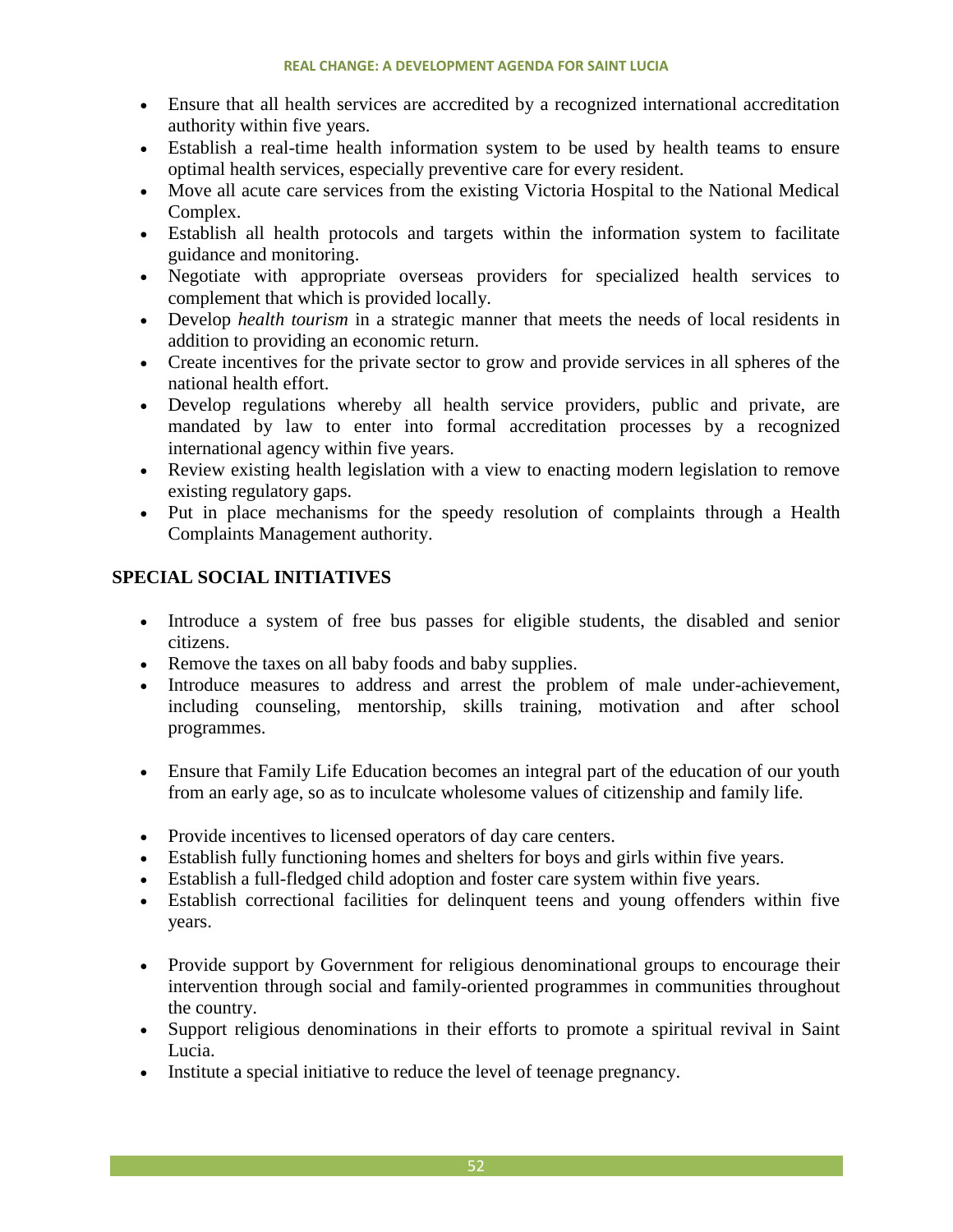#### **THE YOUTH**

The entire focus of the strategies contained in this Manifesto is the creation of a new future for Saint Lucia and Saint Lucians in which opportunities for young people, abound. The strategies aimed at promoting economic development, employment, education and occupational and vocational training opportunities and possibilities for sporting excellence, all target and are designed to benefit young people.

Young people are invited to read all sections of this Manifesto to understand the broad range of benefits ensuing to the Youth of Saint Lucia from the policies and strategies being proposed.

The objective is to harness the human and material resources of the country to achieve specified national and community development goals.

In that regard, the NDM Administration will:

- Establish **Young Entrepreneurs Services** (YES) as a dedicated business incubator unit that will spark and fund micro and small business ventures for young persons between 18 and 30 years of age.
- Establish a two-year permanent community based national service, apprenticeship and skills training programme that will absorb a minimum of 1,500 young persons and will involve education, community service and the development of life skills.

# **CULTURE & HERITAGE PROTECTION**

Saint Lucia's cultural heritage places it in a unique position to develop a distinctive national identity that is a source of national pride.

It is necessary to build upon the diversity of cultures that have become part of our country's rich and diverse cultural heritage and to use our cultural traditions as a vehicle for the cultivation of a wholesome value system and for national development.

There is also the need to protect our patrimony and to ensure its preservation for the enjoyment of future generations and, in this regard there can be no compromise with regard to access to our beaches and the Queen's Chain.

A NDM Administration will:

- Promote the nation's flower festivals and traditional dances as desirable aspects of our folk culture.
- Encourage the local media to support and create appropriate programmes centered on Saint Lucia's folk culture.
- Make Independence Day celebrations a true representation of our national achievements and identity.
- Give due recognition to the nation's cultural icons.
- Review the mandate of the Cultural Development Foundation to ensure that it is geared towards the development of our cultural heritage, creativity and growth.
- Promote pride in our national symbols.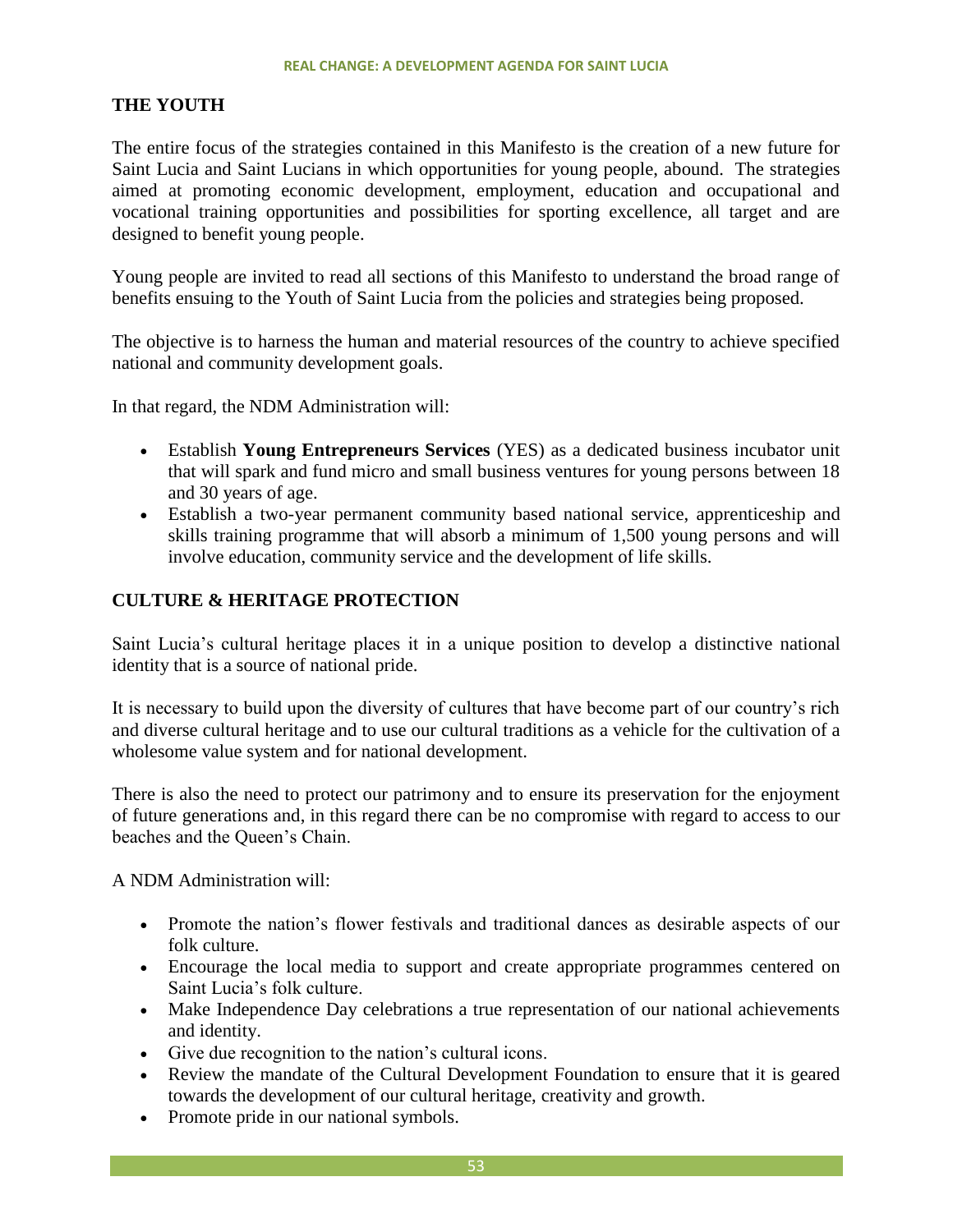- Organize structured cultural programmes and competitions in schools and communities to promote greater participation and national pride.
- Provide incentives, where appropriate, to those who promote our culture regionally and internationally.
- Support heritage organizations and associations in their work in preserving parks, sites, etc. and the public education and preservation of artifacts.
- Legislate architectural standards for the construction and maintenance of buildings of historical interest.
- Encourage the Saint Lucian community to become involved in heritage protection.
- Establish legislation and guidelines that safeguard access to beaches and the Queen's Chain.

#### **SPORTS**

Sporting activities do not only provide a valuable and positive outlet for the creative energies of the youth, but also engender good health and discipline that is necessary for people of all ages.

Programmes for the total development of young people are at the heart of the NDM's policy agenda.

A NDM Administration will adopt a philosophy of sports that is totally inclusive. That philosophy recognizes and caters to the sporting needs of all citizens and will encompass programmes that address every age group.

To that end, sports programmes will incorporate school and community-based sporting activities and promote a level of sports-consciousness that makes every member of society feel comfortable in participating.

The significant investment in a National Stadium and the Beausejour Cricket Ground means that the returns from these facilities need to be maximized.

Both of these venues will be upgraded so that they can adequately host international events thereby generating revenue and promoting sports tourism.

A NDM Administration will:

- Require that all students participate in at least one sporting activity as part of the school curriculum.
- Where absent, provide every community and residential housing area with a central sporting facility including facilities for safe walking and jogging. These facilities are to include multi-purpose courts, playing fields, parks and gymnasia.
- Promote careers in sports.
- Organize and promote central or regional institutional training in major sporting disciplines.
- Expose our sportspersons to international scouts during major local sports events.
- Re-introduce zonal sporting competitions.
- Support regional and international sporting events.
- Encourage corporate support and involvement in sporting activities.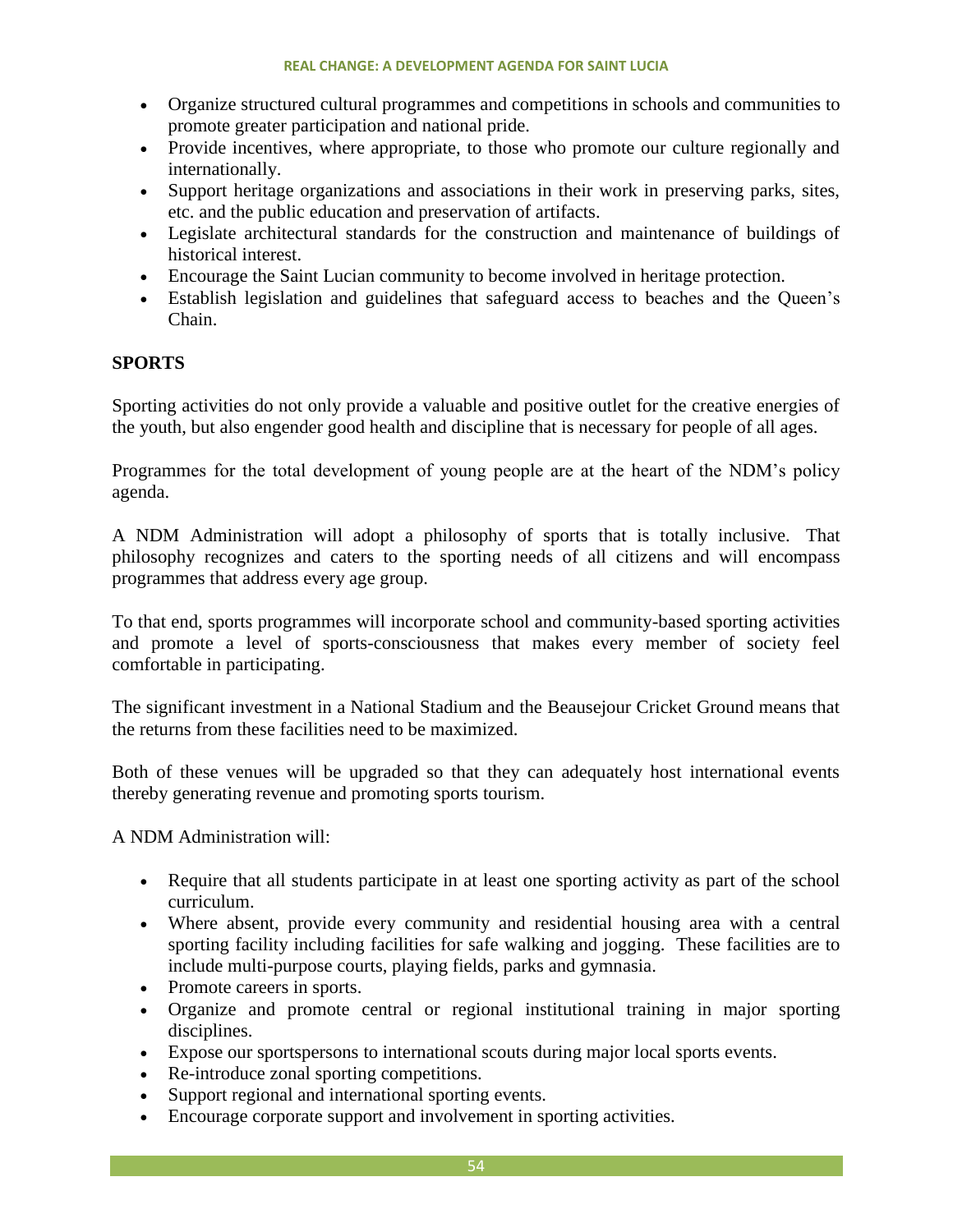- Develop and implement special programmes for adults and senior citizens.
- Upgrade all existing sports facilities over a five-year period.
- Construct new sporting facilities in selected communities.
- Provide mini-stadiums for sporting and cultural activity.
- Further develop the link between sports and tourism.
- Collaborate with national associations and sports officials to achieve an optimal level of sports administration.
- Expand the coaching programme of educational institutions and community groups to ensure that more young people are taught the techniques and skills of the various sports.
- $\overrightarrow{E}$  Encourage the creation of gymnasiums within private sector establishments through the provision of tax incentives.
- Provide established and registered community under-19 sports clubs with free uniforms for one sporting discipline each year.
- Introduce a National Sports Excellence Programme involving the recruitment of international sports coaches on long-term contracts to improve the national standards of performance in selected sporting disciplines.

# *ENERGY*

It is recognized, by developed and developing countries alike, that the cost of energy is critical to national development and to ensuring a reasonable standard of living for all citizens.

While there have been some attempts at promoting the use of alternative sources of energy, that effort has not been sustained. It is clear that given the volatility of fuel prices over the last few years, no effort should be spared in ensuring the long-term sustainability of our energy needs.

There is a general lack of awareness of the general public about alternatives to their current patterns of consumption of primarily petroleum-based energy. We all blithely proceed to consume electricity in our homes and businesses and fuel our vehicles with petrol and diesel as if this is an infinite solution to our energy needs.

Very few of us practice active conservation in our homes by using prudent energy husbandry practices or investing in energy saving devices and there is very little education of the public about the tax, fiscal and duty incentives available to persons who wish to invest in energy saving devices when building or renovating their homes.

The progress made with biogas some years ago has been allowed to evaporate. There has been little follow-up on the early initiatives with wind turbines and the pioneering work with geothermal energy has come to nothing. Today, Saint Lucia lags behind the rest of the OECS, and the wider Caribbean, in renewables.

Taking the energy sector forward at this time requires a renewed commitment to energy conservation and encouragement of the use of energy saving devices in all areas of our economy and the strategy of the NDM is designed to accomplish this.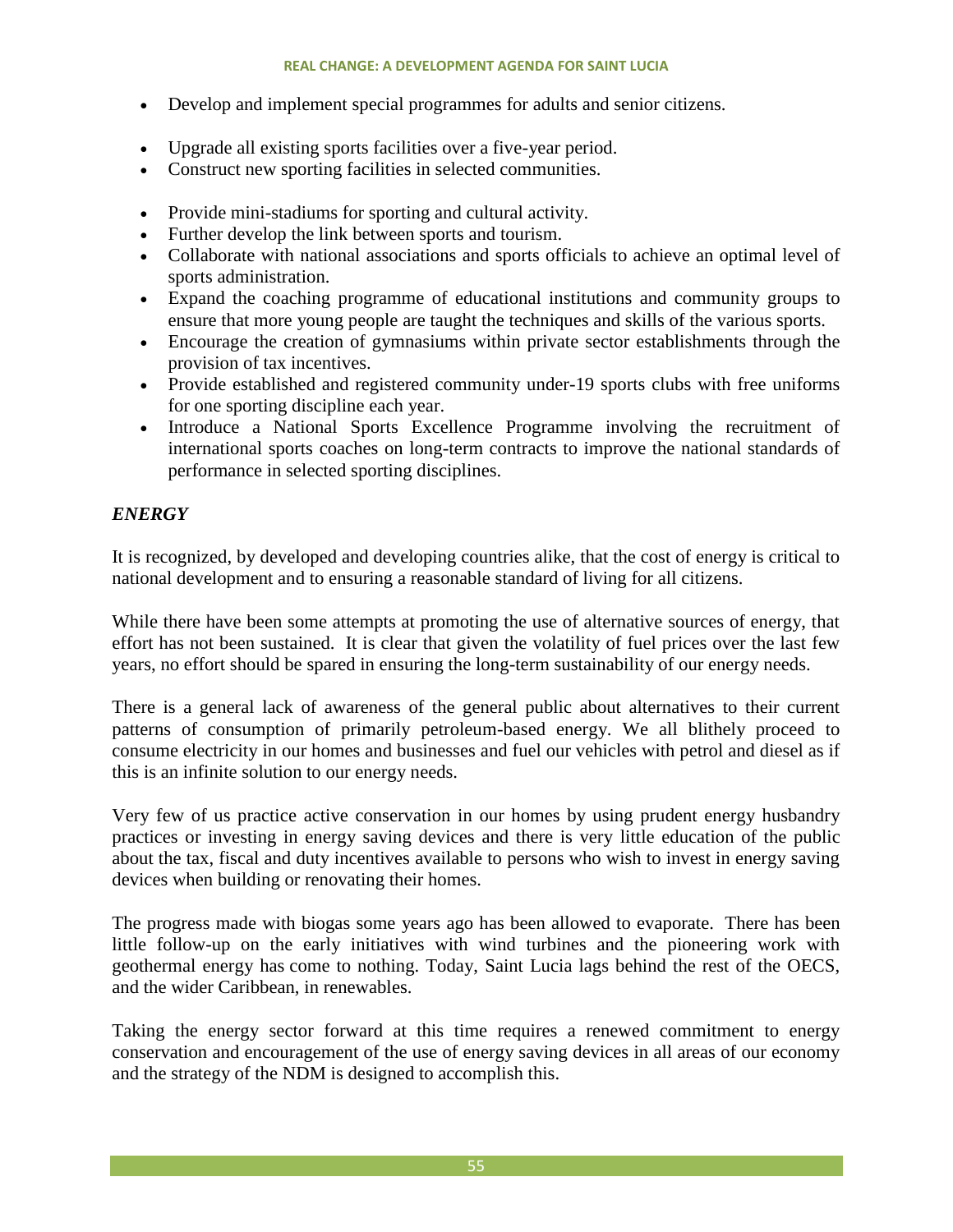An NDM administration will give the Energy sector the recognition it truly deserves. It will place emphasis on increasing energy security, both through the development of renewable energy and the realization of increased energy efficiency and will also encourage the development of biomass and wind energy generation.

A NDM Administration will:

- Resume the exploration of Saint Lucia's geothermal options and encourage the development of large-scale wind energy generation.
- Make efforts to realize opportunities to promote the use of alternative vehicle fuels, such as bio-fuels, from local and external sources, as appropriate.
- Seek to arrange for the secure importation and internal distribution arrangements for ethanol.
- Educate the public about the options and incentives available to support their adoption of modern energy technology and, as appropriate, expand the suite of incentives.
- Since the hotel sector is the largest consumer of energy, special incentives will be provided to this sector to:
	- o Further encourage reduction in energy consumption.
	- o Encourage innovation in the use of energy.
- Move speedily to implement all key aspects of the National Energy Policy.
- Review legislation governing the energy sector to establish an optimal legislative environment for the sustainable growth of the sector while protecting the consumer.
- Embark on an aggressive energy efficency drive, starting with the Public (Government) sector.

# **PUBLIC UTILITIES**

The passage of tropical storm Tomas in 2010, provided important insights into both the strengths and weaknesses of our public utilities – both in terms of their resource endowments and response capabilities.

The nation needs to build on these strengths and take steps to eliminate the weaknesses or mitigate their impact on the lives and livelihoods of our citizens. The nation's readiness for dealing with the effects of natural disasters must become a central part of our development agenda.

To that end, a NDM Administration will pursue the following goals:

- Extend electricity distribution to all communities within five years.
- Extend the water distribution system to provide potable water to every community in Saint Lucia within five years.
- Initiate project-planning activities leading to the commencement of construction of a dam to serve the South of Saint Lucia within five years.
- Initiate pre-planning activities for the commencement of construction of a second dam to serve the north of the island within ten years.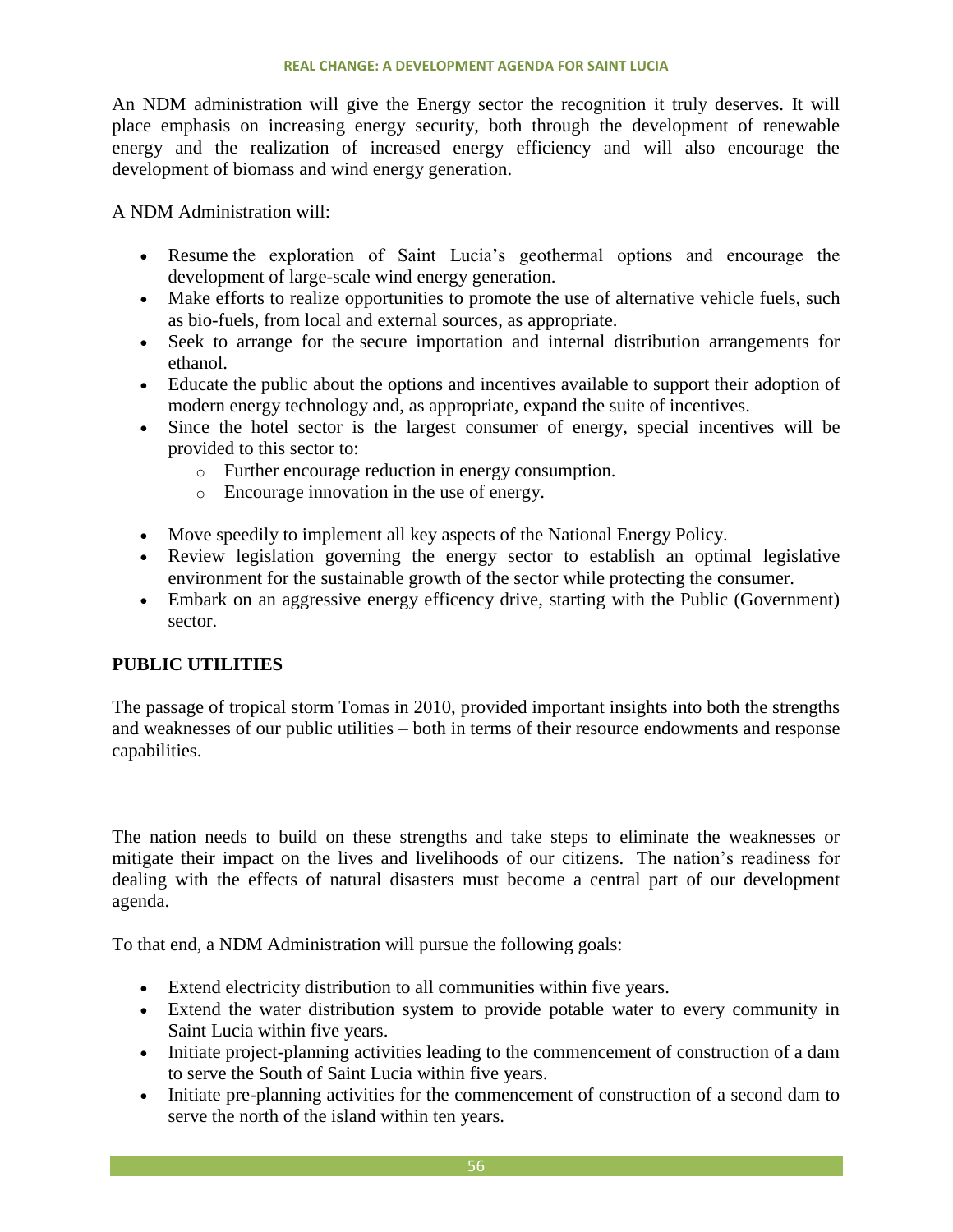- Provide incentives for domestic harvesting of rain water for households and businesses alike.
- Educate the populace in the importance of water and energy conservation practices.
- Ensure adequate sewage and wastewater treatment.

# **SCIENCE & TECHNOLOGY**

We believe that the time has come for the nation to embrace science and technology as the basis of sustainable development and an integral element of the strategy to bring economic prosperity to the nation. A NDM Administration will address science and technology from the standpoint of both consumers and developers.

As consumers, the aim will be to remain on the cutting-edge in so far as our resources allow so that we can provide the best and most cost-effective services to our citizens. As developers, the objective is to imbue our students and professionals with the zeal to discover and develop solutions to the challenges of our time.

A NDM Administration will:

- Promote and facilitate investment in science and technology to achieve a critical mass of technological capacity to drive production and development.
- Through relevant agencies, provide market intelligence on the identified needs of the marketplace.
- Encourage and support Research & Development efforts geared at economic development, commerce and manufacturing.
- Nurture an appreciation of, and affinity with science and technology by introducing programmes in all schools.
- Provide incentives for private sector investments in science and technology, including investments in IT products and services geared towards job creation and economic development.
- Provide a framework for the development of an innovative and dynamic IT sector.
- Increase the number of nationals trained and qualified in the fields of science and technology, engineering and information technology.

# **HOUSING**

# **APPROPRIATE HOUSING FOR THE NATION**

- Promotion of water-borne toilet systems for all in 5 years
- Reduction of taxes on building materials
- Abolition of land taxes on residential properties valued at not more than \$150,000
- 30-year mortgages

Housing is a basic human need. Saint Lucia has a reasonably good housing stock, but too many houses still have no indoor water borne toilet. In addition, many St. Lucians who own their own houses do not own the land on which the houses stand.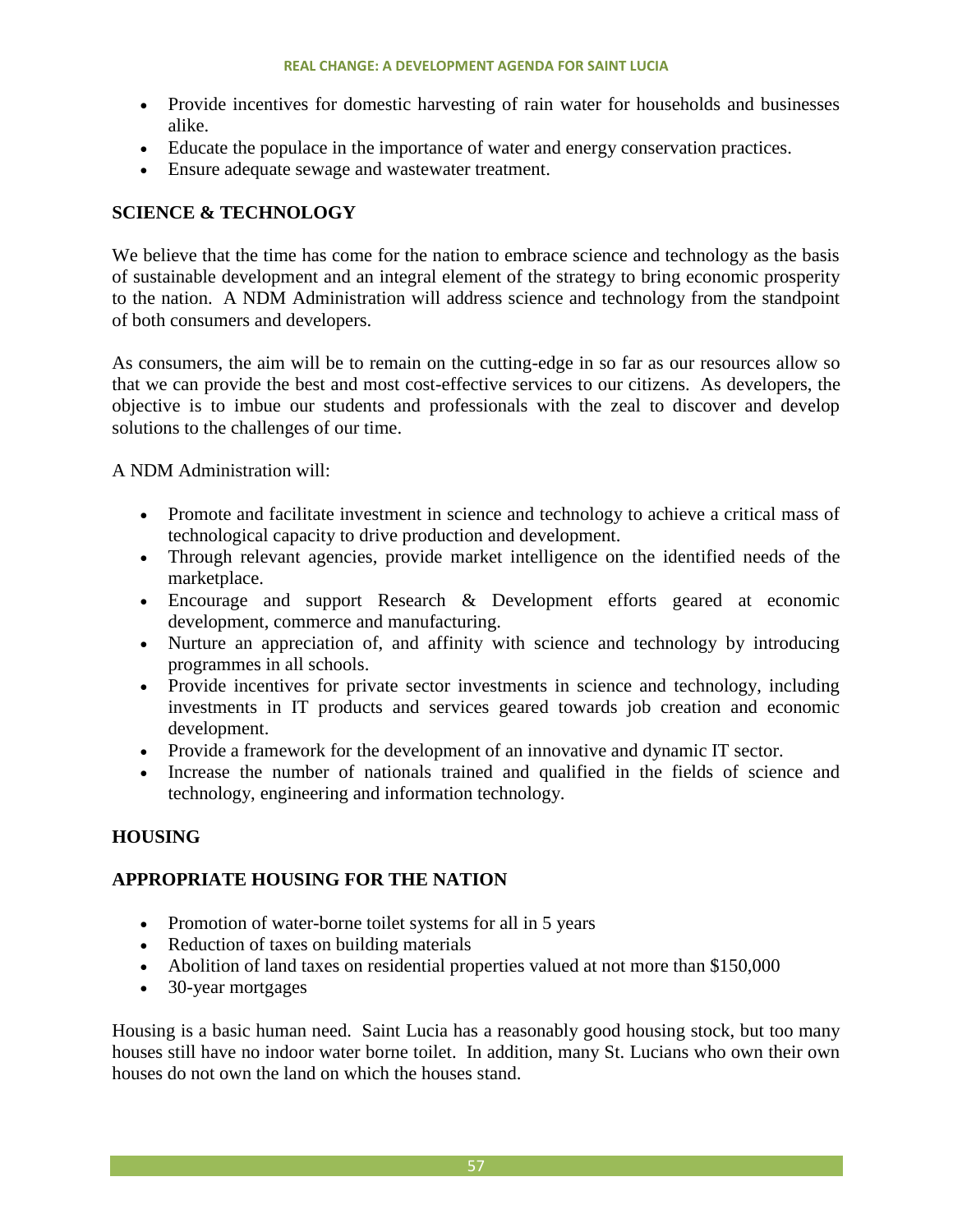The NDM intends to provide every St. Lucian with the opportunity to own his or her home at reasonable cost. For those who cannot afford even this cost the objective will be to ensure the availability of rental units, providing persons with the option to become the owners of these units.

House owners who at present cannot afford to install indoor water-borne toilet systems will be assisted in installing these facilities. The aim is the installation of these systems in every St. Lucian home within five years.

A pre-requisite of this policy is the encouragement of lending for mortgages, and the full participation of the private sector in an integrated scheme for the building of more houses both for the purposes of creating quality housing and of stimulating construction and jobs creation.

A National Development Movement government will:

- Introduce tax incentives for investment in mortgages.
- Use housing bonds and other instruments to increase the availability of mortgage funds.
- Introduce a Building Societies Act.
- Facilitate trading in mortgages.
- Promote thirty-year mortgages.
- Discontinue classifying bridging loans for housing development as personal loans.
- Encourage the private sector to play a more active role in the provision of new homes and home improvements, and to participate in low-cost housing.
- The introduction of a special tax regime for housing construction corporations will be considered with the aim of encouraging these enterprises to produce housing units at an acceptable rate.
- Encourage partnerships between the National Housing Corporation, the National Insurance Corporation and private builders to provide houses to rent and own.
- Focus increased levels of resources on renovating and maintaining the existing publiclyowned housing stock.
- Develop an integrated programme to provide house spots, new houses and finance for home construction.
- Implement a major housing construction programme to build at least 500 affordable single-family and multi-family housing units in new development areas each year.
- Undertake a major slum clearance and resident relocation programme to address poor housing quality and overcrowding conditions in major urban centres such as Castries and Vieux-Fort.
- Stimulate interest in home ownership, particularly for young persons, by tax concessions in respect of savings made specifically for this purpose, and also through a "Starter" house programme.
- Reduce taxes on building materials.
- Encourage, by way of incentives, the development of indigenous building materials.
- Establish standards for building materials, both local and imported.
- Ensure adherence to the Building Code.
- Build terrace units for rental to low income workers.
- Offer the tenants of the NHC the opportunity to purchase their homes as condominium units with the rent being credited back against the purchase price. In the case of such sales the NHC will operate as a Condominium Management Company for the upkeep to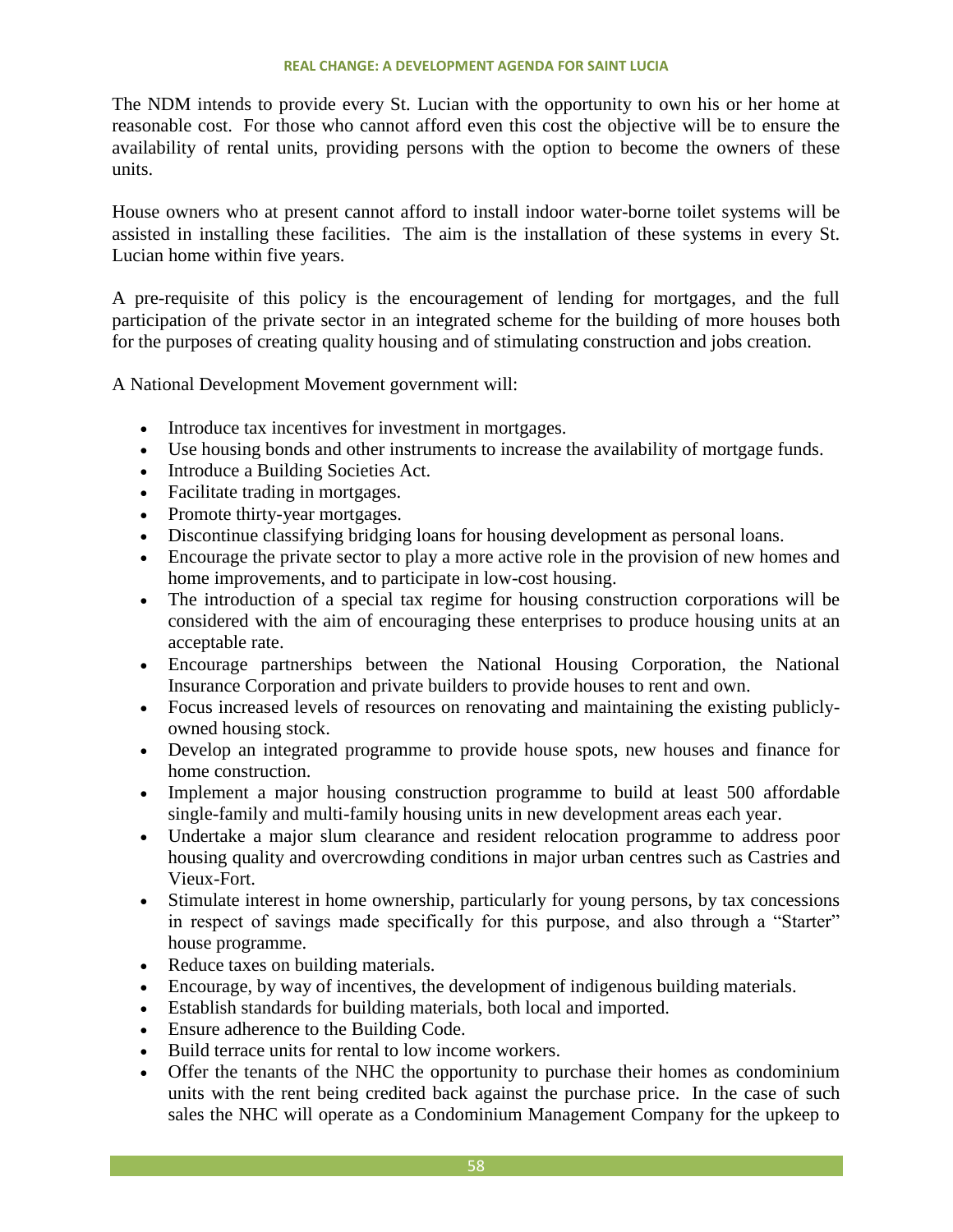the grounds, play parks and for maintenance of the roofs and end walls of each block of units.

- Accelerate the delivery of serviced lots.
- Re-establish and expand a sites and services programme.
- Create a special fund for the installation of water-borne toilet systems.
- Encourage, by way of incentives, insurance coverage for every house, with insurance premiums being deductible for the purpose of income Tax.
- Abolish land tax on residential properties. The abolition will be phased in, starting with properties of a value not exceeding \$150,000.
- Seeking financing from international aid agencies for housing for low income persons.
- Establish a housing mortgage insurance scheme to be administered by the Saint Lucia Development Bank as a protection against foreclosure by the mortgagee in circumstances when the mortgagor's inability to pay results from his loss of employment.

The National Development Movement, with a view to minimizing the traumatic consequences of fires and hurricanes, will:

- Seek to institute a form of compulsory home insurance, with government taking full responsibility for the houses of the aged and infirmed.
- Encourage the establishment of hostel-type accommodation.
- Expand the role of NEMO to coordinate fire and other disaster cases.

# **TRANSPORT & COMMUNICATIONS**

The National Development Movement will adopt policies and provide incentives that encourage public and private participation in the long-term maintenance and implementation of carefully selected high priority projects and the utilization of these sectors to create employment opportunities.

A NDM Administration will:

- Restore in a prioritized and strategic manner the infrastructure damaged during Hurricane Tomas.
- Immediately examine the feasibility of constructing an alternative highway from the north of the island to Castries.
- Initiate feasibility studies relating to the construction of a tunnel access link from Castries to the Bexon Highway.
- Promote the construction of a major access road through the North-East Quadrant of Saint Lucia linking Rodney Bay to the East Coast Road at a point south of La Caye.
- Immediately examine the feasibility of constructing a cross-country road linking the East Coast to the West Coast.
- Introduce strict criteria for project selection based on *rate of return* and cost-benefit analysis.
- Begin a major programme of maintenance and upgrading of existing social and economic infrastructure to be implemented over a ten-year period.

A NDM administration will also: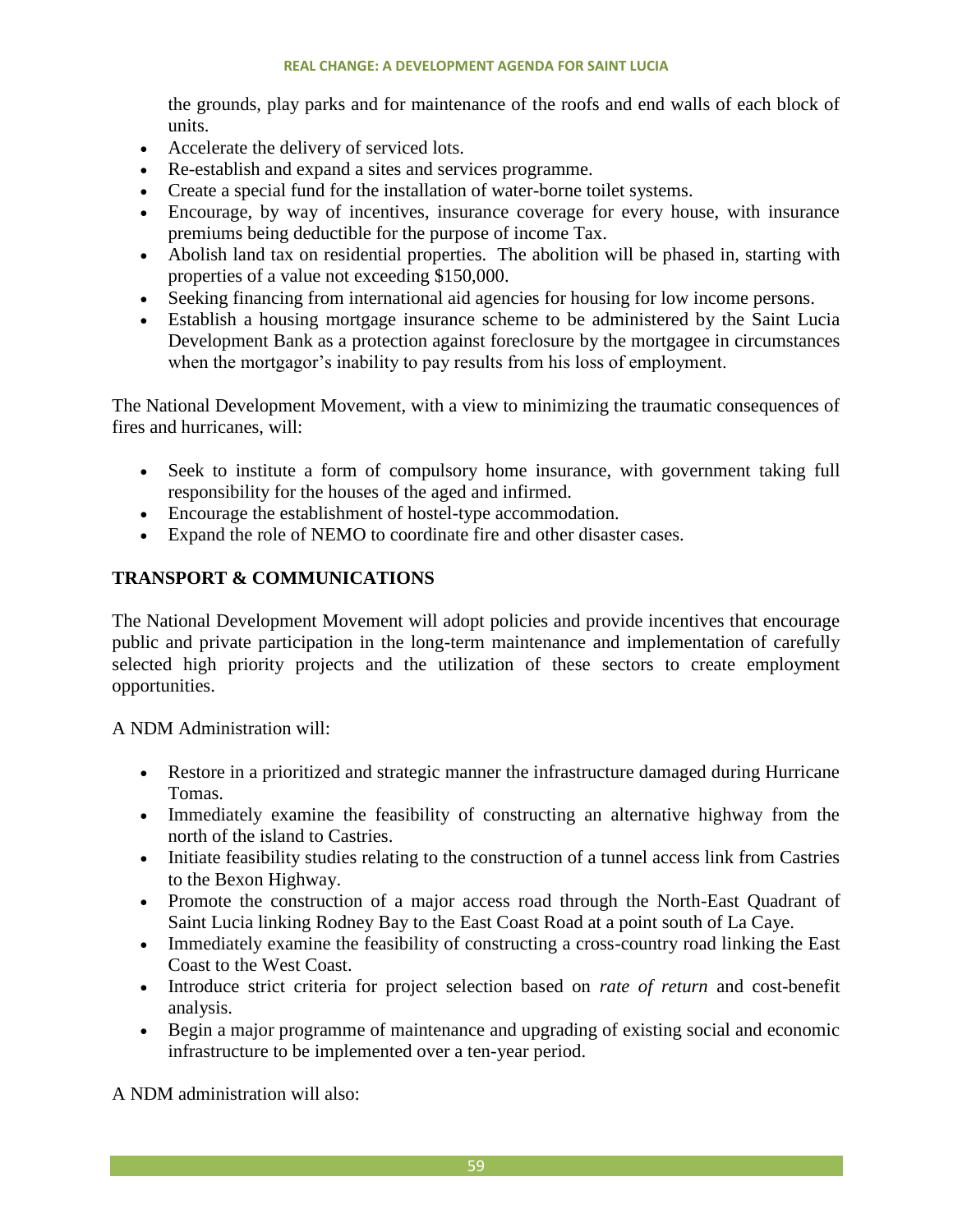- Create a Public Transport Authority to manage the nation's public transportation system.
- Provide a better deal for the minibuses to ensure that those who provide this service obtain an equitable return.
- Establish a transparent framework for the consideration and award of government contracts.

# **AIRPORTS & SEAPORTS**

Notwithstanding the current stage of development of our airports and seaports, there is still need for further growth and development in that sector.

These facilities are central to Saint Lucia's continued development but also, in the case of Port Castries, need to be viewed in the context of making the Capital City a more attractive, less congested, and generally more wholesome setting.

A NDM Administration will:

- Construct two new berths in the Castries harbor and transform the Castries Port into a major, modern cruise-ship facility.
- Make Castries a duty-free port with respect to the trade in goods intended for the tourism sector.
- Establish a new port in Cul-de-Sac to handle commercial cargo.
- Build a duty-free cruise port in Soufriere having due regard for the ecological and heritage status of that area.
- Undertake a rational and economically sustainable expansion of the facilities and capacity at the Hewanorra International Airport to provide world-class operations and services.
- Establish a major new cruise home port in Vieux-Fort that would work in collaboration with an expanded Hewanorra International Airport to create a dynamic new economic hub for saint Lucia.
- Improve facilities and working conditions for the air traffic control and meteorological operations staff, airport security and management.
- Partner with regional governments to ensure cost-efficient, reliable and frequent air services between our Caribbean states, particularly to facilitate and maximize trade opportunities the Caribbean Single Market and Economy will bring.
- Forge strategic partnerships with the private sector and international airlines to secure adequate airlift for our North American and European visitors.

# **THE ENVIRONMENT**

It is not for nothing that Saint Lucia is known as the Helen of the West. Rugged mountains covered with verdant rainforest; fast-flowing streams, beaches of golden sand and a diversity of flora and fauna, all laid against a backdrop of the Caribbean Sea, are just some of the attributes that make Saint Lucia famously beautiful.

Saint Lucia's land and ecosystems support human life by providing a wide range of environmental services, including water and food. In addition, the natural environment continues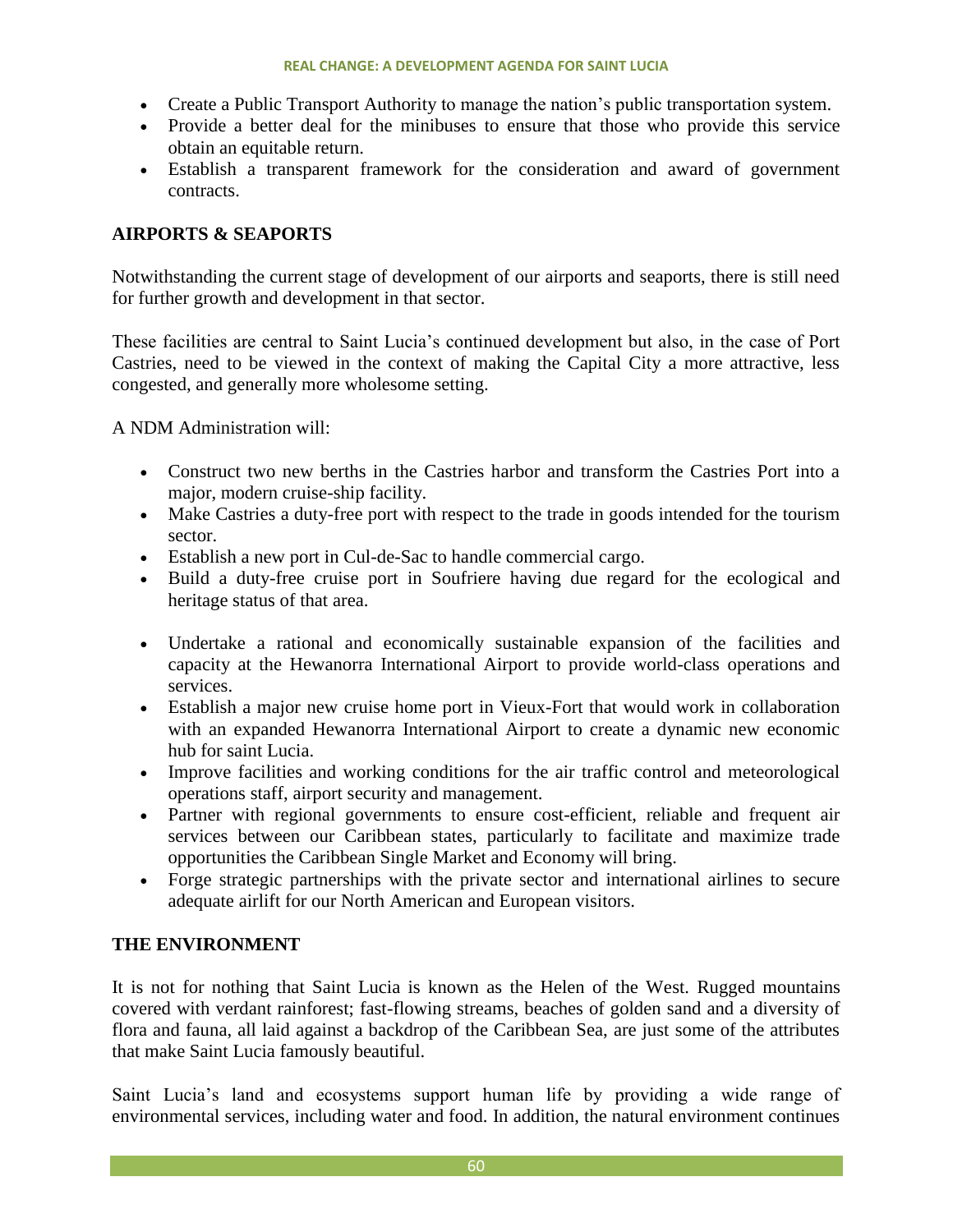#### **REAL CHANGE: A DEVELOPMENT AGENDA FOR SAINT LUCIA**

to be the main reason that tourists visit the island. Over the years, however, many of our natural systems have been degraded as a result of improper development and inadequate management.

An NDM administration will make environmental management a key facet of its overall development policy. It will pursue an environmental management agenda that aims to strengthen and rationalize the policy and legislative framework; ensure that environmental management agencies are properly equipped to discharge their responsibilities; promote wider public participation in environmental management and ensure that adequate financing is made available for key environmental programmes and activities.

A NDM Administration will:

- Institutionalize environmental education and accounting to factor the contribution of the environment into the national accounts.
- Provide support for an integrated environmental programme geared at research and monitoring.
- Vigorously pursue energy conservation policies and investment in cleaner and renewable sources of energy.
- Promote recycling and the use of biodegradable products as a means of reducing the accumulation of the waste products in the environment.
- Strengthen the existing Environmental Commission to enable it to better oversee environmental management matters.
- Establish and expand sewage treatment facilities to improve water quality and to prevent damage to our coral reefs.
- Create a National Parks Authority to manage our national parks and public areas in addition to assuming the functions of the National Conservation Authority.
- Provide key environmental agencies with the human resources and equipment they need to manage the environment and to enforce the applicable laws.
- Review and strengthen the land management and planning process.
- Review and improve the fiscal framework to promote environmental management.
- Promote and encourage holistic national planning. For sustainable development.
- Strengthen the legislative and institutional framework for the management of the country's vital water resources.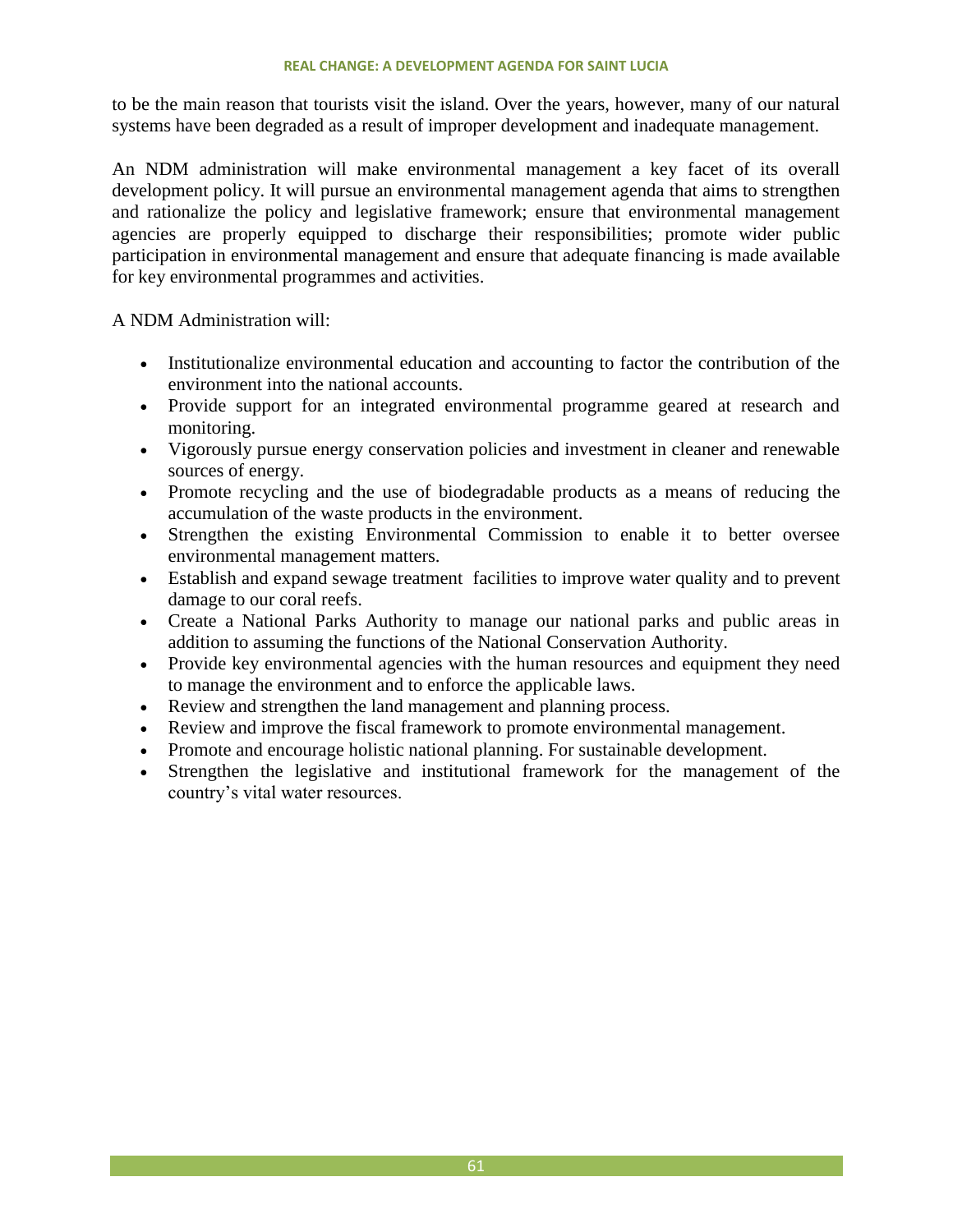# **PHYSICAL DEVELOPMENT**

# **CASTRIES, OUR CAPITAL CITY**

Saint Lucia should have a capital city of which it can be proud; a city that is well laid out, with appealing shopping and commercial areas. The time is right for the renewal of Castries making it a pleasant green urban area that is well maintained and lush with flowers and trees.

Steps will be taken to address:

- The unpleasant odors that permeate certain parts of the city.
- The uncollected garbage, open gutters, poor lighting.
- Poor road signage.
- Inadequate security situation.
- The sense of decay created by the run-down buildings.
- The number of vagrants that harass passers-by.
- The absence of public toilet facilities.

The NDM will renew the Castries city center, so that it becomes a feature city, with an appeal all of its own for citizens and visitors alike.

Ensure the infrastructure of the City (roads, drains and gutters, traffic lights, etc.), is upgraded and maintained to the highest possible standard.

- Ensure that the police presence in the City is adequate around the clock, especially in the shopping and commercial areas.
- Provide incentives to property owners in the City to maintain their structures in an attractive state of repair.
- Ensure the provision and maintenance of proper road signage and street markings throughout the City.
- Establish information centres and public toilets at strategic areas in the city.
- Employ tour guides who will operate from the information centres, to facilitate tourists and other visitors as they explore the City.
- Regulate vending in such a way that this traditional small business activity is afforded the level of dignity and support it deserves.
- Designate green areas and parks that will be maintained by professional landscapers and horticulturists.
- Promote the restoration of the traditional architectural character of the City.
- Make Castries a duty-free city.
- Provide special incentives to international franchises who wish to establish businesses in Castries.
- Address the slum and poor housing conditions that exist in Castries by relocating residents to newly established, properly planned residential communities on a basis that offers these residents an opportunity for home ownership.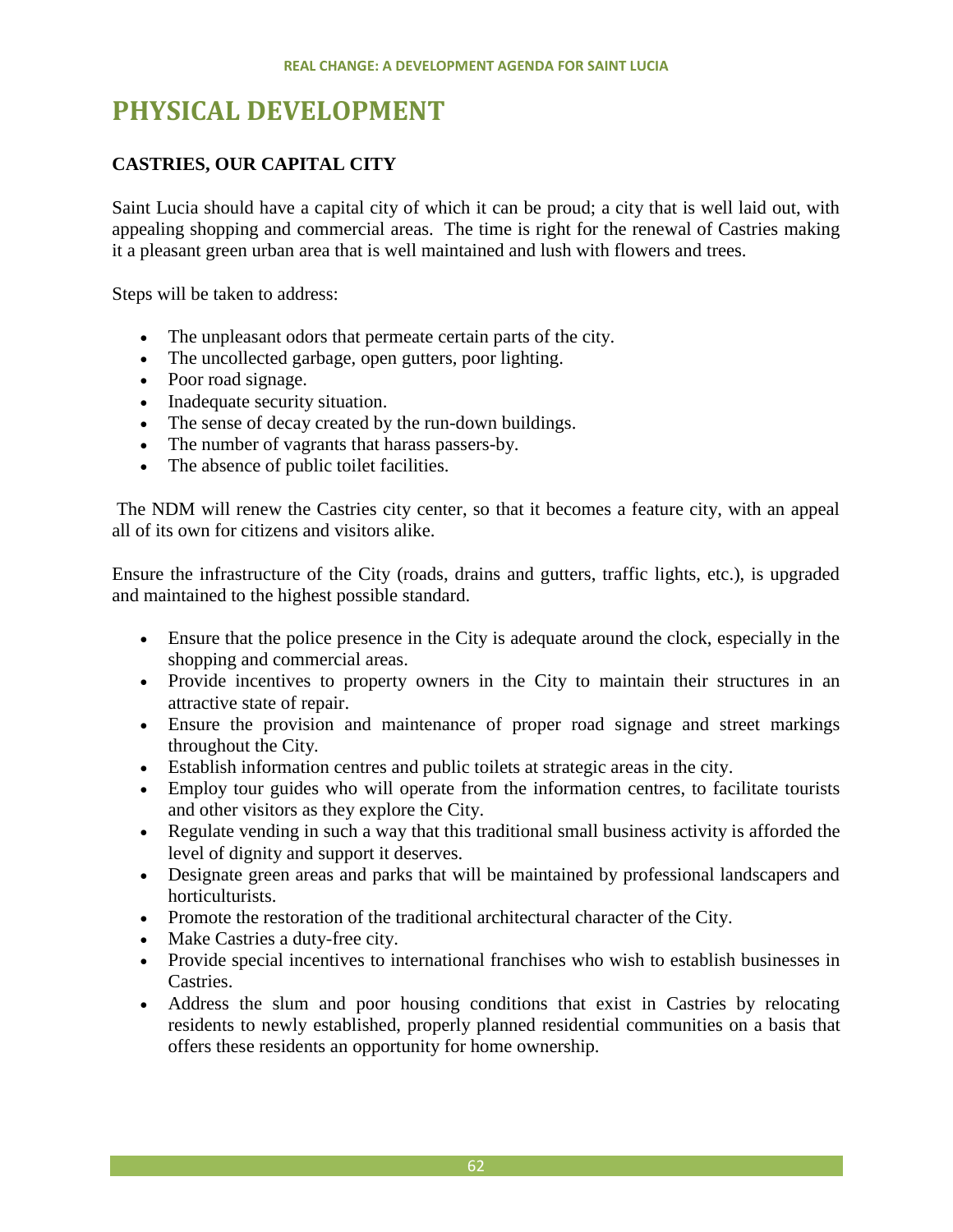# **VIEUX-FORT**

Make Vieux-Fort a duty-free town.

- Provide special incentives to international franchises that wish to establish businesses in Vieux-Fort.
- Establish a new Yacht marina
- Promote the development of a major new cruise ship home-port and a tourism, commercial and real-estate complex.
- Create a new access into Vieux-Fort from Laborie through the proposed new yacht marina and commercial complex to revitalize business activity in the town.

## **GROS ISLET TOWN**

- To ensure that this town is more integrated into the tourism sector, special concessions will be given for the construction, renovation and operation of guesthouses and hotels owned by locals.
- Develop the Waterfront into a scenic tourism and commercial promenade connected to the Pigeon Island Causeway.

## **SOUFRIERE**

- Develop Soufriere as a model tourism and commercial duty-free town with a distinctive architectural style.
- Preserve access to the beaches and waterfront for the residents of Soufriere.
- Build a duty-free cruise port in Soufriere having due regard for the ecological and heritage status of that area.
- Provide special incentives to international franchises that wish to establish businesses in Soufriere.
- Move quickly to ensure that the Soufriere region does not lose its World Heritage Site status and to resolve the conflict that currently exists between landowners' claims and Government's international obligations in respect of the World Heritage Site.

# **ANSE LA RAYE, CANARIES, CHOISEUL, LABORIE**

- Develop jetty and sea accesses for yachts and mini-cruise ships.
- Re-develop these coastal villages as scenic historic communities through the provision of incentives and development grants for restoration and construction of structures that emphasize traditional architecture.

# **OTHER TOWNS, VILLAGES AND RURAL COMMUNITIES**

To ensure that no one or community is left behind in Saint Lucia's development thrust and that all have a chance to benefit from our nation's progress, special incentives will be provided to Saint Lucians who develop Guest Houses and mini-resorts that are located away from the urban centres of Saint Lucia.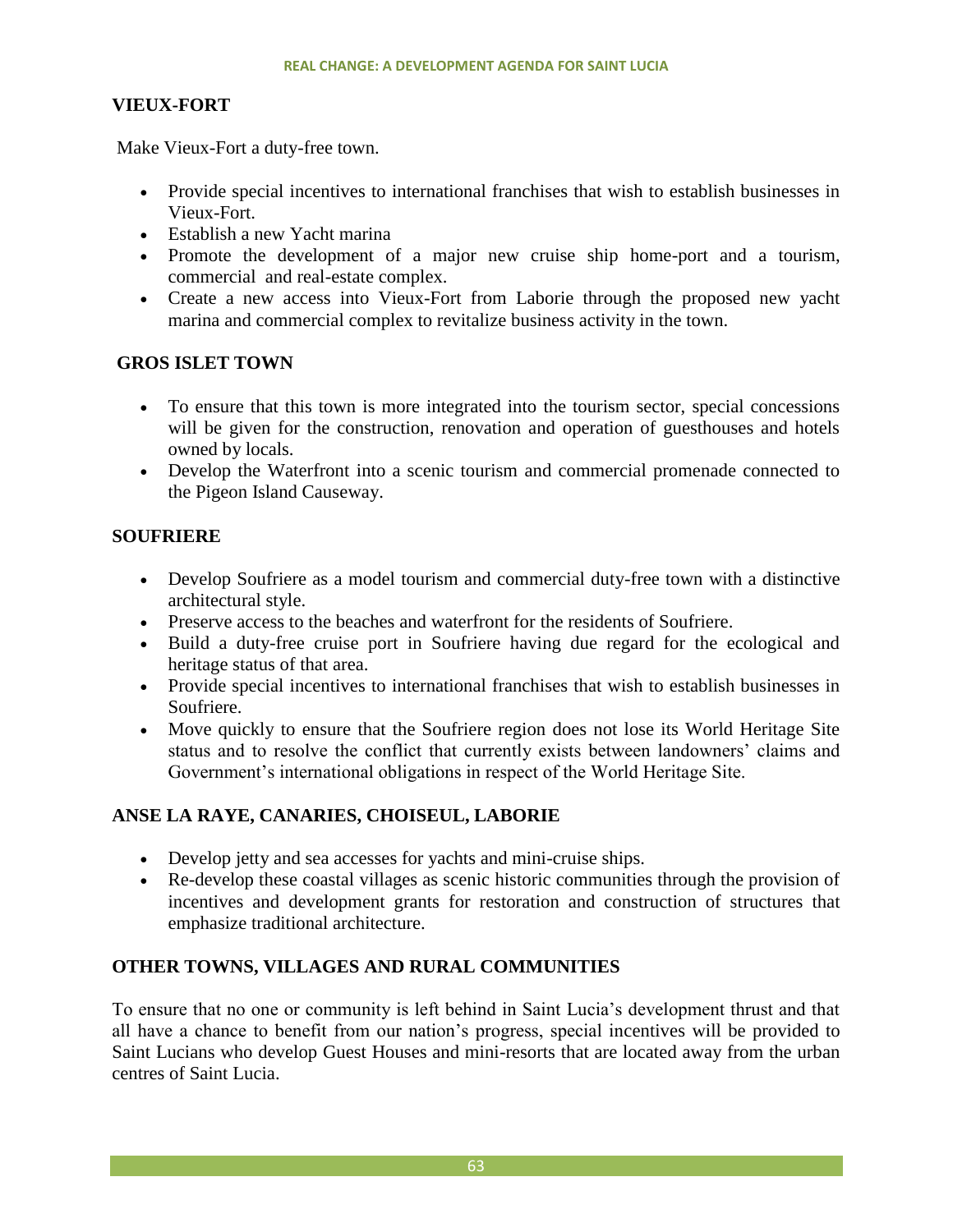- Specific measures will be introduced to ensure that the benefits and visitor expenditure from tourism are attracted into rural communities.
- A new initiative will be undertaken to establish adventure, retirement, nature/eco-type resorts in selected locations throughout the country including Dennery, Micoud, Laborie, Choiseul, Canaries, Anse-La Raye and Babonneau to create approximately 1,500 new guest rooms of these types.

## **NEW DEVELOPMENT AREAS**

As part of its development strategy an NDM administration will identify new areas in the North-East and Southern Quadrants, linked to existing settlements by a new network of roads, in which properly master-planned residential and commercial centres will be established.

These new development areas will incorporate:

- Over fifteen thousand affordable single-family and multi-family housing units.
- Retail and commercial areas.
- Areas reserved for factories and job creation investments.
- Primary, secondary and tertiary educational institutions.
- Sports and playing facilities.
- Areas for hotels, villas, guest houses and a marine resort.

## **ELECTORAL REFORM**

The National Development Movement is committed to the principle of democratically elected government and will pursue policies and adopt practices that ensure that both the constitution and the spirit of democracy are upheld.

To that end the NDM will initiate discussions with all interested parties to arrive at a set of laws and guidelines that best protect our democratic right to free and fair elections.

In particular a NDM Administration will seek to:

- Include a constitutional provision that mandates a fixed date for the holding of General Elections.
- Establish guidelines for campaign financing and expenditure.
- Introduce constitutional and legal protections against political victimization.

# **CONSTITUTIONAL REFORM**

The objective is to establish through democratic processes a new constitution for Saint Lucia, given NDM's commitment to democratically elected government.

The recommendations of the Constitution Reform Commission will be used as the basis for proposing amendments or modifications to the existing Constitution or establishing a new Constitution to replace that which was introduced at the time of Independence in 1979.

Such changes could include but not be limited to: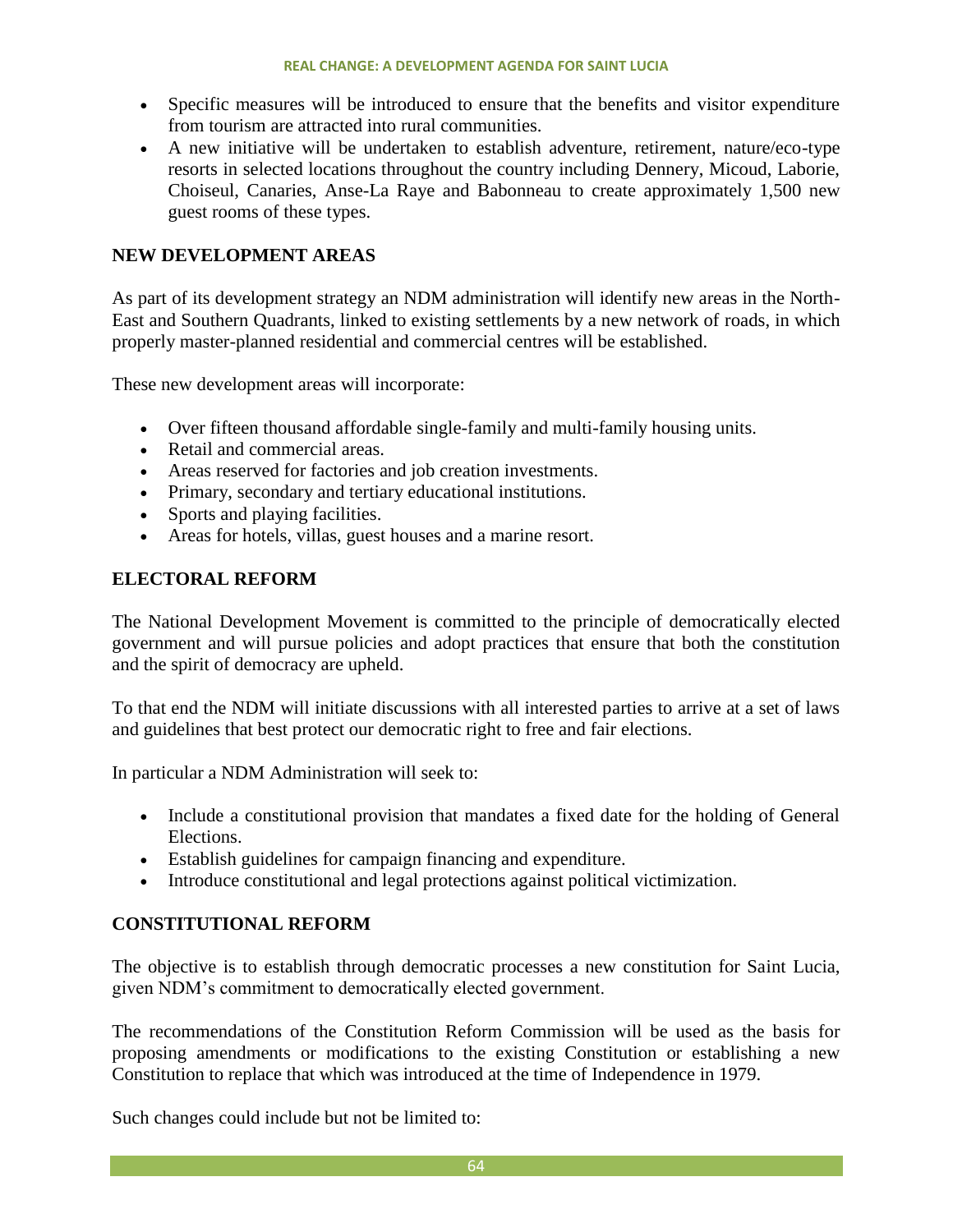#### **REAL CHANGE: A DEVELOPMENT AGENDA FOR SAINT LUCIA**

- The implementation of a fixed date for general elections.
- Creating a framework for active representation of their constituencies by the elected representatives of each constituency.

# **STANDARDS FOR PUBLIC OFFICIALS**

Corruption and incompetence are scourges on a nation. Every act of dishonesty or wastage robs our country of scarce and valuable resources and diminishes our ability to provide goods and services to our citizens.

A perception of dishonesty in public life has created great cynicism on the part of the general populace and has provided a basis upon which some ordinary citizens have tried to justify acts of dishonesty. The result of such beliefs is the deterioration of our ethical and moral principles and the decay of our societal values.

A National Development Movement administration will, using organs of the State, establish codes of conduct and administrative practice that will ensure that corrupt practices of public officials, are dealt with decisively and expeditiously.

In addition, a NDM Administration will:

- Establish an Ethics, Complaints and Mediation Commission to establish and promote standards of ethical conduct in both the public and private sectors. The Commission will also have powers to investigate alleged breaches of the established standards and propose appropriate remedies.
- Emphasize efficiency in the administration of public institutions at all levels.
- Adopt practices that uphold the rule of law at all times.
- Provide mechanisms through which persons may seek redress where they feel aggrieved by the decisions or actions of public officials.
- Ensure that public sector institutions employ a merit system in recruiting and promoting individuals.
- Provide adequate staffing for the Government Audit Department to ensure the timely review and oversight over government expenditure.
- Ensure that the Public Accounts Committee fulfills its constitutional role by providing it with a full complement of staff and confirming its mandate to investigate and validate the expenditure and use of public funds by central government agencies and statutory corporations.
- Ensure that the Integrity Commission enforces the provisions of the relevant legislation.

# **REGIONAL AND INTERNATIONAL ISSUES**

Saint Lucia has had a proud tradition of being at the forefront of the regional integration movement. Saint Lucia has always shown its commitment to this cause by participating actively in the activities and programmes of regional institutions and providing unwavering support to them.

The National Development Movement will ensure that Saint Lucia's foreign policy remains consistent with the economic, cultural and social aspirations of its people.